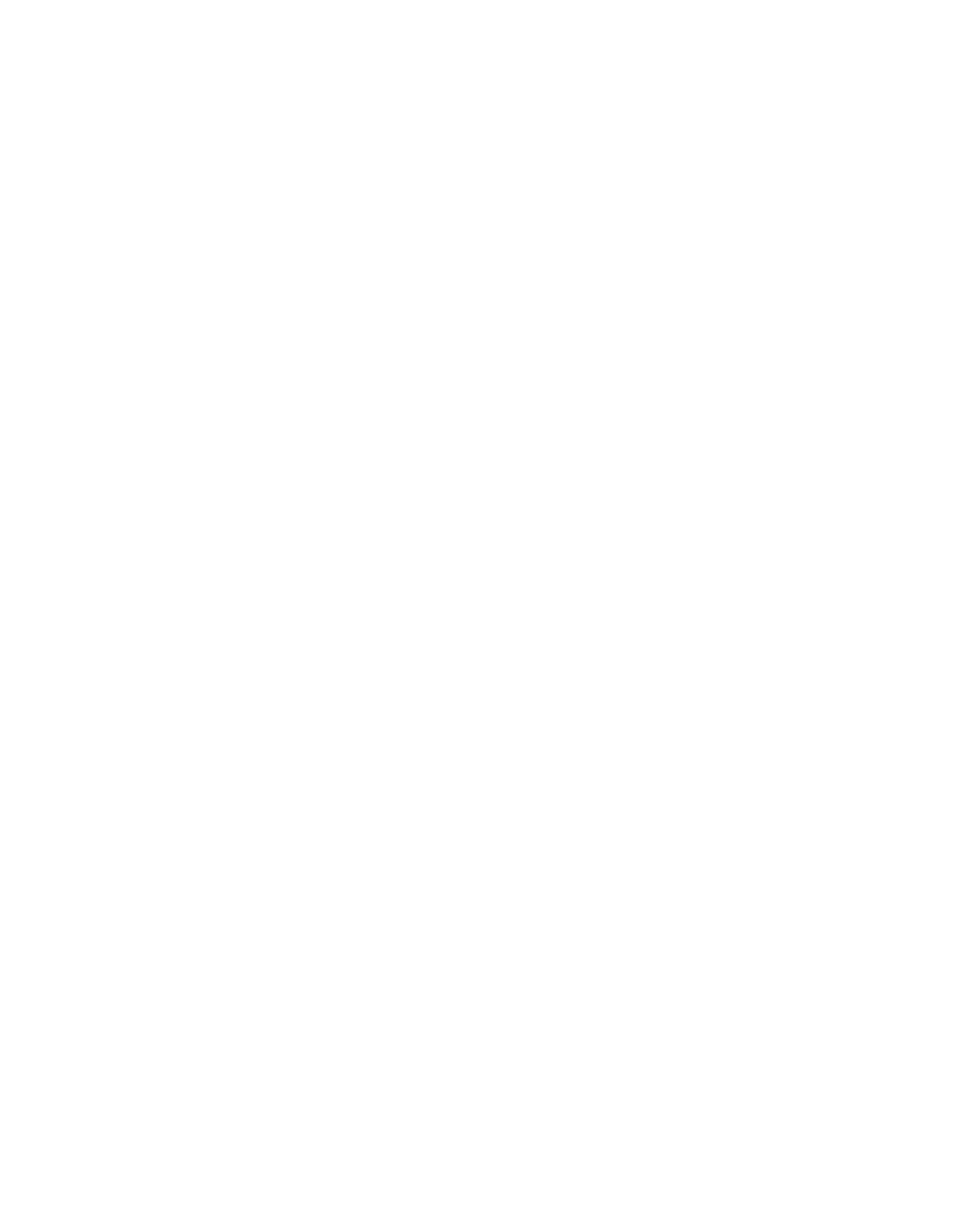### **2000 AIR QUALITY LEGISLATION ANNUAL SUMMARY**

prepared by: California Air Resources Board Legislative Office 1001 I Street Sacramento, California 95814 (916) 322-2896

December 2000

To obtain this document in an alternative format, please contact the Air Resources Board Americans with Disabilities Act Coordinator at (916) 322-4505, TDD (916) 324-9531, or (800) 700-8326 for TDD calls from outside the Sacramento area.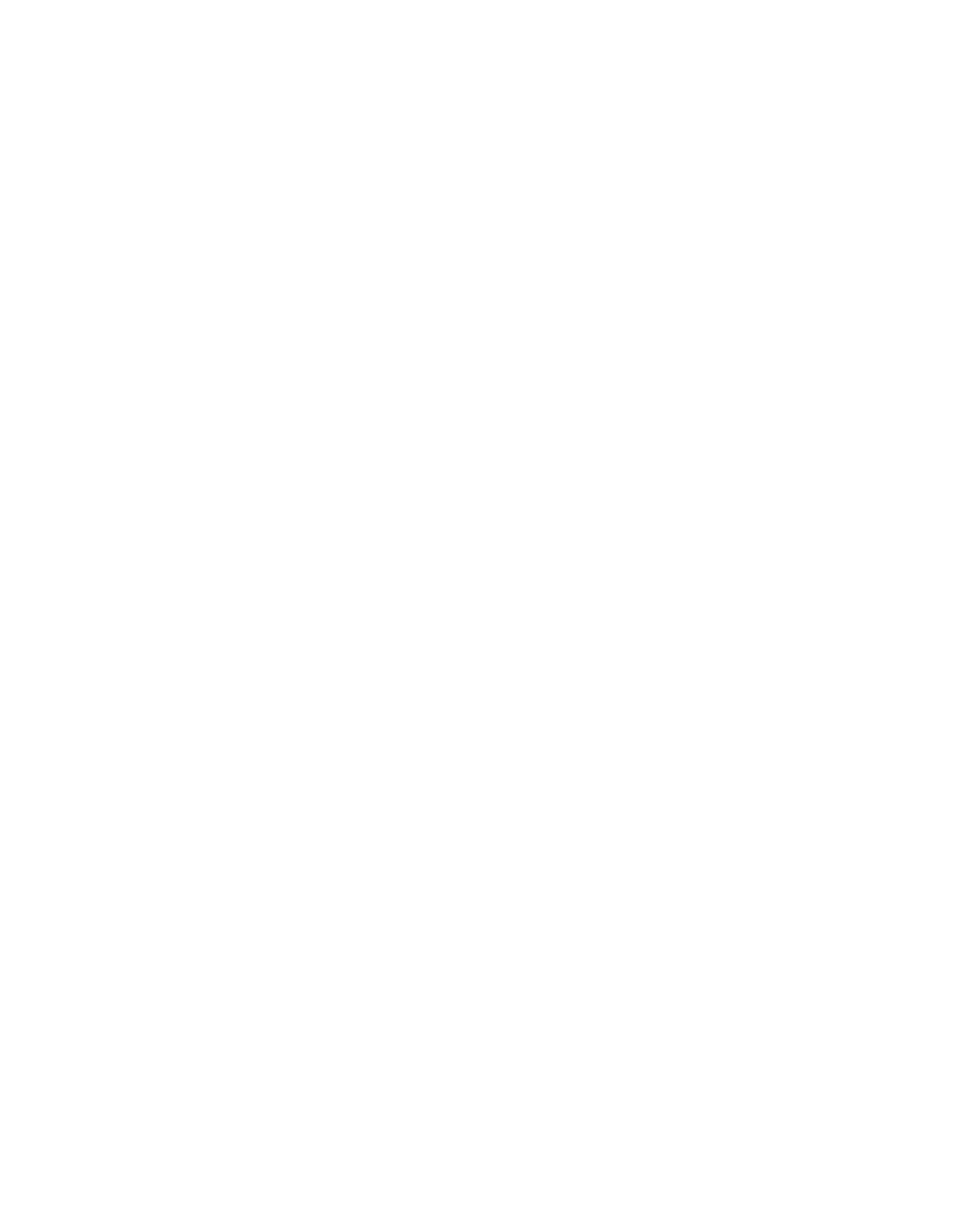### **Table of Contents**

## 2000 AIR QUALITY LEGISLATION ANNUAL SUMMARY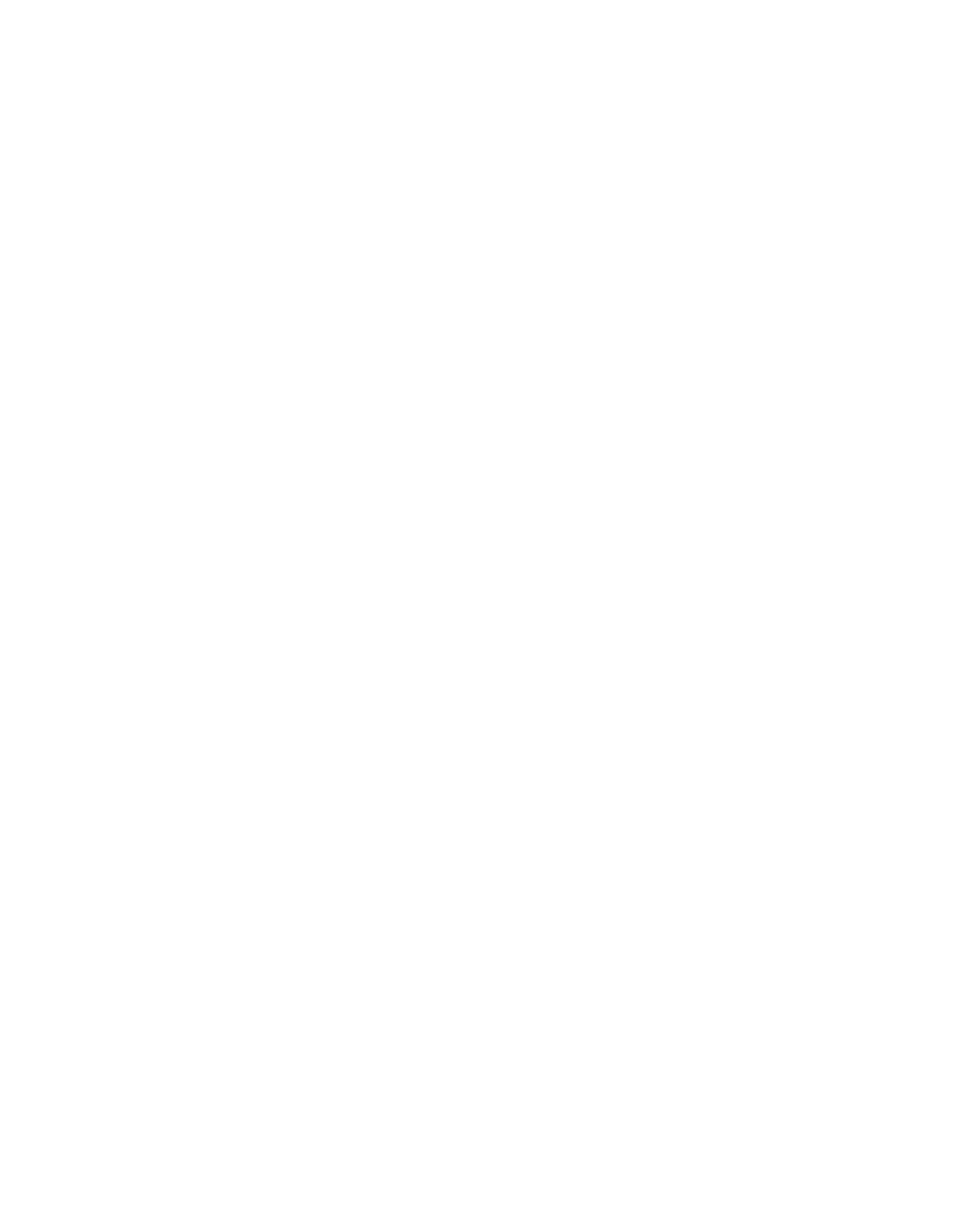#### **Introduction**

The Air Resources Board (ARB) is a department of the California Environmental Protection Agency (Cal/EPA). ARB, in partnership with local air districts, oversees all air pollution control efforts to attain and maintain health-based air quality standards in California.

The Legislative Office serves as the principal resource on air quality-related issues for Cal/EPA, the Governor=s Office, and the Legislature. As the Administration=s key air quality legislative staff, ARB=s Legislative Office serves as the conduit for transmission of technical expertise, while at the same time providing a policy context with which to view technical issues.

This summary contains brief descriptions of the legislation tracked by ARB=s Legislative Office during the second year of the 1999-2000 Legislative Session. Bills are listed in numerical order and are identified as chaptered, vetoed, or dead (failed passage). Of the more than 5,000 bills introduced in the 2000 legislative year, over 128 bills were tracked by ARB=s legislative staff. These bills addressed a wide array of air quality issues including Smog Check, community health, electricity generation, toxics programs, particulate air pollution, and many more.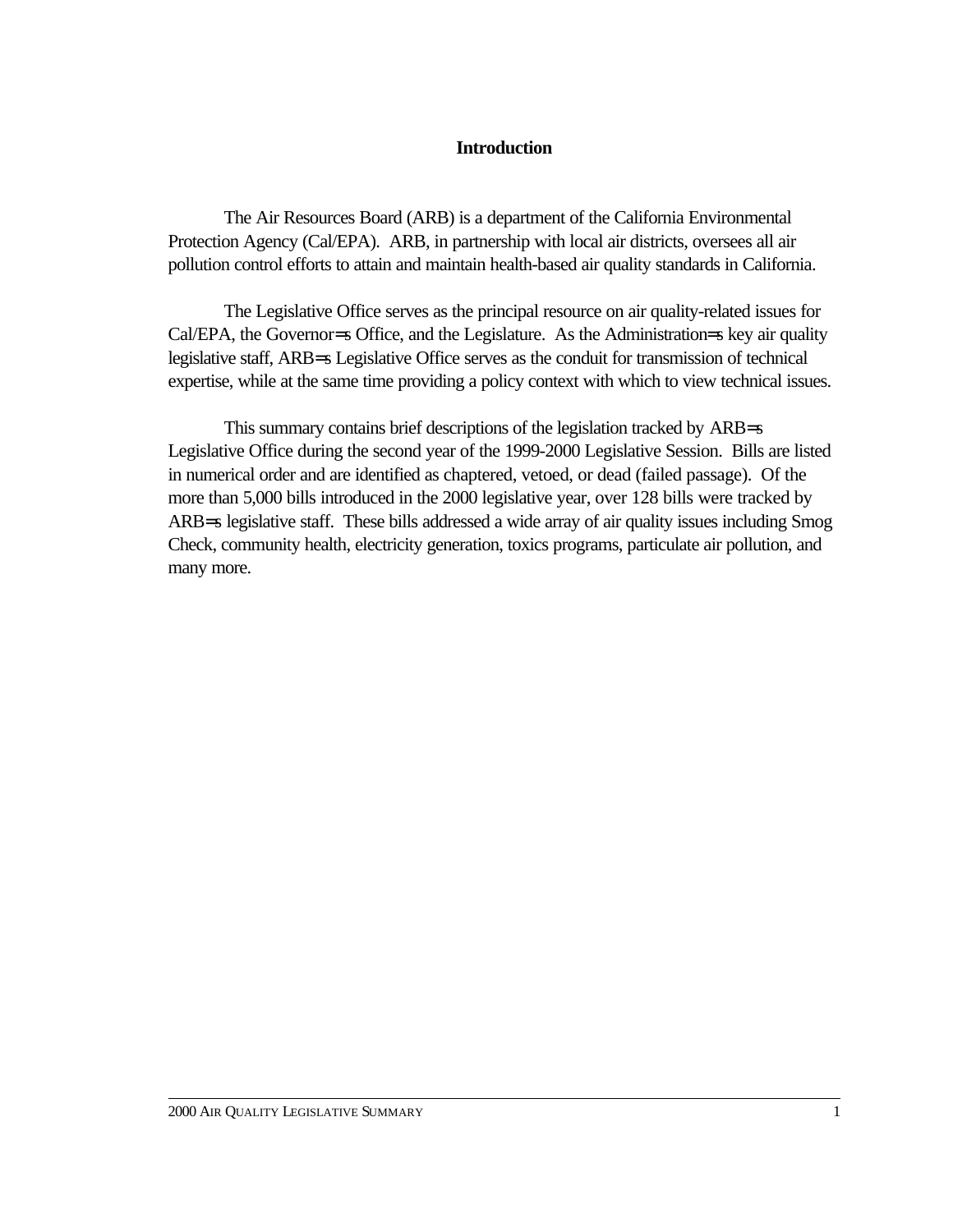## **ACRONYMS**

| <b>ARB</b>    | Air Resources Board                                    |
|---------------|--------------------------------------------------------|
| <b>Budget</b> | <b>Senate Budget Committee</b>                         |
| Cal/EPA       | California Environmental Protection Agency             |
| Caltrans      | California Department of Transportation                |
| <b>CDE</b>    | California Department of Education                     |
| <b>CDFA</b>   | California Department of Food and Agriculture          |
| <b>CEC</b>    | California Energy Commission                           |
| <b>DGS</b>    | Department of General Services                         |
| <b>DHS</b>    | Department of Health Services                          |
| <b>DMV</b>    | Department of Motor Vehicles                           |
| <b>DOJ</b>    | Department of Justice                                  |
| EQ            | Senate Environmental Quality Committee                 |
| <b>HOV</b>    | <b>High Occupancy Vehicle</b>                          |
| <b>IWMB</b>   | <b>Integrated Waste Management Board</b>               |
| <b>MSRC</b>   | Mobile Source Air Pollution Reduction Review Committee |
| <b>MTBE</b>   | Methyl Tertiary Butyl Ether                            |
| Nat. Res.     | <b>Assembly Natural Resources Committee</b>            |
| <b>OBD</b>    | <b>On-Board Diagnostics</b>                            |
| <b>OEHHA</b>  | Office of Environmental Health Hazard Assessment       |
| <b>OPR</b>    | Office of Planning and Research                        |
| <b>SWRCB</b>  | <b>State Water Resources Control Board</b>             |
| <b>TCA</b>    | <b>Trade and Commerce Agency</b>                       |
| ZEV           | <b>Zero Emission Vehicle</b>                           |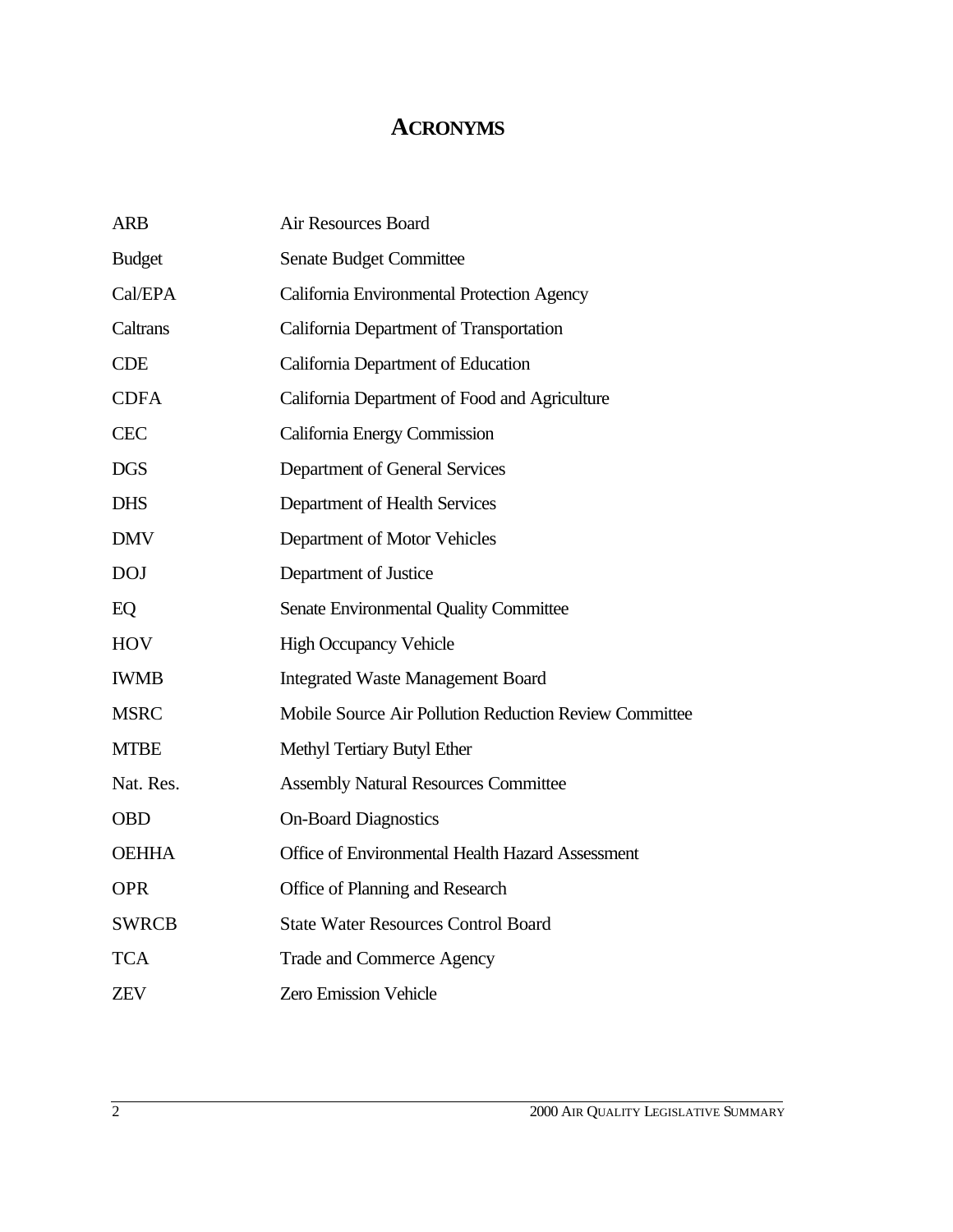# **BILLS BY SUBJECT**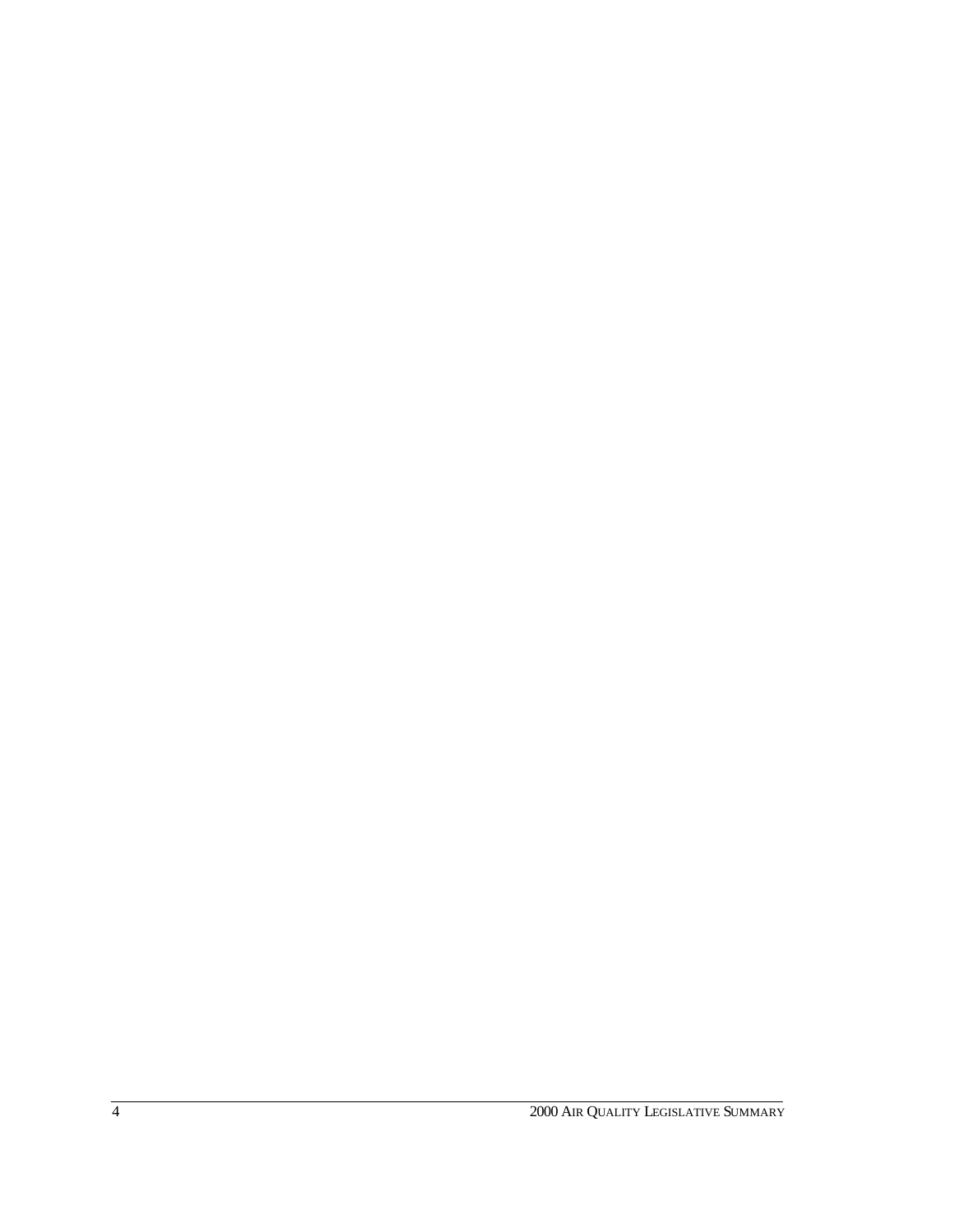#### **AIR DISTRICTS**

| AB 970        | Ducheny       | <b>Expedited Power Plant Siting</b>             | Chapter 329  |
|---------------|---------------|-------------------------------------------------|--------------|
| AB 1376       | Longville     | <b>South Coast MSRC</b>                         | Dead         |
| AB 1450       | Calderon      | Composting                                      | Dead         |
| AB 1775       | Lowenthal     | Petroleum Coke Dust Control                     | Chapter 500  |
| AB 1877       | Maldonado     | <b>Air District Emission Standards</b>          | Chapter 501  |
| AB 2283       | <b>Florez</b> | <b>Emission Controls for Seasonal Sources</b>   | Chapter 397  |
| AB 2784       | Margett       | <b>Motor Vehicle Emissions</b>                  | Dead         |
| SB 136        | Knight        | <b>Owens Lake Dust Mitigation</b>               | Dead         |
| SB 329        | Peace         | San Diego Government Consolidation              | Chapter 764  |
| SB 1150       | Perata        | Penalties for Stationary Source Violations      | Dead         |
| SB 1167       | Knight        | <b>ARB</b> Membership                           | Dead         |
| SB 1300       | Sher          | <b>Omnibus Local Air District Provisions</b>    | Chapter 729  |
| SB 1388       | Peace         | <b>Electrical Restructuring</b>                 | Chapter 1040 |
| SB 1459       | Knight        | Antelope Valley Air Quality Management District | Dead         |
| SB 1865       | Perata        | Penalties for Stationary Source Violations      | Chapter 805  |
| <b>SJR 39</b> | Knight        | East Kern County Planning                       | Chapter 166  |

#### **BUDGET/FEES/FUNDING**

| AB 809  | Lowenthal         | Smog Impact Fee                                 | Chapter 31  |
|---------|-------------------|-------------------------------------------------|-------------|
| AB 1175 | Frusetta          | <b>Smog Abatement Fee</b>                       | Dead        |
| AB 1560 | Aanestad          | Smog Impact Fee                                 | Dead        |
| AB 1702 | <b>McClintock</b> | Smog Impact Fee                                 | Dead        |
| AB 1726 | Reyes             | Smog Impact Fee                                 | Dead        |
| AB 2289 | Florez            | <b>Petroleum Violation Escrow Account Funds</b> | Dead        |
| AB 2480 | <b>Baldwin</b>    | Fine and Penalty Revenues                       | Dead        |
| AB 2564 | Strickland        | Smog Abatement Fee                              | Dead        |
| AB 2872 | Shelley           | <b>Environmental Protection Budget Trailer</b>  | Chapter 144 |
| AB 2873 | Aroner            | <b>Environmental Protection Budget Trailer</b>  | Dead        |
| SB 215  | Karnette          | <b>Smog Impact Fee</b>                          | Chapter 32  |
| SB 230  | Johannessen       | Smog Impact Fee                                 | Dead        |
| SB 736  | <b>Sher</b>       | <b>ARB Budget Trailer Bill</b>                  | Dead        |
| SB 1325 | Karnette          | Smog Impact Fee                                 | Dead        |
| SB 1651 | Budget*           | <b>Implementation of ARB Budget</b>             | Dead        |
|         |                   |                                                 |             |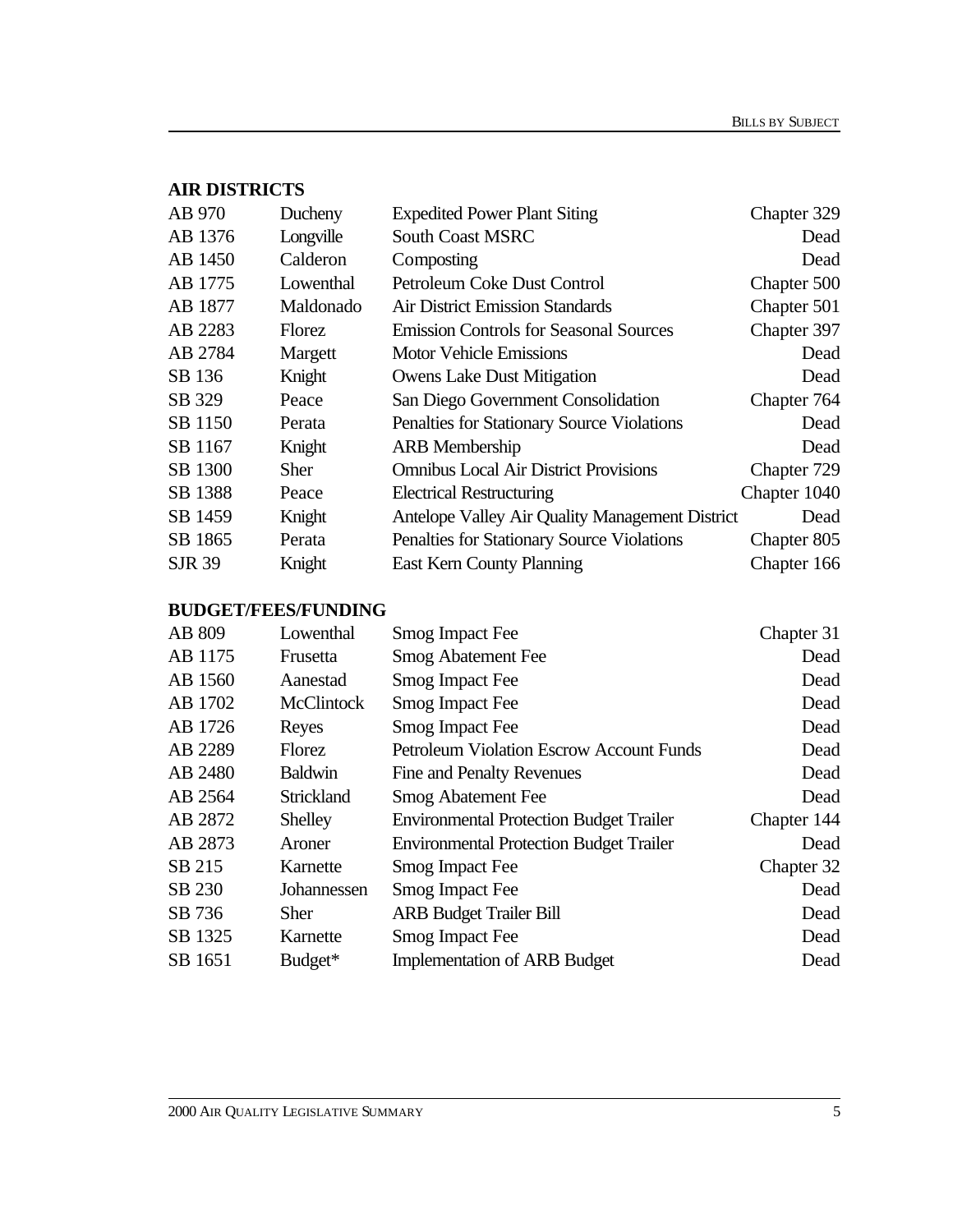#### **CAL/EPA**

| AB 833  | <b>Battin</b> | <b>Cal/EPA Sunset Review</b>                  | Dead        |
|---------|---------------|-----------------------------------------------|-------------|
| AB 2317 | Ducheny       | <b>Border Environmental Health Protection</b> | Chapter 742 |
| AB 2752 | Cardoza       | Peer Review Revisions                         | Vetoed      |
| SB 89   | Escutia       | <b>Environmental Justice</b>                  | Chapter 728 |
| SB 676  | Sher          | Cal/EPA Authority                             | Dead        |
| SB 2042 | Johnston      | Cal/EPA Emergency Response Program            | Dead        |

#### **COMMUNITY/CHILDREN=S HEALTH**

| AB 654         | Cardoza        | Rendering Plant Odor                             | Dead        |
|----------------|----------------|--------------------------------------------------|-------------|
| AB 1043        | Shelley        | <b>Portable Classrooms</b>                       | Dead        |
| AB 1680        | Ducheny        | <b>Environmental Health Indicators</b>           | Dead        |
| AB 2260        | <b>Shelley</b> | Healthy Schools Act of 2000                      | Chapter 718 |
| <b>ACR 132</b> | Firebaugh      | Public Hearings on Cleaner Burning Gasoline      | Chapter 119 |
| SB 89          | Escutia        | <b>Environmental Justice</b>                     | Chapter 728 |
| SB 1020        | Figueroa       | <b>Toxic Exposure Regulations</b>                | Dead        |
| <b>SB</b> 1111 | <b>Sher</b>    | Asthma                                           | Dead        |
| SB 1408        | Alarcon        | <b>Environmental Justice Grant Project</b>       | Dead        |
| SB 1622        | Alarcon        | <b>Environmental Justice: Power Plant Siting</b> | Dead        |
| SB 1631        | Hayden         | Cal/EPA School Site Standards                    | Dead        |
|                |                |                                                  |             |

#### **COMPLIANCE** (see **ENFORCEMENT**)

#### **DIESEL** (see **FUELS**)

#### **ENERGY/ELECTRICITY RESTRUCTURING**

| AB 970  | Ducheny | <b>Expedited Power Plant Siting</b>              | Chapter 329  |
|---------|---------|--------------------------------------------------|--------------|
| SB 1298 | Bowen   | <b>Distributed Generation Emission Standards</b> | Chapter 741  |
| SB 1345 | Peace   | <b>Alternative Energy System Grants</b>          | Chapter 537  |
| SB 1388 | Peace   | <b>Electrical Restructuring</b>                  | Chapter 1040 |
| SB 1622 | Alarcon | <b>Environmental Justice: Power Plant Siting</b> | Dead         |

## **ENFORCEMENT**

| Chapter 783<br>AB 2282<br>Internet Listing of Enforcement Actions<br>Davis     |      |
|--------------------------------------------------------------------------------|------|
| AB 2576<br><b>Gasoline Vapor Control Systems</b><br><b>Briggs</b>              | Dead |
| SB 1150<br>Penalties for Stationary Source Violations<br>Perata                | Dead |
| <b>Gasoline Cargo Tank Truck Violations</b><br>SB 1214<br><b>Brulte</b>        | Dead |
| SB 1865<br>Penalties for Stationary Source Violations<br>Chapter 805<br>Perata |      |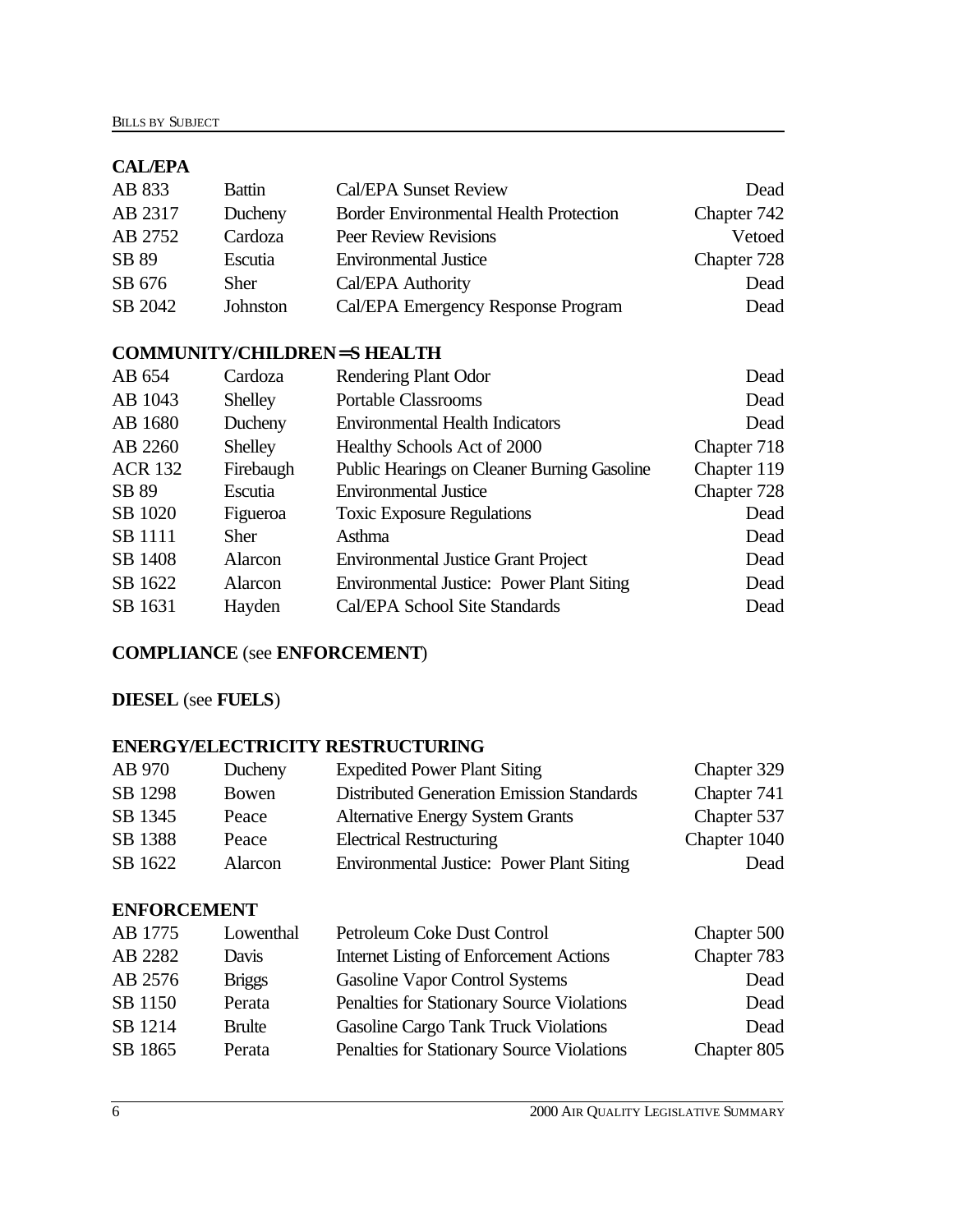|  | SB 2130 | Sher | <b>Air Pollution Administrative Penalties</b> | Dead |
|--|---------|------|-----------------------------------------------|------|
|--|---------|------|-----------------------------------------------|------|

### **ENVIRONMENTAL JUSTICE** (see **COMMUNITY/CHILDREN=S HEALTH**)

#### **FEES** (see **BUDGET/FEES/FUNDING**)

#### **FUELS**

**Diesel**

| AB 2061           | Lowenthal             | <b>Grants for ZEVs and Alternative Diesel Fuel</b> | Chapter 1072 |
|-------------------|-----------------------|----------------------------------------------------|--------------|
| AB 2076           | Shelley               | <b>CEC</b> : Fuel Supply                           | Chapter 936  |
| AB 2135           | Aroner                | <b>Fuel Specifications for Ferries</b>             | Chapter 502  |
| <b>AJR 34</b>     | Wesson                | <b>Federal Diesel Fuel Standards</b>               | Dead         |
| SB 448            | Ortiz                 | Tax Exemption for Experimental Fuels               | Dead         |
| SB 1102           | Murray                | Motor Vehicle Exhaust Regulation                   | Chapter 684  |
| <b>Gasoline</b>   |                       |                                                    |              |
| AB 2076           | Shelley               | CEC: Fuel Supply                                   | Chapter 936  |
| AB 2666           | <b>Battin</b>         | Sale of Non-Reformulated Gasoline                  | Dead         |
| ACR <sub>48</sub> | <b>Battin</b>         | <b>Reports on Reformulated Gasoline</b>            | Dead         |
| <b>ACR 132</b>    | Firebaugh             | Public Hearings on Cleaner-Burning Gasoline        | Chapter 119  |
| SB 1846           | Speier                | <b>State Procurement: Gasoline</b>                 | Dead         |
| <b>MTBE</b>       |                       |                                                    |              |
| AB 129            | Oller                 | <b>MTBE Ban</b>                                    | Dead         |
| AB 1496           | Granlund              | <b>CEC MTBE Reports</b>                            | Chapter 837  |
| AB 1812           | Oller                 | <b>MTBE Health Study</b>                           | Dead         |
| AB 2483           | Kuehl                 | MTBE: Liability and Clean-Up Costs                 | Dead         |
| SB 192            | Perata                | <b>MTBE Ban and Tracking</b>                       | Dead         |
| SB 201            | Mountjoy              | <b>MTBE Ban</b>                                    | Dead         |
| SB 272            | Leslie                | <b>MTBE Ban</b>                                    | Dead         |
| SB 1971           | Mountjoy              | <b>Reformulated Gasoline</b>                       | Dead         |
| SB 1972           | Mountjoy              | Oxygenates and Alkylates: Health Effects Study     | Dead         |
|                   | <b>Vapor Recovery</b> |                                                    |              |
| AB 2576           | <b>Briggs</b>         | Gasoline Vapor Control Systems                     | Dead         |
| SB 1214           | <b>Brulte</b>         | <b>Gasoline Cargo Tank Truck Violations</b>        | Dead         |
| SB 1300           | <b>Sher</b>           | <b>Omnibus Local Air District Provisions</b>       | Chapter 729  |

#### **GREENHOUSE GASES**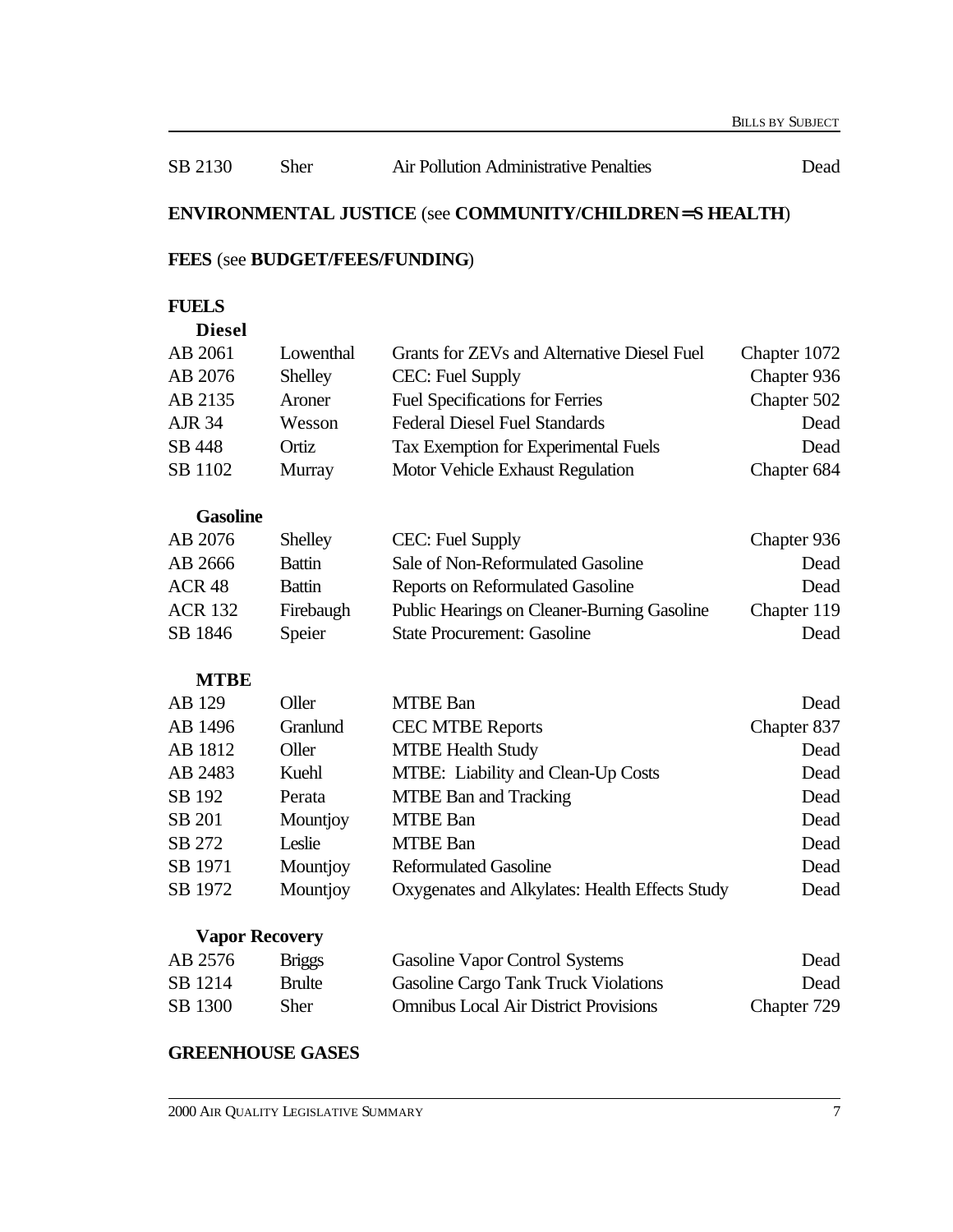| SB 1771                                           | <b>Sher</b>                                   | <b>Greenhouse Gas Emission Reductions</b>       | Chapter 1018 |  |  |
|---------------------------------------------------|-----------------------------------------------|-------------------------------------------------|--------------|--|--|
|                                                   | <b>HEAVY-DUTY DIESEL (see MOTOR VEHICLES)</b> |                                                 |              |  |  |
| <b>HOV LANES</b>                                  |                                               |                                                 |              |  |  |
| AB 44                                             | <b>McClintock</b>                             | Elimination of HOV lanes                        | Dead         |  |  |
| AB 2126                                           | McClintock                                    | <b>HOV Lanes</b>                                | Dead         |  |  |
| AB 2129                                           | McClintock                                    | <b>HOV Lanes</b>                                | Dead         |  |  |
| SB 14                                             | Rainey                                        | <b>Study of HOV Lanes</b>                       | Dead         |  |  |
|                                                   |                                               |                                                 |              |  |  |
| <b>INDOOR AIR QUALITY</b>                         |                                               |                                                 |              |  |  |
| AB 1043                                           | Shelley                                       | <b>Portable Classrooms</b>                      | Dead         |  |  |
| AB 2237                                           | Maldonado                                     | <b>Environmental Building Cost Tax Credit</b>   | Dead         |  |  |
| AB 2260                                           | Shelley                                       | Healthy Schools Act of 2000                     | Chapter 718  |  |  |
| SB 280                                            | <b>Bowen</b>                                  | <b>Green Public Buildings</b>                   | Vetoed       |  |  |
| SB 2037                                           | Alarcon                                       | <b>Environmental Building Cost Tax Credit</b>   | Dead         |  |  |
|                                                   |                                               |                                                 |              |  |  |
| <b>LEAF BLOWERS</b>                               |                                               |                                                 |              |  |  |
| AB 1544                                           | Granlund                                      | <b>Oversight of Leaf Blower Regulations</b>     | Chapter 129  |  |  |
| AB 1609                                           | Cardenas                                      | <b>Leaf Blower Noise Limitations</b>            | Dead         |  |  |
| SB 1267                                           | Polanco                                       | <b>Leaf Blower Noise and Emission Standards</b> | Dead         |  |  |
| <b>LOW-EMISSION VEHICLES (see MOTOR VEHICLES)</b> |                                               |                                                 |              |  |  |
| MEDICAL WASTE INCINERATION (see TOXICS PROGRAMS)  |                                               |                                                 |              |  |  |

## **MOTOR VEHICLES**

| AB 1763 | Longville    | Vehicle Registration                | Chapter 30 |
|---------|--------------|-------------------------------------|------------|
| AB 2454 | <b>Bates</b> | Motor Vehicle Information           | Dead       |
| AB 2784 | Margett      | Motor Vehicle Emissions             | Dead       |
| SB 1058 | Johannessen  | Sale of Parts From Retired Vehicles | Dead       |

## **Heavy Duty Vehicles**

| <b>Steinberg</b> | <b>Mobile Sources Emission Reductions</b>   | Chapter 532                              |
|------------------|---------------------------------------------|------------------------------------------|
| <b>Murray</b>    | <b>Heavy-Duty Diesel Inspection Program</b> | Dead                                     |
| Murray           | Motor Vehicle Exhaust Regulation            | Chapter 684                              |
| <b>Murray</b>    | <b>Carl Moyer Program</b>                   | Dead                                     |
| <b>Solis</b>     | Clean, Safe School Bus Program              | Dead                                     |
| <b>Solis</b>     |                                             | Dead                                     |
|                  |                                             | Tax Exemption for Alternative Fuel Buses |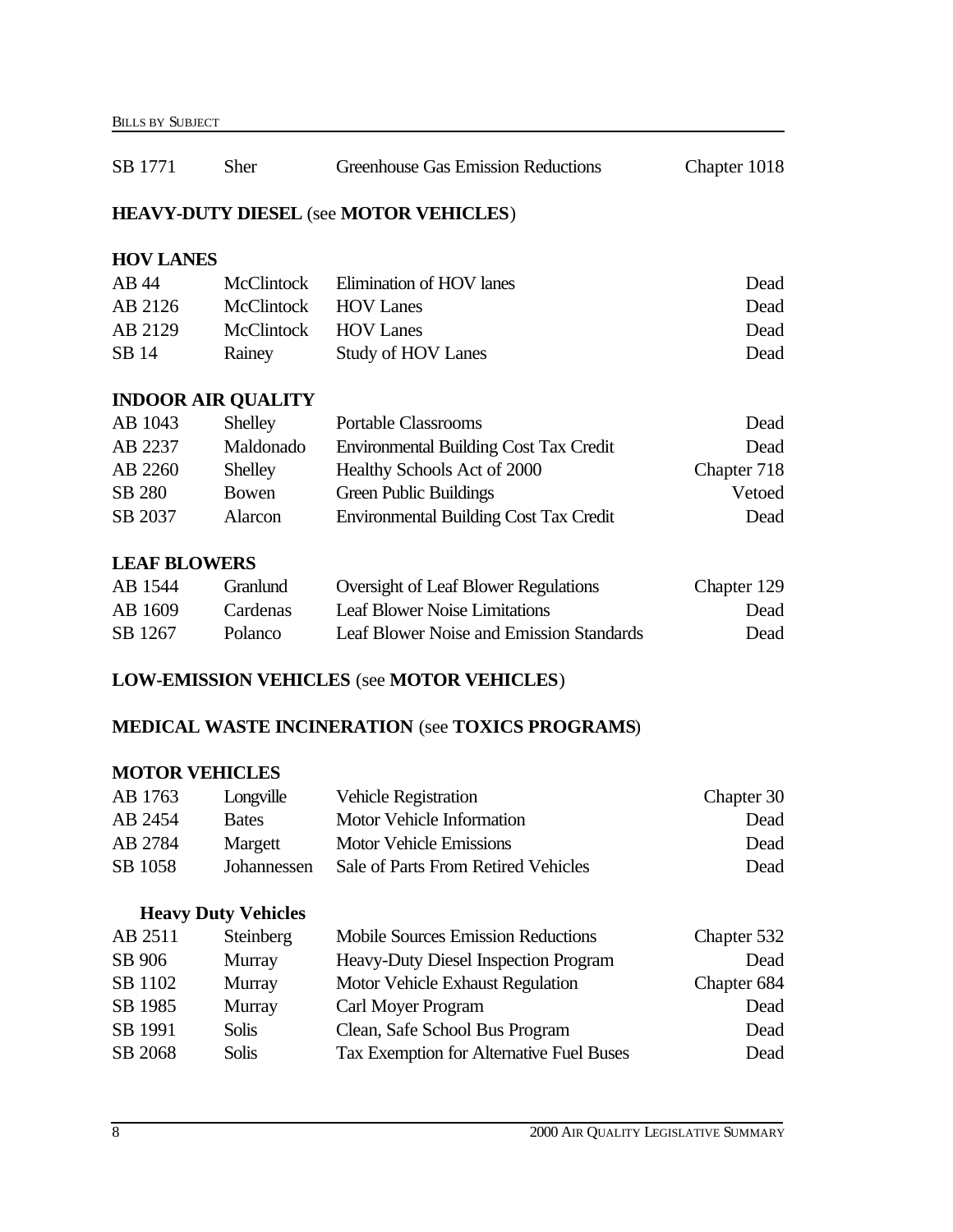### **Low-Emission and Zero-Emission Vehicles**

|       | AB 2061           | Lowenthal                   | <b>Grants for ZEVs and Alternative Diesel Fuel</b> | Chapter 1072 |
|-------|-------------------|-----------------------------|----------------------------------------------------|--------------|
|       | SB 1726           | <b>Burton</b>               | <b>ZEV Tax Credit</b>                              | Dead         |
|       | SB 2068           | Solis                       | Tax Credit for Alternative Fuel Buses              | Dead         |
|       |                   | <b>On Board Diagnostics</b> |                                                    |              |
|       | SB 1146           | <b>Burton</b>               | Vehicle OBD Systems                                | Chapter 1077 |
|       | <b>Smog Check</b> |                             |                                                    |              |
| AB 57 |                   | Cardoza                     | Enhanced Smog Check in the Bay Area                | Dead         |
|       | AB 158            | Oller                       | Repeal of Enhanced Smog Check                      | Dead         |
|       | AB 567            | Baugh                       | Low-Mileage Vehicle Smog Check Exemption           | Dead         |
|       | AB 624            | Olberg                      | <b>Smog Check Certificates</b>                     | Dead         |
|       | AB 2550           | House                       | <b>Smog Check Exemption</b>                        | Dead         |
|       | SB 212            | Costa                       | San Francisco Bay Area Enhanced Smog Check         | Dead         |
|       | SB 285            | Mountjoy                    | <b>Smog Check Exemption</b>                        | Dead         |
|       | SB 296            | Mountjoy                    | <b>Smog Check Exemption</b>                        | Dead         |
|       | SB 1146           | <b>Burton</b>               | Vehicle OBD Systems                                | Chapter 1077 |
|       | SB 1175           | Polanco                     | Smog Check: Gold Shield Stations                   | Dead         |
|       | SB 1719           | Johannessen                 | <b>Smog Check: Test Only Stations</b>              | Dead         |
|       | SB 1811           | Johannessen                 | Specially Constructed Vehicles (Kit Cars)          | Vetoed       |
|       | SB 1994           | Costa                       | <b>Smog Check</b>                                  | Dead         |
|       | <b>Vessels</b>    |                             |                                                    |              |

| AB 2135 | Aroner | <b>Fuel Specifications for Ferries</b>      | Chapter 502 |
|---------|--------|---------------------------------------------|-------------|
| AB 2746 | Nakano | <b>Cruise Ship Environmental Task Force</b> | Chapter 504 |

#### **MTBE** (see **FUELS**)

#### **PARTICULATE MATTER**

| AB 654  | Cardoza       | Rendering Plant Odor                | Dead        |
|---------|---------------|-------------------------------------|-------------|
| AB 1775 | Lowenthal     | Petroleum Coke Dust Control         | Chapter 500 |
| SB 136  | Knight        | <b>Owens Lake Dust Mitigation</b>   | Dead        |
| SB 823  | Sher          | Particulate Matter Research Program | Dead        |
| SB 1102 | <b>Murray</b> | Motor Vehicle Exhaust Regulation    | Chapter 684 |

#### **PENALTIES** (see **ENFORCEMENT**)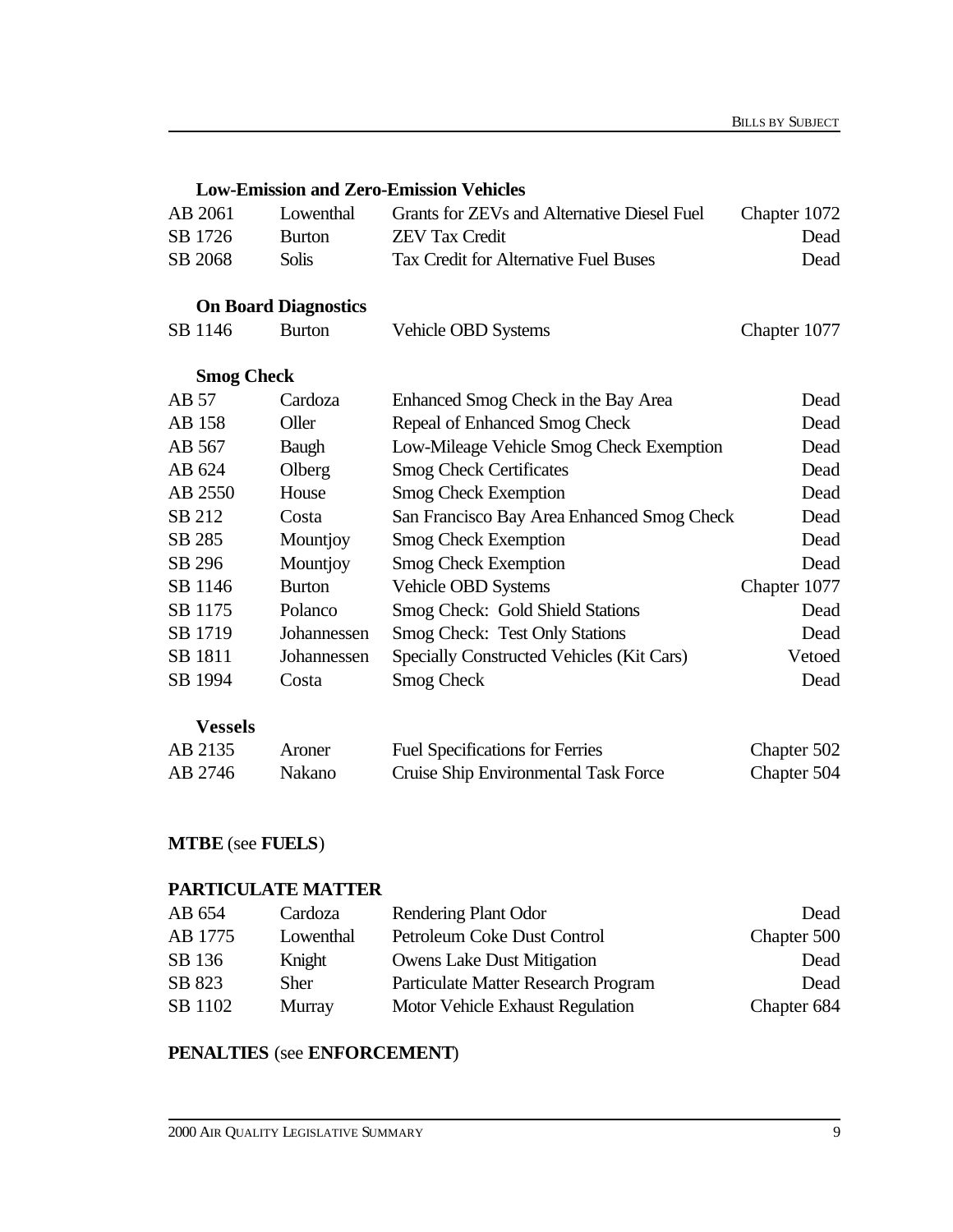#### **PERMITS** (see **STATIONARY SOURCE/PERMITS/FEES**)

#### **PUBLIC ACCESS**

| AB 505  | Wright  | <b>Administrative Procedures Act</b>    | Chapter 1059 |
|---------|---------|-----------------------------------------|--------------|
| AB 1759 | Papan   | Internet Listing of Public Records      | Vetoed       |
| AB 1822 | Wayne   | <b>Administrative Procedures Act</b>    | Chapter 1060 |
| AB 2282 | Davis   | Internet Listing of Enforcement Actions | Chapter 783  |
| AB 2439 | Wright  | <b>Administrative Procedures Act</b>    | Dead         |
| AB 2799 | Shelley | Public Records Act                      | Chapter 982  |
| SB 2027 | Sher    | <b>Public Records Act</b>               | Vetoed       |

#### **REFORMULATED FUELS** (see **FUELS**)

#### **RICE STRAW/BIOMASS**

| AB 2514 | Thomson       | <b>Biomass/Rice Straw Account</b>            | Chapter 1017 |
|---------|---------------|----------------------------------------------|--------------|
| AB 2825 | <b>Battin</b> | Biomass-to-Energy Incentives                 | Chapter 739  |
| SB 1794 | Ortiz         | <b>Rice Straw Demonstration Project Fund</b> | Chapter 1019 |

#### **SMOG IMPACT FEE** (see **BUDGET/FEES/FUNDING**)

#### **STATIONARY SOURCE/PERMITS/FEES**

| AB 970  | Ducheny   | <b>Expedited Power Plant Siting</b>              | Chapter 329  |
|---------|-----------|--------------------------------------------------|--------------|
| AB 1877 | Maldonado | <b>Air District Emission Standards</b>           | Chapter 501  |
| AB 2283 | Florez    | <b>Emission Controls for Seasonal Sources</b>    | Chapter 397  |
| SB 1083 | Knight    | <b>Commercial Space Programs</b>                 | Dead         |
| SB 1298 | Bowen     | <b>Distributed Generation Emission Standards</b> | Chapter 741  |
| SB 1388 | Peace     | <b>Electrical Restructuring</b>                  | Chapter 1040 |

#### **TOXICS PROGRAMS**

| AB 1450 | Calderon    | Composting                                   | Dead        |
|---------|-------------|----------------------------------------------|-------------|
| AB 1575 | Machado     | Cal/EPA Emergency Response Program           | Dead        |
| AB 1681 | Bock        | <b>Medical Waste Incineration</b>            | Dead        |
| AB 1802 | <b>Bock</b> | <b>Air Quality Monitoring Stations</b>       | Dead        |
| AB 2667 | <b>Bock</b> | <b>Medical Waste Management</b>              | Dead        |
| SB 1020 | Figueroa    | <b>Toxic Exposure Regulations</b>            | Dead        |
| SB 1300 | Sher        | <b>Omnibus Local Air District Provisions</b> | Chapter 729 |
| SB 2042 | Johnston    | Cal/EPA Emergency Response Program           | Dead        |

#### **TRANSPORT** (see **MOTOR VEHICLES--Smog Check**)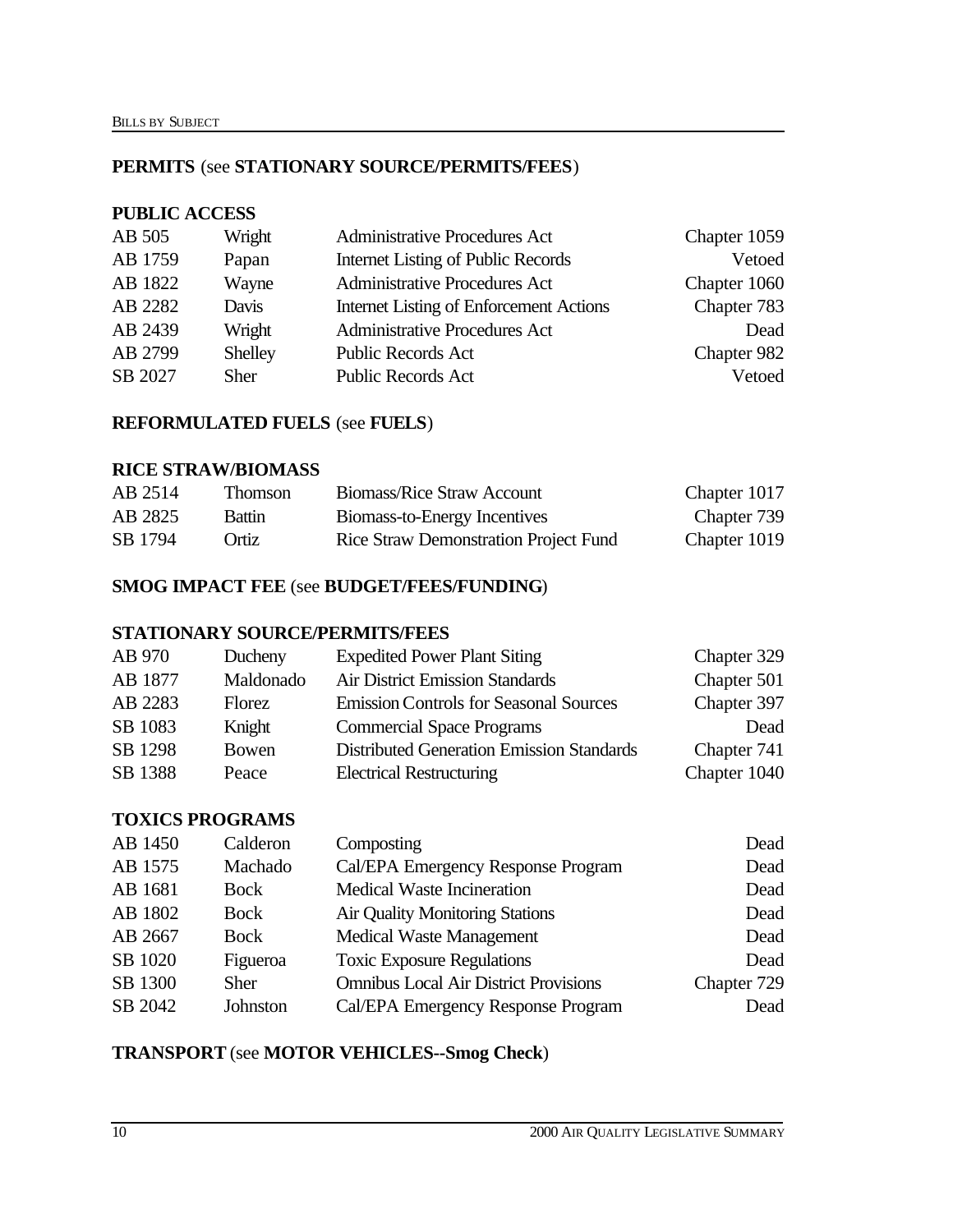**ZERO-EMISSION VEHICLES** (see **MOTOR VEHICLES**)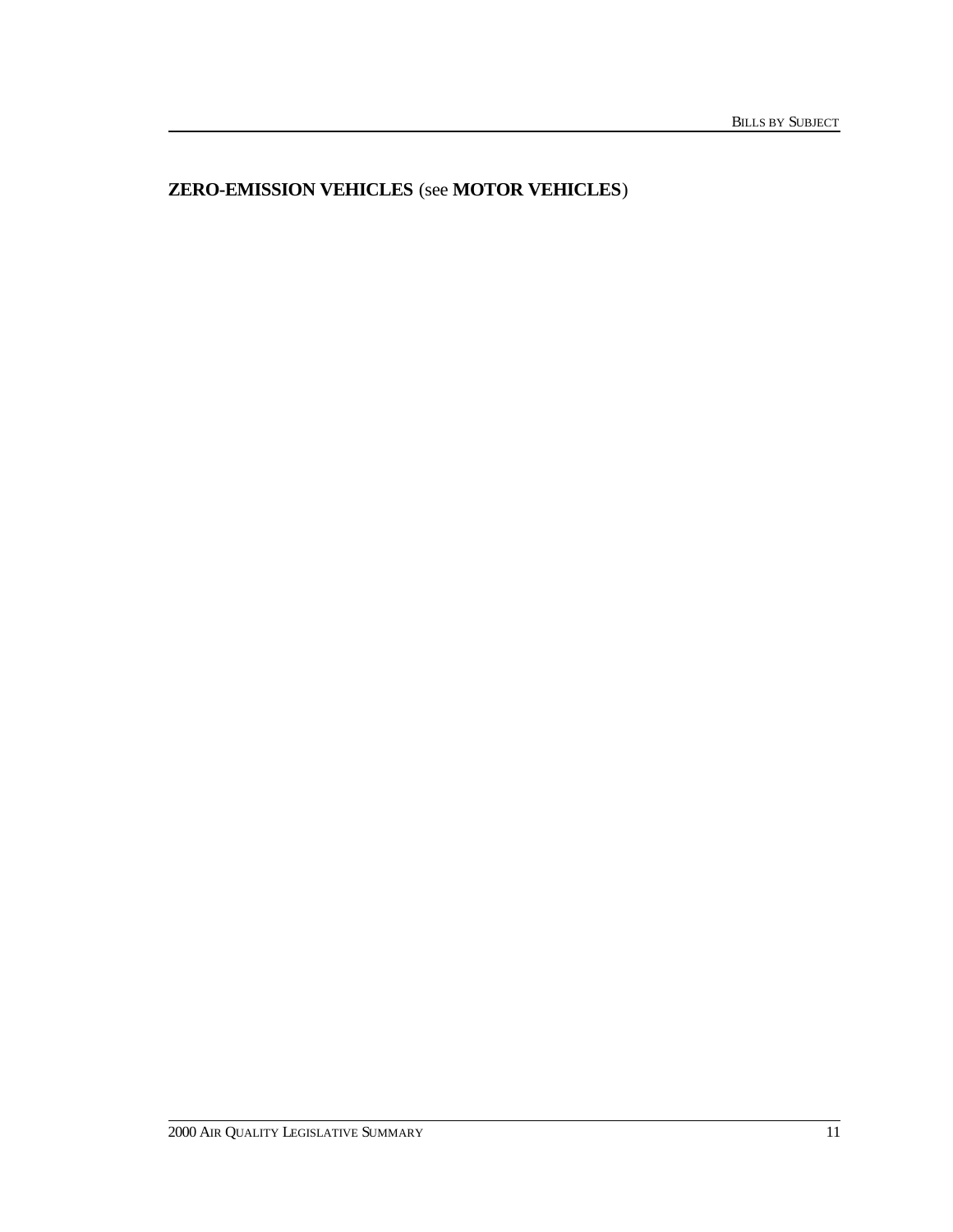#### **MISCELLANEOUS**

| AB 2817<br><b>Information Technology Grants</b><br>Honda<br>AB 2872<br><b>Environmental Protection Budget Trailer</b><br>Shelley<br>Nat. Res.*<br>AB 2939<br>Air Resources Code Maintenance<br>Waste Tire Burn Report<br>SB 876<br>Escutia<br><b>Emerging Technology Focus</b><br>SB 1136<br>Vasconcellos<br>SB 1516<br><b>International Trade Agreements</b><br>Hayden<br><b>Biosolid Land Application Limits</b><br>SB 1956<br>Polanco<br>SB 2203<br><b>Laboratory Accreditation Program</b><br>EO* | AB 2471 | Wayne | <b>State Environmental Goals and Policy Report</b> | Vetoed       |
|-------------------------------------------------------------------------------------------------------------------------------------------------------------------------------------------------------------------------------------------------------------------------------------------------------------------------------------------------------------------------------------------------------------------------------------------------------------------------------------------------------|---------|-------|----------------------------------------------------|--------------|
|                                                                                                                                                                                                                                                                                                                                                                                                                                                                                                       |         |       |                                                    | Chapter 608  |
|                                                                                                                                                                                                                                                                                                                                                                                                                                                                                                       |         |       |                                                    | Chapter 144  |
|                                                                                                                                                                                                                                                                                                                                                                                                                                                                                                       |         |       |                                                    | Chapter 890  |
|                                                                                                                                                                                                                                                                                                                                                                                                                                                                                                       |         |       |                                                    | Chapter 838  |
|                                                                                                                                                                                                                                                                                                                                                                                                                                                                                                       |         |       |                                                    | Chapter 1056 |
|                                                                                                                                                                                                                                                                                                                                                                                                                                                                                                       |         |       |                                                    | Vetoed       |
|                                                                                                                                                                                                                                                                                                                                                                                                                                                                                                       |         |       |                                                    | Dead         |
|                                                                                                                                                                                                                                                                                                                                                                                                                                                                                                       |         |       |                                                    | Chapter 733  |

**\* Denotes a committee of the Legislature**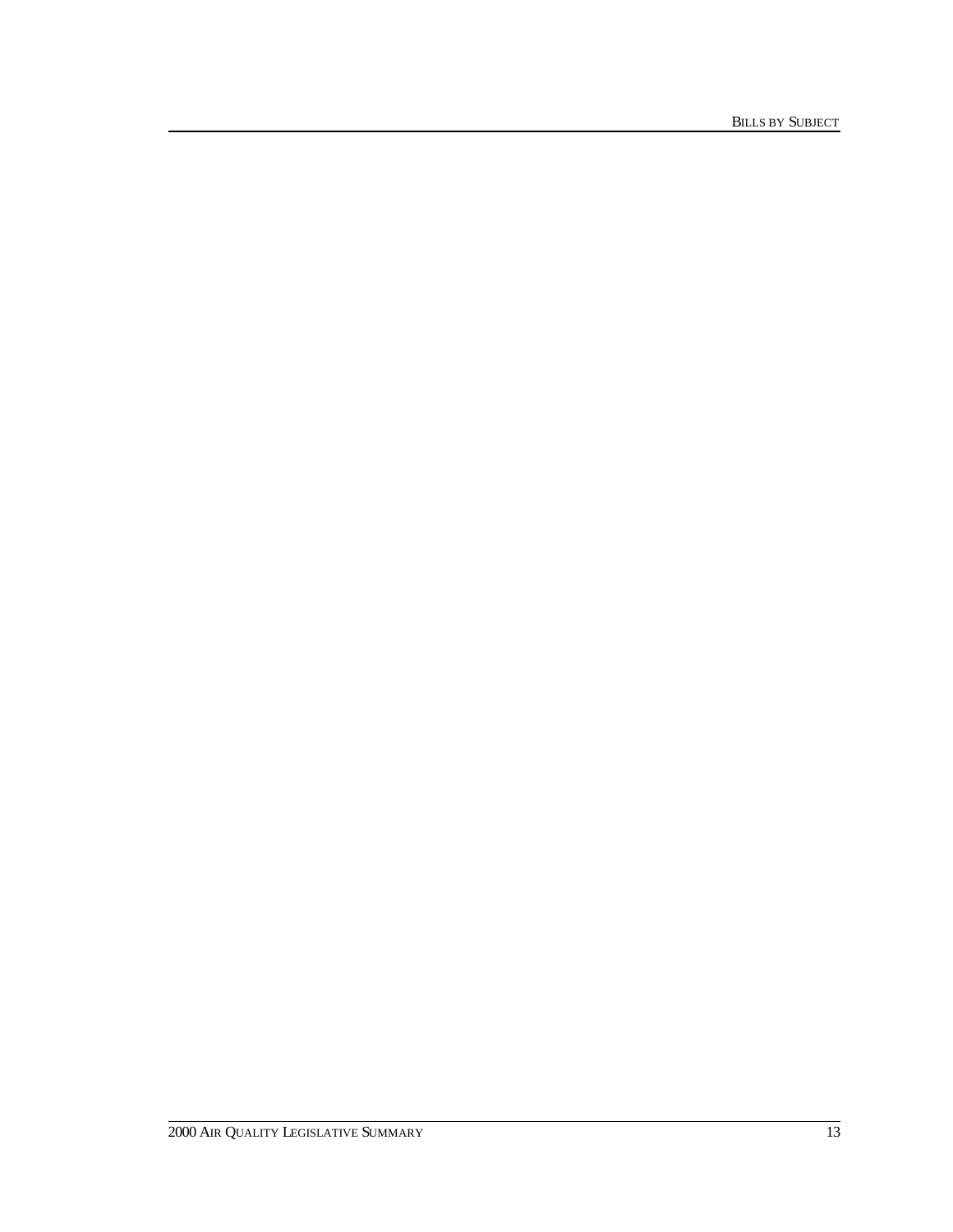BILLS BY SUBJECT

## **BILLS BY AUTHOR**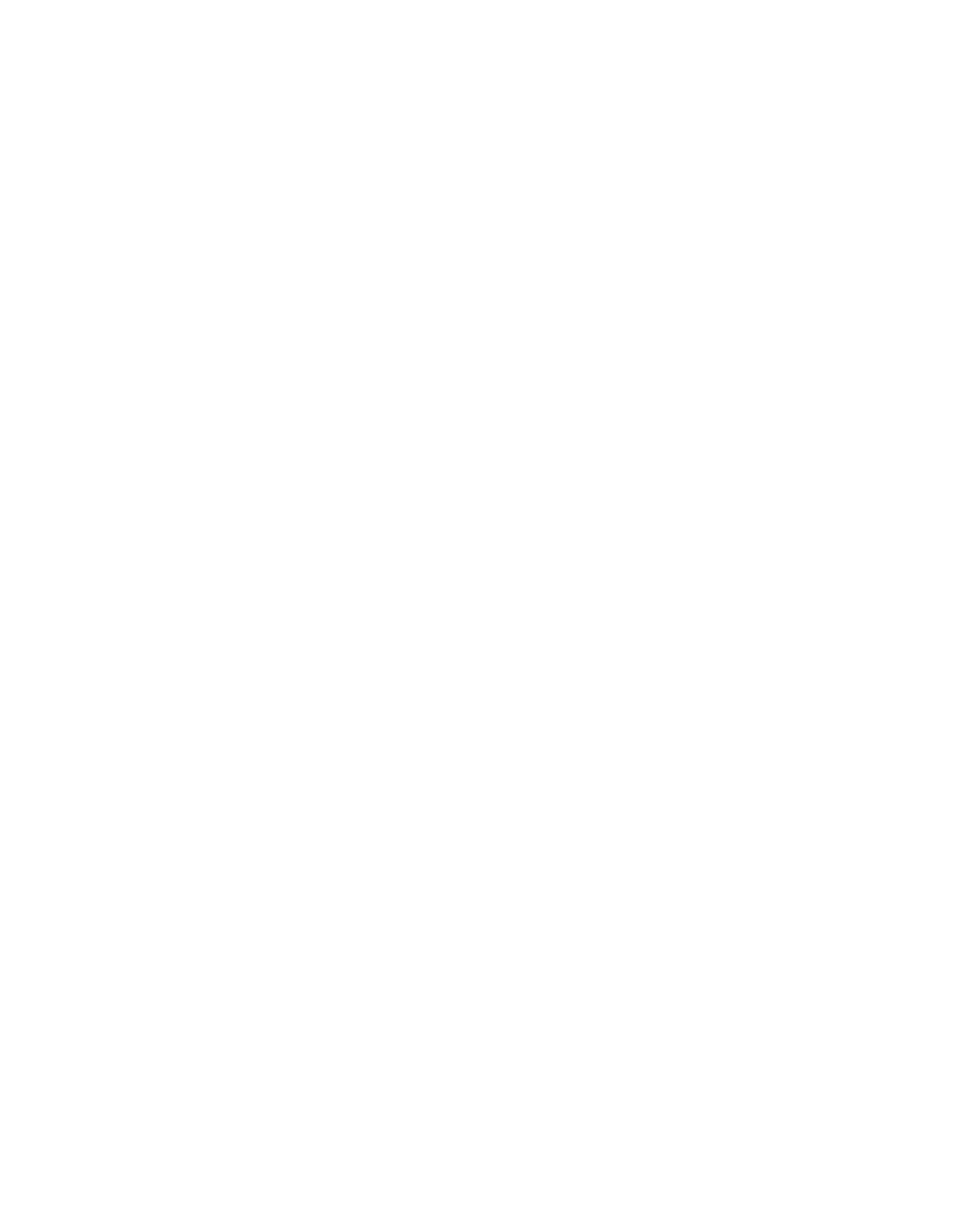BILLS BY AUTHOR

## **Assembly**

| <b>AANESTAD</b>         |                |                                                |             |
|-------------------------|----------------|------------------------------------------------|-------------|
| AB 1560                 | Aanestad       | Smog Impact Fee                                | Dead        |
|                         |                |                                                |             |
| <b>ARONER</b>           |                |                                                |             |
| AB 2135                 | Aroner         | <b>Fuel Specifications for Ferries</b>         | Chapter 502 |
| AB 2873                 | Aroner         | <b>Environmental Protection Budget Trailer</b> | Dead        |
| <b>BALDWIN</b>          |                |                                                |             |
| AB 2480                 | <b>Baldwin</b> | Fine and Penalty Revenues                      | Dead        |
| <b>BATES</b>            |                |                                                |             |
| AB 2454                 | <b>Bates</b>   | <b>Motor Vehicle Information</b>               | Dead        |
|                         |                |                                                |             |
| <b>BATTIN</b><br>AB 833 | <b>Battin</b>  | <b>Cal/EPA Sunset Review</b>                   | Dead        |
| AB 2666                 | <b>Battin</b>  | Sale of Non-Reformulated Gasoline              | Dead        |
| AB 2825                 | <b>Battin</b>  |                                                |             |
|                         |                | Biomass-to-Energy Incentives                   | Chapter 739 |
| ACR <sub>48</sub>       | <b>Battin</b>  | Reports on Reformulated Gasoline               | Dead        |
| <b>BAUGH</b>            |                |                                                |             |
| AB 567                  | Baugh          | Low-Mileage Vehicle Smog Check Exemption       | Dead        |
|                         |                |                                                |             |
| <b>BOCK</b>             |                |                                                |             |
| AB 1681                 | <b>Bock</b>    | <b>Medical Waste Incineration</b>              | Dead        |
| AB 1802                 | <b>Bock</b>    | Air Quality Monitoring Stations                | Dead        |
| AB 2667                 | <b>Bock</b>    | Medical Waste Management                       | Dead        |
| <b>BRIGGS</b>           |                |                                                |             |
| AB 2576                 | <b>Briggs</b>  | Gasoline Vapor Control Systems                 | Dead        |
| <b>CALDERON</b>         |                |                                                |             |
| AB 1450                 | Calderon       | Composting                                     | Dead        |
|                         |                |                                                |             |
| <b>CARDENAS</b>         |                |                                                |             |
| AB 1609                 | Cardenas       | <b>Leaf Blower Noise Limitations</b>           | Dead        |
| <b>CARDOZA</b>          |                |                                                |             |
| AB 57                   | Cardoza        |                                                |             |
| AB 654                  |                | Enhanced Smog Check in the Bay Area            | Dead        |
|                         | Cardoza        | Rendering Plant Odor                           | Dead        |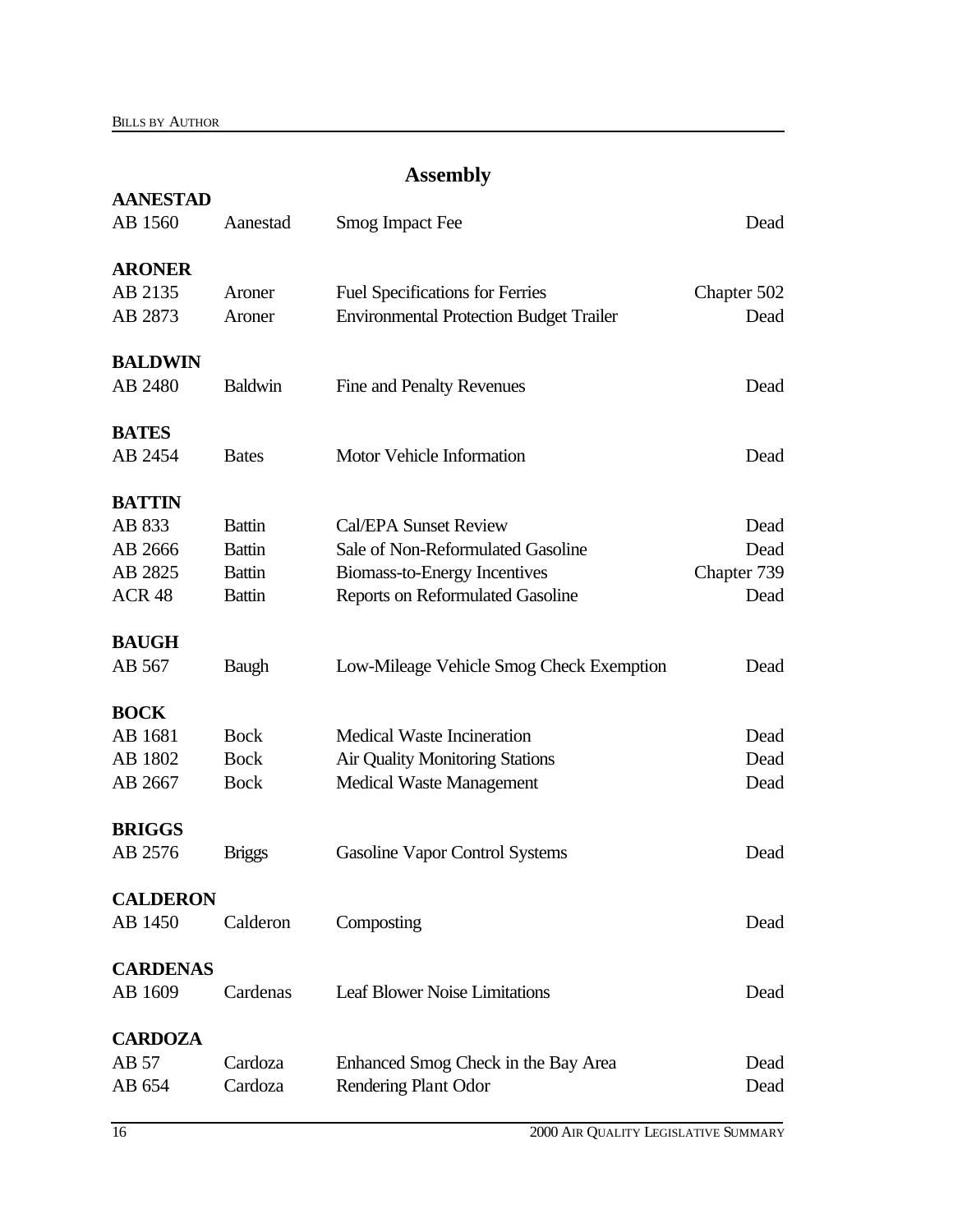| AB 2752<br><b>DAVIS</b> | Cardoza   | <b>Peer Review Revisions</b>                    | Vetoed       |
|-------------------------|-----------|-------------------------------------------------|--------------|
| AB 2282                 | Davis     | Internet Listing of Enforcement Actions         | Chapter 783  |
| <b>DUCHENY</b>          |           |                                                 |              |
| AB 970                  | Ducheny   | <b>Expedited Power Plant Siting</b>             | Chapter 329  |
| AB 1680                 | Ducheny   | <b>Environmental Health Indicators</b>          | Dead         |
| AB 2317                 | Ducheny   | Border Environmental Health Protection          | Chapter 742  |
| <b>FIREBAUGH</b>        |           |                                                 |              |
| <b>ACR 132</b>          | Firebaugh | Public Hearings on Cleaner-Burning Gasoline     | Chapter 119  |
| <b>FLOREZ</b>           |           |                                                 |              |
| AB 2283                 | Florez    | <b>Emission Controls for Seasonal Sources</b>   | Chapter 397  |
| AB 2289                 | Florez    | <b>Petroleum Violation Escrow Account Funds</b> | Dead         |
| <b>FRUSETTA</b>         |           |                                                 |              |
| AB 1175                 | Frusetta  | Smog Abatement Fee                              | Dead         |
| <b>GRANLUND</b>         |           |                                                 |              |
| AB 1496                 | Granlund  | <b>CEC MTBE Reports</b>                         | Chapter 837  |
| AB 1544                 | Granlund  | <b>Oversight of Leaf Blower Regulations</b>     | Chapter 129  |
| <b>HONDA</b>            |           |                                                 |              |
| AB 2817                 | Honda     | <b>Information Technology Grants</b>            | Chapter 608  |
| <b>HOUSE</b>            |           |                                                 |              |
| AB 2550                 | House     | <b>Smog Check Exemption</b>                     | Dead         |
| <b>KUEHL</b>            |           |                                                 |              |
| AB 2483                 | Kuehl     | MTBE: Liability and Clean-Up Costs              | Dead         |
| <b>LONGVILLE</b>        |           |                                                 |              |
| AB 1376                 | Longville | <b>South Coast MSRC</b>                         | Dead         |
| AB 1763                 | Longville | Vehicle Registration                            | Chapter 30   |
| <b>LOWENTHAL</b>        |           |                                                 |              |
| AB 809                  | Lowenthal | <b>Smog Impact Fee</b>                          | Chapter 31   |
| AB 1775                 | Lowenthal | Petroleum Coke Dust Control                     | Chapter 500  |
| AB 2061                 | Lowenthal | Grants for ZEVs and Alternative Diesel Fuel     | Chapter 1072 |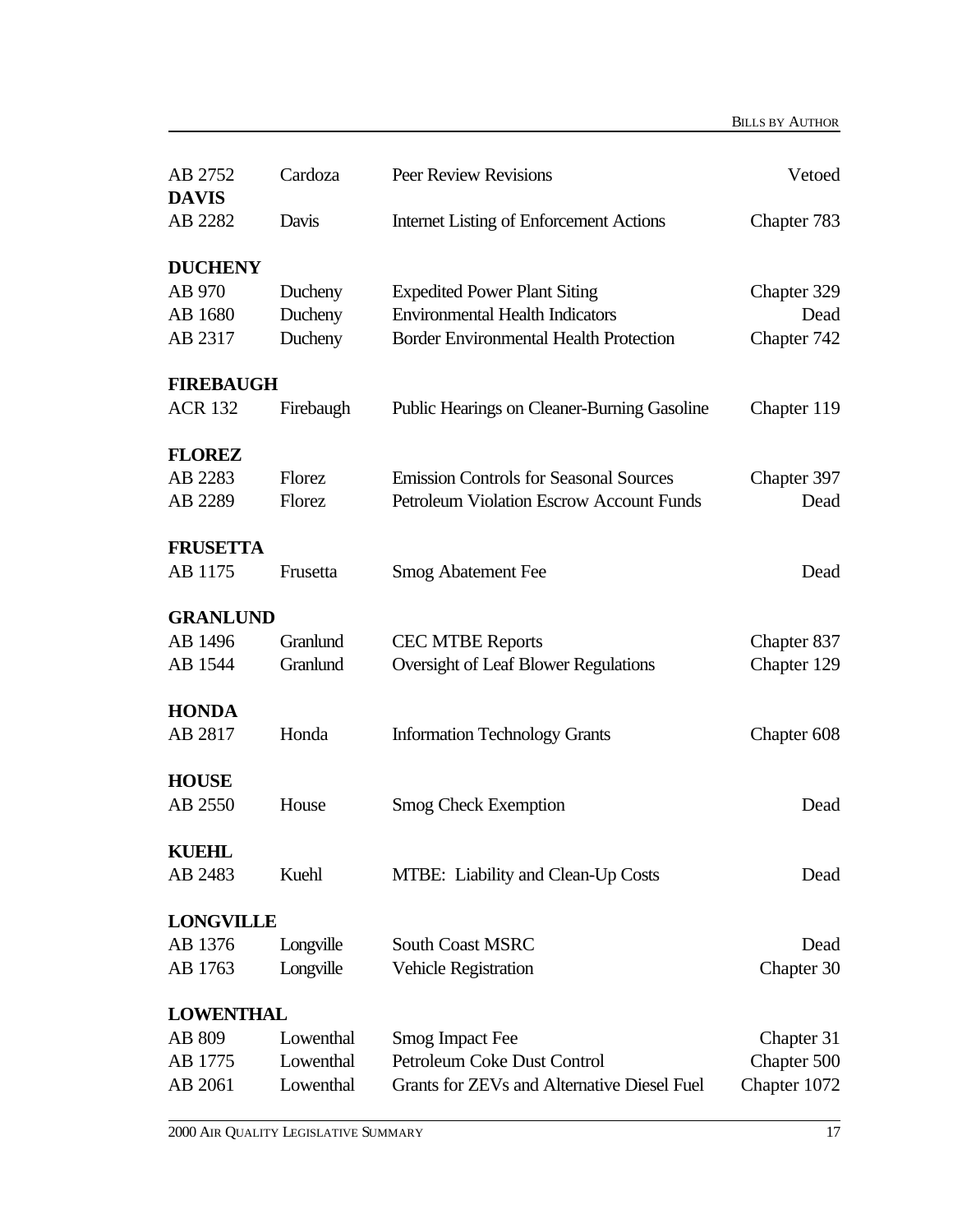#### **MACHADO**

| AB 1575           | Machado                            | Cal/EPA Emergency Response Program            | Dead        |
|-------------------|------------------------------------|-----------------------------------------------|-------------|
| <b>MALDONADO</b>  |                                    |                                               |             |
| AB 1877           | Maldonado                          | <b>Air District Emission Standards</b>        | Chapter 501 |
| AB 2237           | Maldonado                          | <b>Environmental Building Cost Tax Credit</b> | Dead        |
| <b>MARGETT</b>    |                                    |                                               |             |
| AB 2784           | Margett                            | <b>Motor Vehicle Emissions</b>                | Dead        |
| <b>MCCLINTOCK</b> |                                    |                                               |             |
| AB 44             | <b>McClintock</b>                  | Elimination of HOV lanes                      | Dead        |
| AB 1702           | <b>McClintock</b>                  | Smog Impact Fee                               | Dead        |
| AB 2126           | <b>McClintock</b>                  | <b>HOV Lanes</b>                              | Dead        |
| AB 2129           | McClintock                         | <b>HOV Lanes</b>                              | Dead        |
| <b>NAKANO</b>     |                                    |                                               |             |
| AB 2746           | Nakano                             | Cruise Ship Environmental Task Force          | Chapter 504 |
|                   | <b>NATURAL RESOURCES COMMITTEE</b> |                                               |             |
| AB 2939           | Nat. Res.                          | Air Resources Code Maintenance                | Chapter 890 |
| <b>OLBERG</b>     |                                    |                                               |             |
| AB 624            | Olberg                             | <b>Smog Check Certificates</b>                | Dead        |
| <b>OLLER</b>      |                                    |                                               |             |
| AB 129            | Oller                              | <b>MTBE Ban</b>                               | Dead        |
| AB 158            | Oller                              | Repeal of Enhanced Smog Check                 | Dead        |
| AB 1812           | Oller                              | <b>MTBE Health Study</b>                      | Dead        |
| <b>PAPAN</b>      |                                    |                                               |             |
| AB 1759           | Papan                              | <b>Internet Listing of Public Records</b>     | Vetoed      |
| <b>REYES</b>      |                                    |                                               |             |
| AB 1726           | Reyes                              | <b>Smog Impact Fee</b>                        | Dead        |
| <b>SHELLEY</b>    |                                    |                                               |             |
| AB 1043           | Shelley                            | <b>Portable Classrooms</b>                    | Dead        |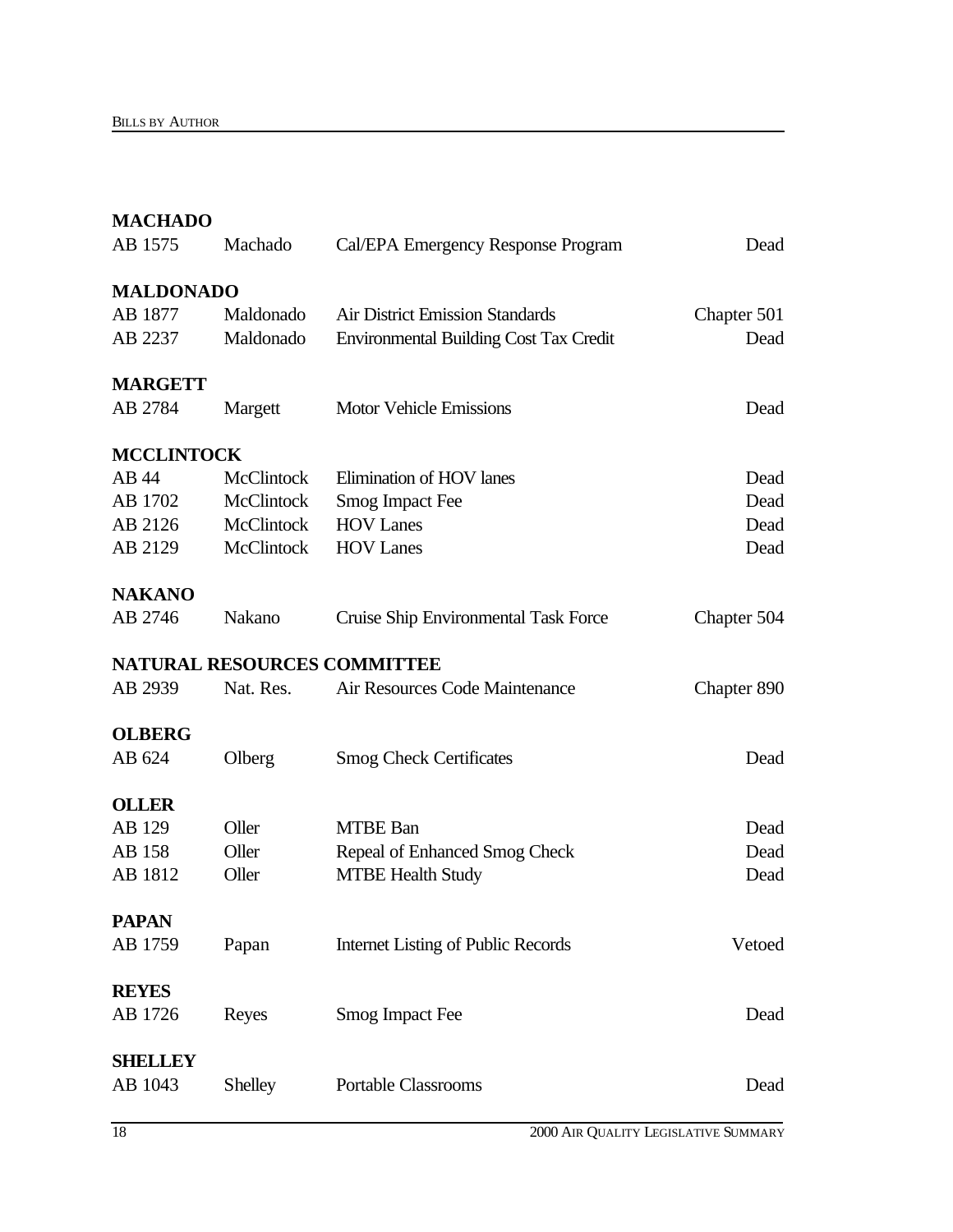| AB 2076           | Shelley        | CEC: Fuel Supply                                   | Chapter 936  |
|-------------------|----------------|----------------------------------------------------|--------------|
| AB 2260           | Shelley        | Healthy Schools Act of 2000                        | Chapter 718  |
| AB 2799           | Shelley        | <b>Public Records Act</b>                          | Chapter 982  |
| AB 2872           | Shelley        | <b>Environmental Protection Budget Trailer</b>     | Chapter 144  |
| <b>STEINBERG</b>  |                |                                                    |              |
| AB 2511           | Steinberg      | <b>Mobile Sources Emission Reductions</b>          | Chapter 532  |
| <b>STRICKLAND</b> |                |                                                    |              |
| AB 2564           | Strickland     | Smog Abatement Fee                                 | Dead         |
| <b>THOMSON</b>    |                |                                                    |              |
| AB 2514           | <b>Thomson</b> | <b>Biomass/Rice Straw Account</b>                  | Chapter 1017 |
| <b>WAYNE</b>      |                |                                                    |              |
| AB 1822           | Wayne          | <b>Administrative Procedures Act</b>               | Chapter 1060 |
| AB 2471           | Wayne          | <b>State Environmental Goals and Policy Report</b> | Vetoed       |
| <b>WESSON</b>     |                |                                                    |              |
| <b>AJR 34</b>     | Wesson         | <b>Federal Diesel Fuel Standards</b>               | Dead         |
| <b>WRIGHT</b>     |                |                                                    |              |
| AB 505            | Wright         | <b>Administrative Procedures Act</b>               | Chapter 1059 |
| AB 2439           | Wright         | <b>Administrative Procedures Act</b>               | Dead         |

## **Senate**

| <b>ALARCON</b> |                |                                                  |             |
|----------------|----------------|--------------------------------------------------|-------------|
| SB 1408        | <b>Alarcon</b> | <b>Environmental Justice Grant Project</b>       | Dead        |
| SB 1622        | Alarcon        | <b>Environmental Justice: Power Plant Siting</b> | Dead        |
| SB 2037        | <b>Alarcon</b> | <b>Environmental Building Cost Tax Credit</b>    | Dead        |
| <b>BOWEN</b>   |                |                                                  |             |
| SB 280         | Bowen          | <b>Green Public Buildings</b>                    | Vetoed      |
| SB 1298        | <b>Bowen</b>   | <b>Distributed Generation Emission Standards</b> | Chapter 741 |
| <b>BRULTE</b>  |                |                                                  |             |
| SB 1214        | <b>Brulte</b>  | Gasoline Cargo Tank Truck Violations             | Dead        |
|                |                |                                                  |             |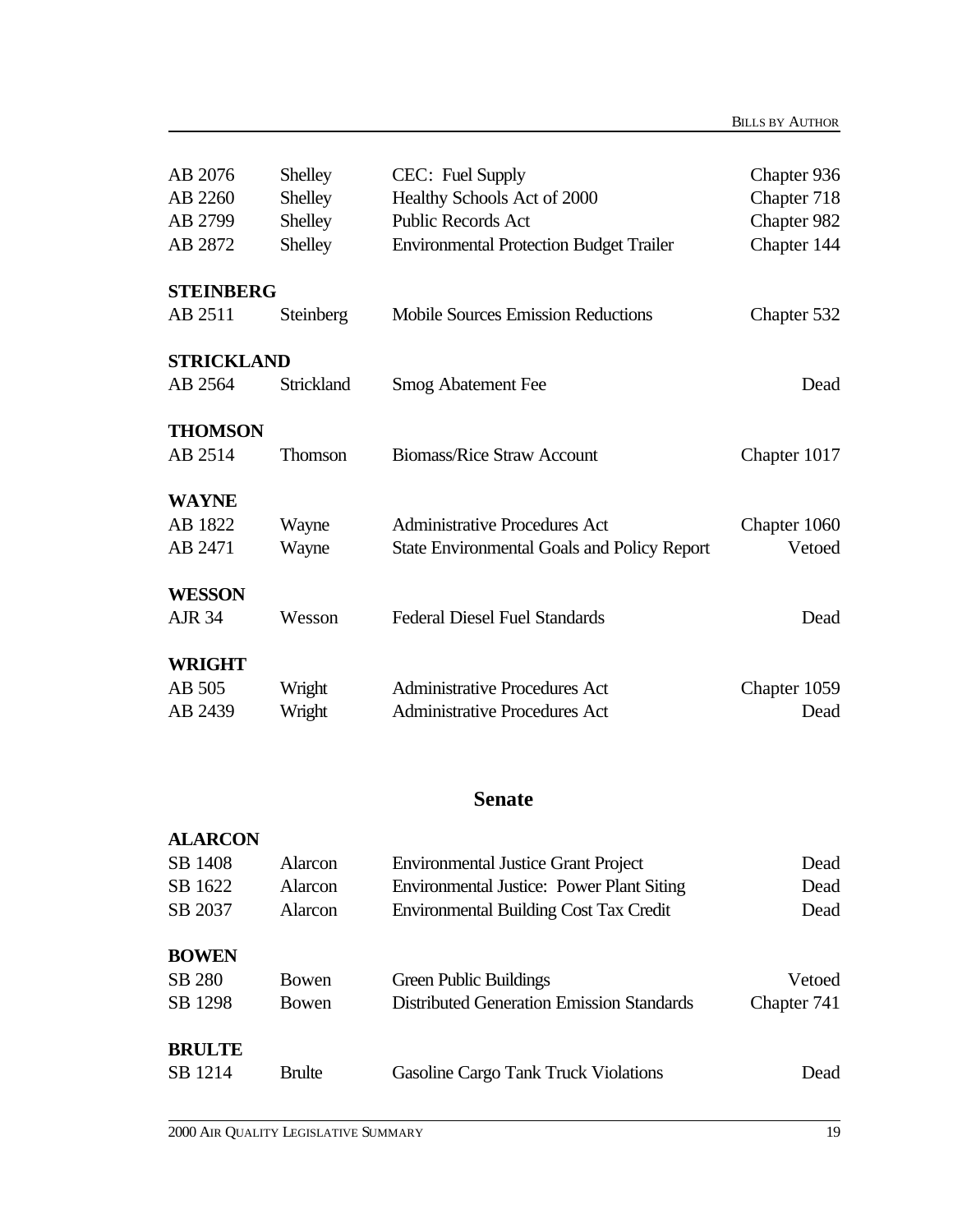#### **BUDGET COMMITTEE**

| SB 1651            | Budget*       | <b>Implementation of ARB Budget</b>        | Dead         |
|--------------------|---------------|--------------------------------------------|--------------|
| <b>BURTON</b>      |               |                                            |              |
| SB 1146            | <b>Burton</b> | Vehicle OBD Systems                        | Chapter 1077 |
| SB 1726            | <b>Burton</b> | <b>ZEV Tax Credit</b>                      | Dead         |
| <b>COSTA</b>       |               |                                            |              |
| SB 212             | Costa         | San Francisco Bay Area Enhanced Smog Check | Dead         |
| SB 1994            | Costa         | <b>Smog Check</b>                          | Dead         |
|                    |               | <b>ENVIRONMENTAL QUALITY COMMITTEE</b>     |              |
| SB 2203            | EQ            | <b>Laboratory Accreditation Program</b>    | Chapter 733  |
| <b>ESCUTIA</b>     |               |                                            |              |
| SB 89              | Escutia       | <b>Environmental Justice</b>               | Chapter 728  |
| SB 876             | Escutia       | Waste Tire Burn Report                     | Chapter 838  |
| <b>FIGUEROA</b>    |               |                                            |              |
| SB 1020            | Figueroa      | <b>Toxic Exposure Regulations</b>          | Dead         |
| <b>HAYDEN</b>      |               |                                            |              |
| SB 1516            | Hayden        | <b>International Trade Agreements</b>      | Vetoed       |
| SB 1631            | Hayden        | Cal/EPA School Site Standards              | Dead         |
| <b>JOHANNESSEN</b> |               |                                            |              |
| SB 230             | Johannessen   | Smog Impact Fee                            | Dead         |
| SB 1058            | Johannessen   | Sale of Parts From Retired Vehicles        | Dead         |
| SB 1719            | Johannessen   | <b>Smog Check: Test Only Stations</b>      | Dead         |
| SB 1811            | Johannessen   | Specially Constructed Vehicles (Kit Cars)  | Vetoed       |
| <b>JOHNSTON</b>    |               |                                            |              |
| SB 2042            | Johnston      | Cal/EPA Emergency Response Program         | Dead         |
| <b>KARNETTE</b>    |               |                                            |              |
| SB 215             | Karnette      | Smog Impact Fee                            | Chapter 32   |
| SB 1325            | Karnette      | <b>Smog Impact Fee</b>                     | Dead         |

## **KNIGHT**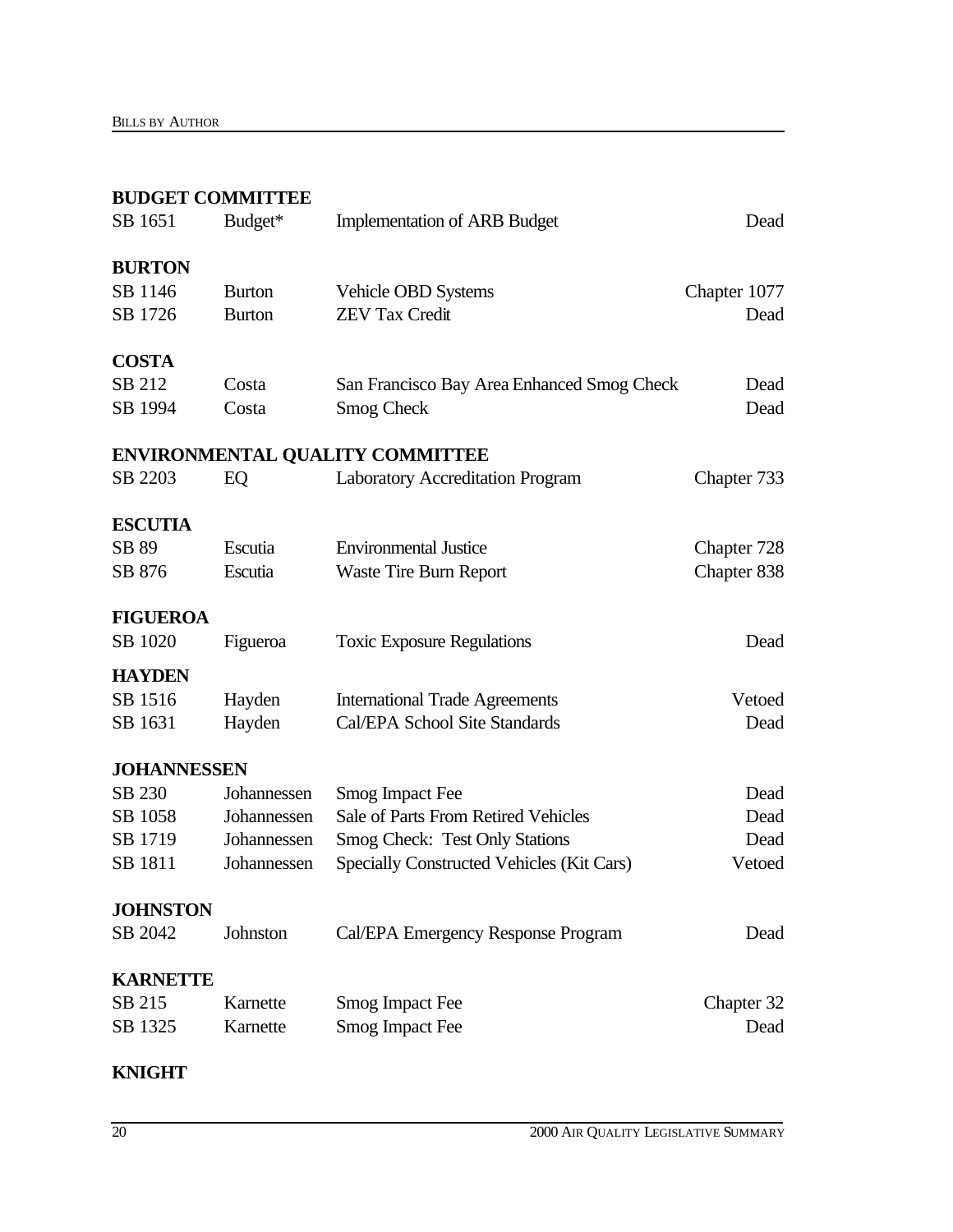| SB 136          | Knight        | <b>Owens Lake Dust Mitigation</b>               | Dead         |
|-----------------|---------------|-------------------------------------------------|--------------|
| SB 1083         | Knight        | <b>Commercial Space Programs</b>                | Dead         |
| SB 1167         | Knight        | <b>ARB</b> Membership                           | Dead         |
| SB 1459         | Knight        | Antelope Valley Air Quality Management District | Dead         |
| <b>SJR 39</b>   | Knight        | <b>East Kern County Planning</b>                | Chapter 166  |
| <b>LESLIE</b>   |               |                                                 |              |
| SB 272          | Leslie        | <b>MTBE Ban</b>                                 | Dead         |
| <b>MOUNTJOY</b> |               |                                                 |              |
| SB 201          | Mountjoy      | <b>MTBE Ban</b>                                 | Dead         |
| SB 285          | Mountjoy      | <b>Smog Check Exemption</b>                     | Dead         |
| SB 296          | Mountjoy      | <b>Smog Check Exemption</b>                     | Dead         |
| SB 1971         | Mountjoy      | <b>Reformulated Gasoline</b>                    | Dead         |
| SB 1972         | Mountjoy      | Oxygenates and Alkylates: Health Effects Study  | Dead         |
| <b>MURRAY</b>   |               |                                                 |              |
| SB 906          | <b>Murray</b> | <b>Heavy-Duty Diesel Inspection Program</b>     | Dead         |
| SB 1102         | <b>Murray</b> | Motor Vehicle Exhaust Regulation                | Chapter 684  |
| SB 1985         | <b>Murray</b> | Carl Moyer Program                              | Dead         |
| <b>ORTIZ</b>    |               |                                                 |              |
| SB 448          | Ortiz         | Tax Exemption for Experimental Fuels            | Dead         |
| SB 1794         | Ortiz         | <b>Rice Straw Demonstration Project Fund</b>    | Chapter 1019 |
| <b>PEACE</b>    |               |                                                 |              |
| SB 329          | Peace         | San Diego Government Consolidation              | Chapter 764  |
| SB 1345         | Peace         | <b>Alternative Energy System Grants</b>         | Chapter 537  |
| SB 1388         | Peace         | <b>Electrical Restructuring</b>                 | Chapter 1040 |
| <b>PERATA</b>   |               |                                                 |              |
| SB 192          | Perata        | <b>MTBE Ban and Tracking</b>                    | Dead         |
| SB 1150         | Perata        | Penalties for Stationary Source Violations      | Dead         |
| SB 1865         | Perata        | Penalties for Stationary Source Violations      | Chapter 805  |
| <b>POLANCO</b>  |               |                                                 |              |
| SB 1175         | Polanco       | Smog Check: Gold Shield Stations                | Dead         |
| SB 1267         | Polanco       | <b>Leaf Blower Noise and Emission Standards</b> | Dead         |
| SB 1956         | Polanco       | <b>Biosolid Land Application Limits</b>         | Dead         |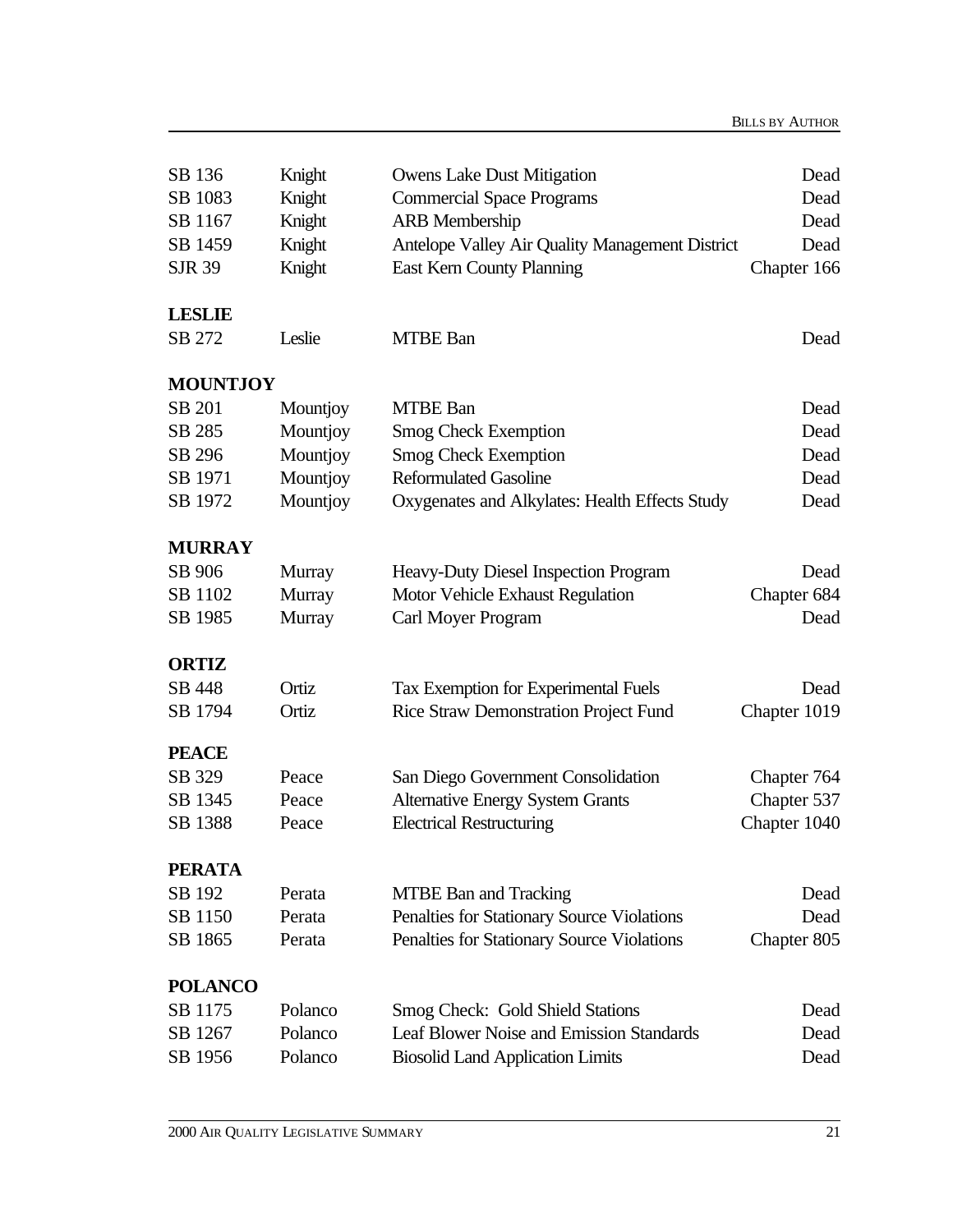# **RAINEY**

Rainey Study of HOV Lanes Dead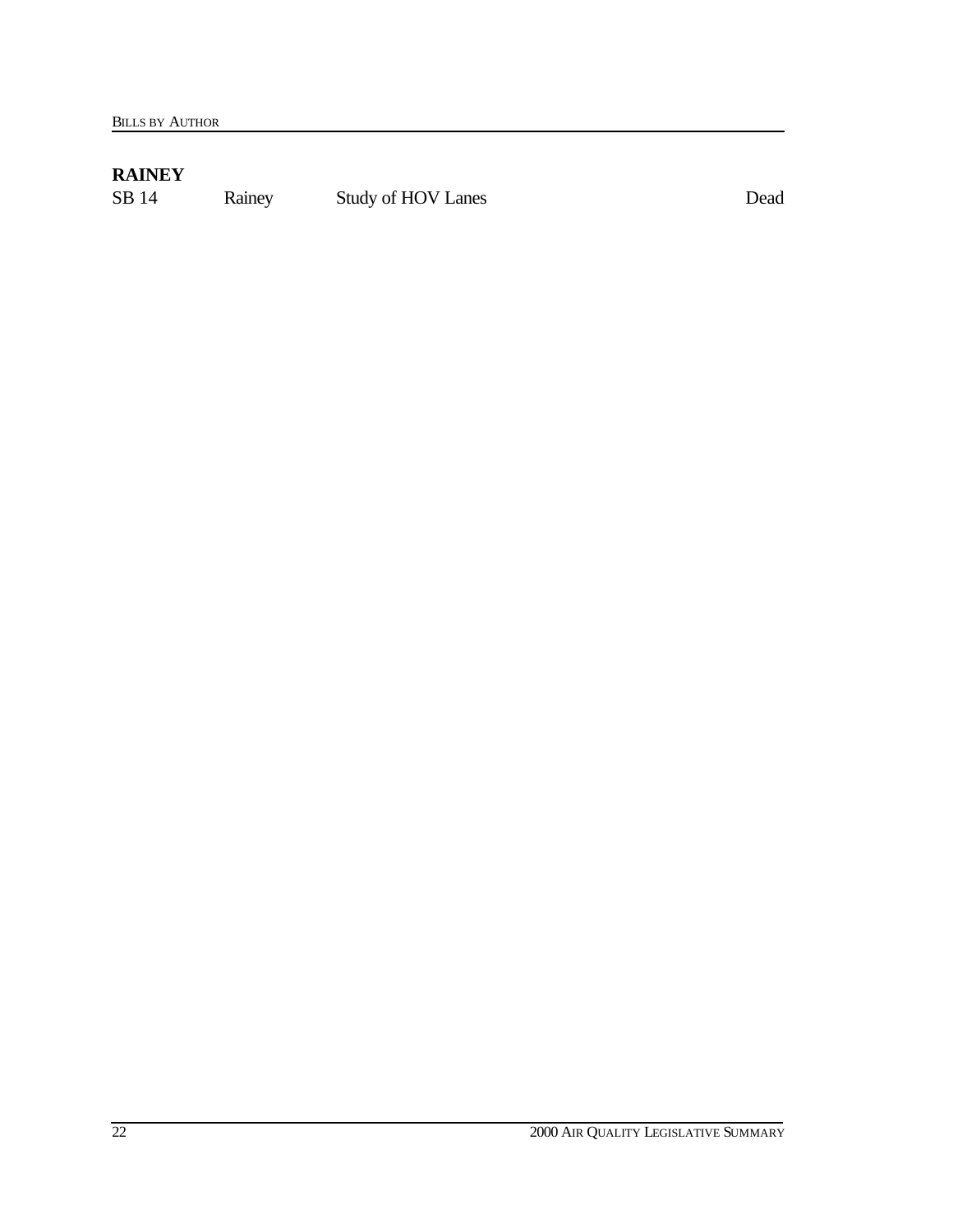#### **SHER**

| SB 676              | Sher         | Cal/EPA Authority                             | Dead         |
|---------------------|--------------|-----------------------------------------------|--------------|
| SB 736              | Sher         | <b>ARB Budget Trailer Bill</b>                | Dead         |
| SB 823              | Sher         | Particulate Matter Research Program           | Dead         |
| <b>SB</b> 1111      | Sher         | Asthma                                        | Dead         |
| SB 1300             | Sher         | <b>Omnibus Local Air District Provisions</b>  | Chapter 729  |
| SB 1771             | Sher         | <b>Greenhouse Gas Emission Reductions</b>     | Chapter 1018 |
| SB 2027             | Sher         | <b>Public Records Act</b>                     | Vetoed       |
| SB 2130             | <b>Sher</b>  | <b>Air Pollution Administrative Penalties</b> | Dead         |
|                     |              |                                               |              |
| <b>SOLIS</b>        |              |                                               |              |
| SB 1991             | <b>Solis</b> | Clean, Safe School Bus Program                | Dead         |
| SB 2068             | <b>Solis</b> | Tax Exemption for Alternative Fuel Buses      | Dead         |
|                     |              |                                               |              |
| <b>SPEIER</b>       |              |                                               |              |
| SB 1846             | Speier       | <b>State Procurement: Gasoline</b>            | Dead         |
|                     |              |                                               |              |
| <b>VASCONCELLOS</b> |              |                                               |              |
| SB 1136             | Vasconcellos | <b>Emerging Technology Focus</b>              | Chapter 1056 |
|                     |              |                                               |              |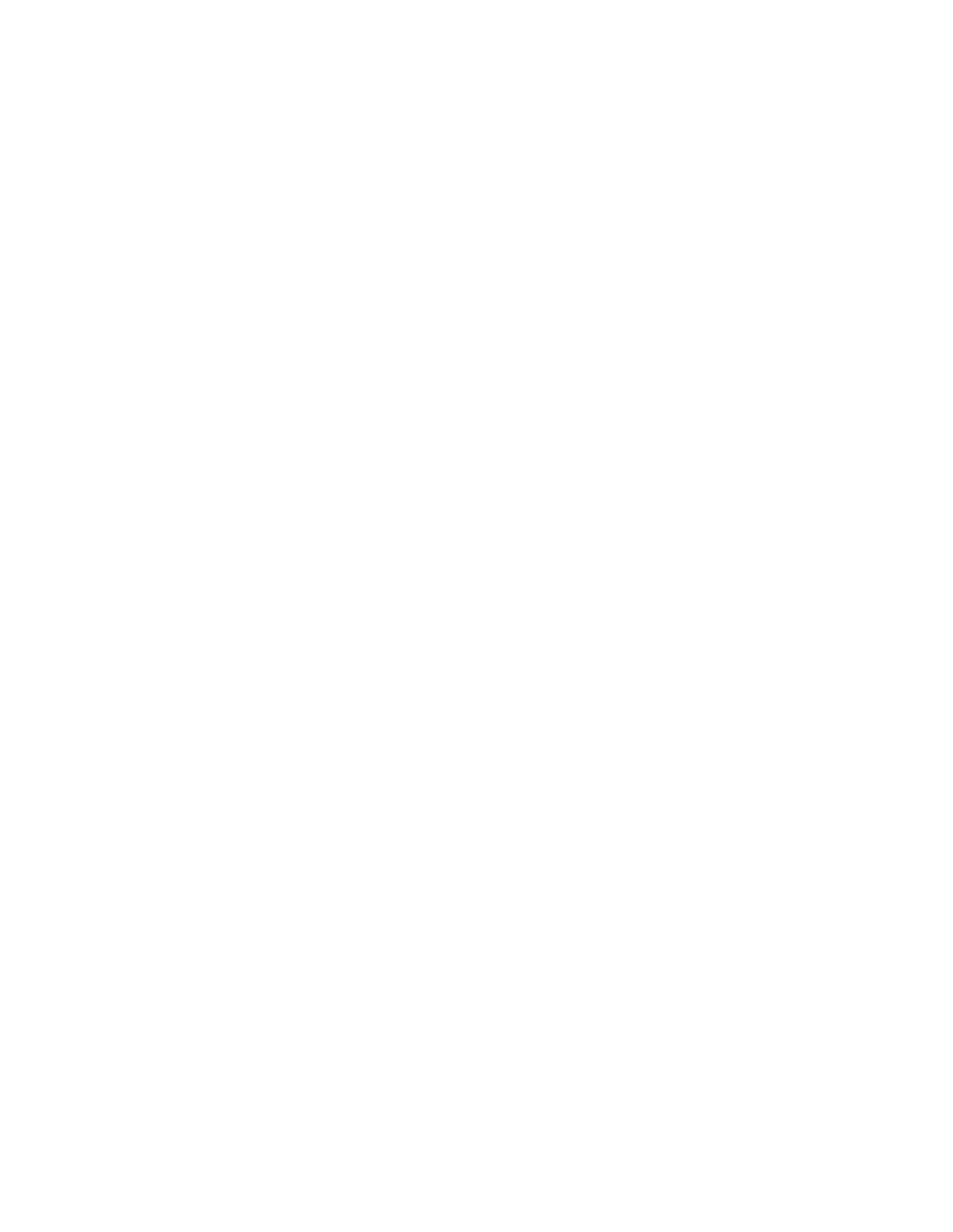# **ASSEMBLY BILLS**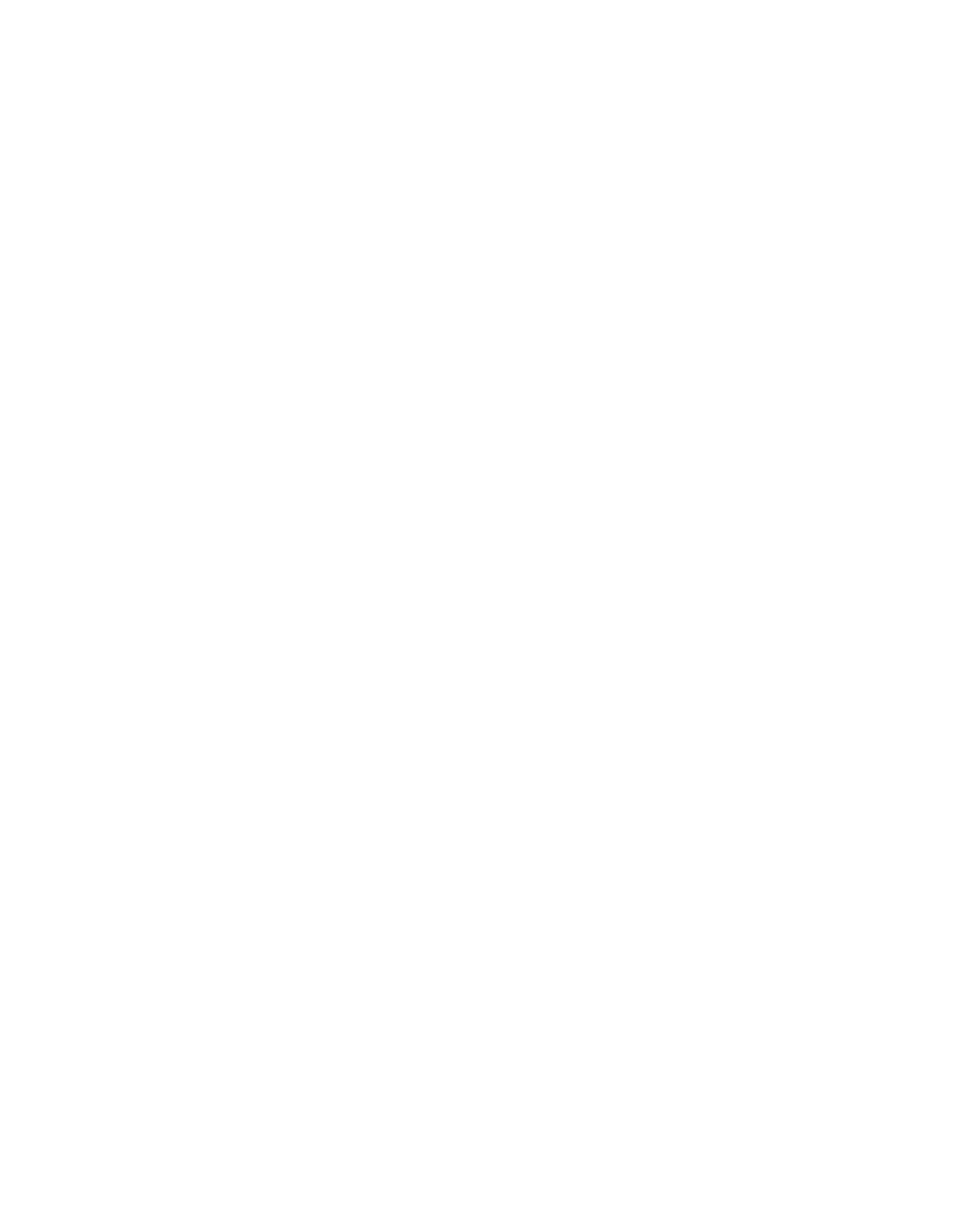| AB 44                    | McClintock                   | Elimination of HOV lanes                                                                                                                                                                                                                           | Dead         |
|--------------------------|------------------------------|----------------------------------------------------------------------------------------------------------------------------------------------------------------------------------------------------------------------------------------------------|--------------|
|                          |                              | Redesignates all HOV lanes in the state as mixed-flow lanes and significantly broadens the<br>studies required to be conducted prior to establishing new HOV lanes.                                                                                |              |
| AB 57                    | Cardoza                      | Enhanced Smog Check in the Bay Area                                                                                                                                                                                                                | Dead         |
| into downwind districts. |                              | Imposes enhanced Smog Check in upwind air districts that are the source of air pollution blown                                                                                                                                                     |              |
| AB 129                   | Oller                        | <b>MTBE Ban</b>                                                                                                                                                                                                                                    | Dead         |
|                          |                              | Prohibits MTBE in gasoline and prohibits its sale. Urgency measure.                                                                                                                                                                                |              |
| AB 158                   | Oller                        | Repeal of Enhanced Smog Check                                                                                                                                                                                                                      | Dead         |
|                          | areas subject to Smog Check. | Repeals the enhanced Smog Check program and implements the basic (BAR 90) program in all                                                                                                                                                           |              |
| AB 505                   | Wright                       | <b>Administrative Procedures Act</b>                                                                                                                                                                                                               | Chapter 1059 |
|                          |                              | Amends several dozen sections of the state Administrative Procedure Act, primarily to change<br>the format, content, or timing of rulemaking documents.                                                                                            |              |
| AB 567                   | Baugh                        | Low-Mileage Vehicle Smog Check Exemption                                                                                                                                                                                                           | Dead         |
| years.                   |                              | Creates a Smog Check exemption for vehicles that travel less than 12,000 miles every two                                                                                                                                                           |              |
| AB 624                   | Olberg                       | <b>Smog Check Certificates</b>                                                                                                                                                                                                                     | Dead         |
| buyer=s area.            |                              | Allows auto dealers to get smog certificates within their inspection area regardless of the                                                                                                                                                        |              |
| AB 654                   | Cardoza                      | Rendering Plant Odor                                                                                                                                                                                                                               | Dead         |
| 2001.                    |                              | Directs the CDFA, in consultation with ARB, industry, and others, to conduct a study to<br>determine odor level at rendering plants near schools. The bill requires a report by                                                                    | June 1,      |
| AB 809                   | Lowenthal                    | Smog Impact Fee                                                                                                                                                                                                                                    | Chapter 31   |
|                          |                              | Requires DMV to refund Smog Impact Fee payments plus interest and penalties to all persons<br>who paid the fee since its inception. AB 809 is joined with SB 215, which repeals the fee and<br>appropriates funds for the refund. Urgency measure. |              |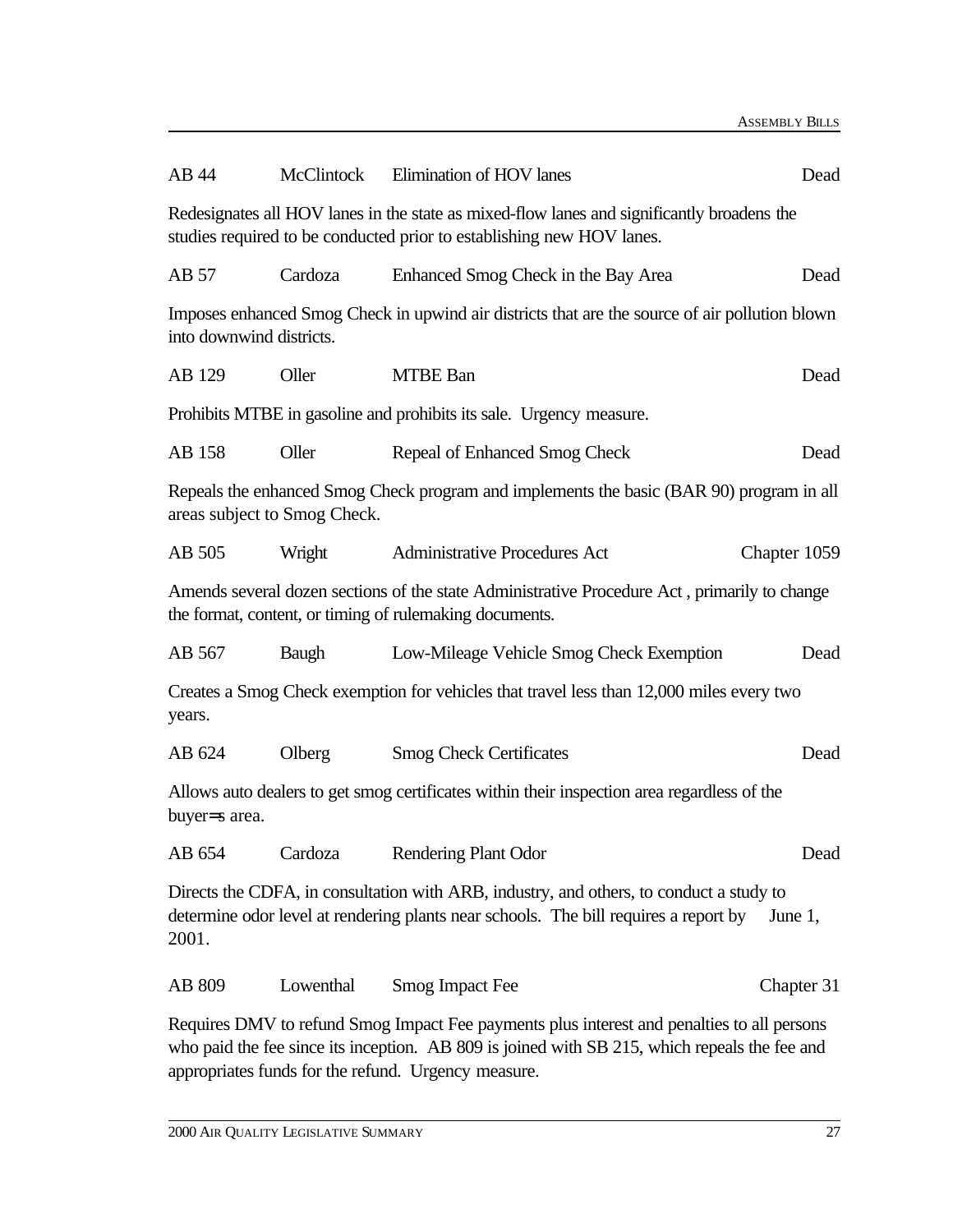| AB 833                  | <b>Battin</b>                            | <b>Cal/EPA Sunset Review</b>                                                                                                                                                                                                                                                           | Dead        |
|-------------------------|------------------------------------------|----------------------------------------------------------------------------------------------------------------------------------------------------------------------------------------------------------------------------------------------------------------------------------------|-------------|
| should be reauthorized. |                                          | Creates the Cal/EPA Sunset Review and Regulatory Accountability Act of 1999 to sunset the<br>statutory authority for Cal/EPA and to create a committee to recommend whether the agency                                                                                                 |             |
| AB 970                  | Ducheny                                  | <b>Expedited Power Plant Siting</b>                                                                                                                                                                                                                                                    | Chapter 329 |
|                         |                                          | Establishes the Governor's Clean Energy GREEN TEAM; authorizes expedited permit<br>processes for the cleanest, most-efficient power plants; and appropriates \$57.5 million from the<br>General Fund for conservation and demand management programs. Urgency measure.                 |             |
| AB 1043                 | Shelley                                  | <b>Portable Classrooms</b>                                                                                                                                                                                                                                                             | Dead        |
| by January 1, 2002.     |                                          | Requires ARB and DHS, in consultation with CDE, DGS and the OEHHA to investigate<br>environmental health conditions in portable classrooms and report the findings to the Legislature                                                                                                  |             |
| AB 1175                 | Frusetta                                 | Smog Abatement Fee                                                                                                                                                                                                                                                                     | Dead        |
|                         | Repeals the Smog Abatement Fee increase. |                                                                                                                                                                                                                                                                                        |             |
| AB 1376                 | Longville                                | <b>South Coast MSRC</b>                                                                                                                                                                                                                                                                | Dead        |
|                         |                                          | Provides that if the South Coast air district governing board does not reject the MSRC work<br>plan within 60 days, the plan becomes effective by default.                                                                                                                             |             |
| AB 1450                 | Calderon                                 | Composting                                                                                                                                                                                                                                                                             | Dead        |
|                         |                                          | Bill in its prior form repealed the compost exemption from basic air contaminant nuisance law.<br>As amended, the bill names Ducheny as the author and creates an exemption to the<br>environmental impact reporting requirements for certain residential infill development projects. |             |
| AB 1496                 | Granlund                                 | <b>CEC MTBE Reports</b>                                                                                                                                                                                                                                                                | Chapter 837 |
| previous quarter.       |                                          | Requires the CEC to submit quarterly reports to the Legislature summarizing the amount of<br>MTBE used in gasoline by each refinery during the preceding quarter and comparing that to the                                                                                             |             |
| AB 1544                 | Granlund                                 | <b>Oversight of Leaf Blower Regulations</b>                                                                                                                                                                                                                                            | Chapter 129 |
|                         |                                          | In its earlier form, this bill required Cal/EPA to oversee leaf blower regulations throughout<br>California. As amended, the bill relates to sewer and water supply for redevelopment projects                                                                                         |             |

and is co-authored by Assemblymember Calderon.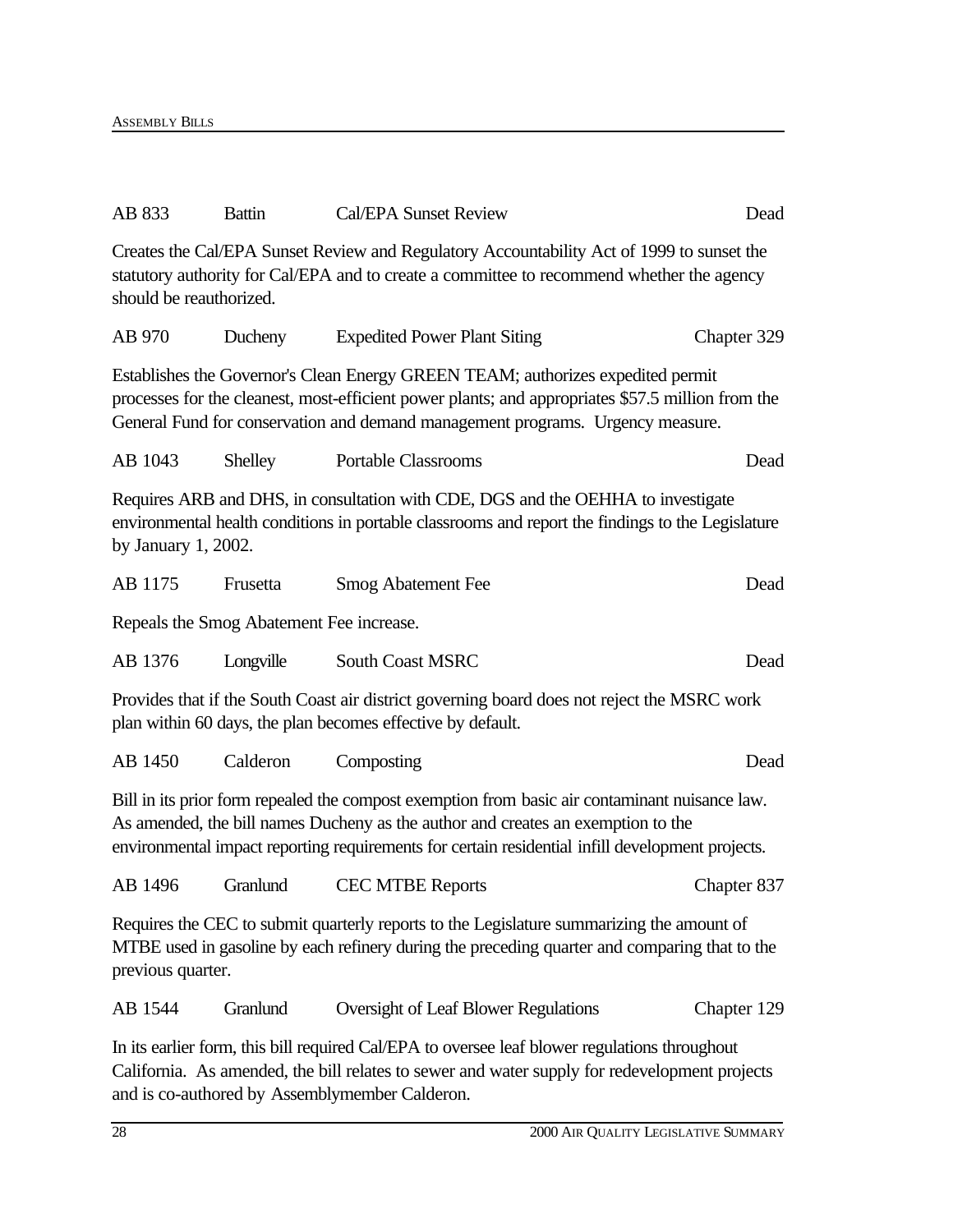| AB 1560                        | Aanestad          | Smog Impact Fee                                                                                                                                                                                                                                                                                | Dead    |
|--------------------------------|-------------------|------------------------------------------------------------------------------------------------------------------------------------------------------------------------------------------------------------------------------------------------------------------------------------------------|---------|
| to a vehicle length exemption. |                   | In its earlier form, this bill stated the Legislature=s intent to repeal the Smog Impact Fee and<br>directed Caltrans to refund the fee to any person who paid the fee. As amended, the bill relates                                                                                           |         |
| AB 1575                        | Machado           | Cal/EPA Emergency Response Program                                                                                                                                                                                                                                                             | Dead    |
| and office.                    |                   | Requires Cal/EPA to develop an emergency response preparedness plan by<br>1, 2001 that defines roles, responsibilities and resources for each Cal/EPA board, department,                                                                                                                       | October |
| AB 1609                        | Cardenas          | <b>Leaf Blower Noise Limitations</b>                                                                                                                                                                                                                                                           | Dead    |
|                                |                   | Limits city and county authority to regulate the noise levels from leaf blowers to no less than 65<br>decibels. Also prohibits local agencies from banning leaf blowers. Local ordinances adopted<br>as ballot initiative measures are exempt from these restrictions.                         |         |
| AB 1680                        | Ducheny           | <b>Environmental Health Indicators</b>                                                                                                                                                                                                                                                         | Dead    |
|                                |                   | In its earlier form, this bill established the Environmental Health Policy Institute within DHS to<br>identify long-term problems relating to environmental health issues and policy options for<br>addressing those problems. As amended, the bill makes an appropriation to the CDF.         |         |
| AB 1681                        | <b>Bock</b>       | <b>Medical Waste Incineration</b>                                                                                                                                                                                                                                                              | Dead    |
|                                |                   | Specifies handling, storage, and reporting requirements for medical waste incinerator operators.<br>Requires the operator of a medical waste incinerator to handle and store the bottom ash, fly<br>ash, and scrubber residuals in a manner which prevents release to the air, soil, or water. |         |
| AB 1702                        | <b>McClintock</b> | Smog Impact Fee                                                                                                                                                                                                                                                                                | Dead    |
|                                |                   | Requires DMV to refund the Smog Impact Fee payments plus penalties and interest to all<br>persons who paid the fee since its inception in October 1990.                                                                                                                                        |         |
| AB 1726                        | Reyes             | Smog Impact Fee                                                                                                                                                                                                                                                                                | Dead    |
|                                |                   | Requires DMV to refund the Smog Impact Fee payments plus penalties and interest to all<br>persons who paid the fee since its inception in October 1990.                                                                                                                                        |         |
| AB 1759                        | Papan             | <b>Internet Listing of Public Records</b>                                                                                                                                                                                                                                                      | Vetoed  |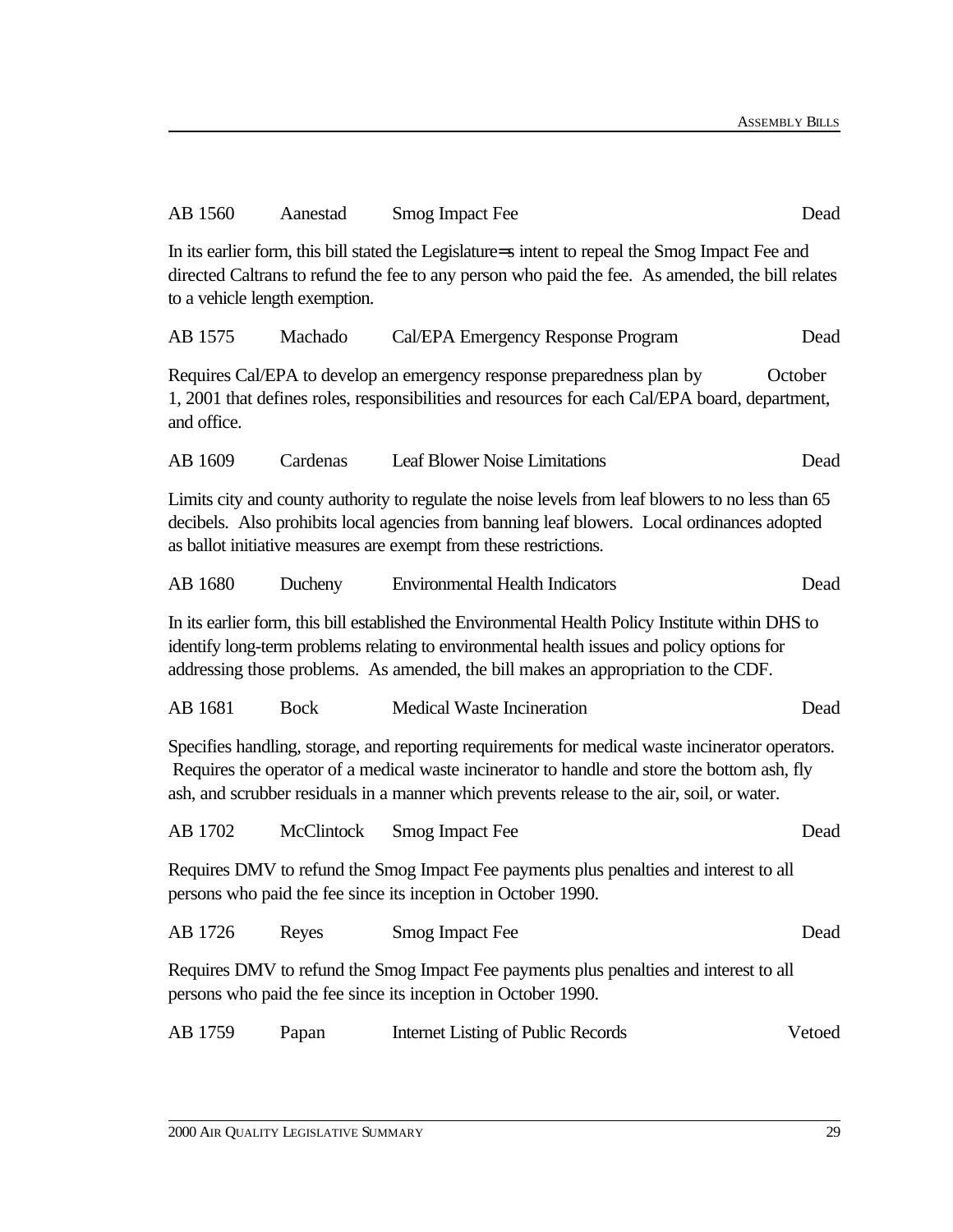Requires all state agencies with an Internet site to post a list of reports and studies prepared by that agency.

| AB 1763                                                                                                                                                                                  | Longville                                                                                                                                                                                                                                                                                                                                                           | Vehicle Registration                                                                     | Chapter 30   |  |  |
|------------------------------------------------------------------------------------------------------------------------------------------------------------------------------------------|---------------------------------------------------------------------------------------------------------------------------------------------------------------------------------------------------------------------------------------------------------------------------------------------------------------------------------------------------------------------|------------------------------------------------------------------------------------------|--------------|--|--|
| Exempts non-resident, daily commuters, who comply with the requirements placed upon them<br>by existing law, from registering their vehicles in California.                              |                                                                                                                                                                                                                                                                                                                                                                     |                                                                                          |              |  |  |
| AB 1775                                                                                                                                                                                  | Lowenthal                                                                                                                                                                                                                                                                                                                                                           | Petroleum Coke Dust Control                                                              | Chapter 500  |  |  |
|                                                                                                                                                                                          | Sets deadlines for controlling dust from petroleum coke stockpiles at the ports of Los Angeles<br>and Long Beach that are earlier than the deadlines required in the South Coast air district's<br>regulation. In addition, the bill requires the South Coast air district, in conjunction with ARB, to<br>report annually on any violations of these requirements. |                                                                                          |              |  |  |
| AB 1802                                                                                                                                                                                  | <b>Bock</b>                                                                                                                                                                                                                                                                                                                                                         | <b>Air Quality Monitoring Stations</b>                                                   | Dead         |  |  |
|                                                                                                                                                                                          |                                                                                                                                                                                                                                                                                                                                                                     | Requires the ARB to set up two dioxin air quality monitoring stations in the Bay Area.   |              |  |  |
| AB 1812                                                                                                                                                                                  | Oller                                                                                                                                                                                                                                                                                                                                                               | <b>MTBE Health Study</b>                                                                 | Dead         |  |  |
| surface water.                                                                                                                                                                           |                                                                                                                                                                                                                                                                                                                                                                     | Requires DHS and SWRCB to conduct a study on the health effects from MTBE in ground and  |              |  |  |
| AB 1822                                                                                                                                                                                  | Wayne                                                                                                                                                                                                                                                                                                                                                               | Administrative Procedures Act (APA)                                                      | Chapter 1060 |  |  |
|                                                                                                                                                                                          |                                                                                                                                                                                                                                                                                                                                                                     | An omnibus bill that makes both technical and more substantive changes to the APA.       |              |  |  |
| AB 1877                                                                                                                                                                                  | Maldonado                                                                                                                                                                                                                                                                                                                                                           | <b>Air District Emission Standards</b>                                                   | Chapter 501  |  |  |
| request.                                                                                                                                                                                 |                                                                                                                                                                                                                                                                                                                                                                     | Requires an air district to review equipment-based emissions standards upon a business's |              |  |  |
| AB 2061                                                                                                                                                                                  | Lowenthal                                                                                                                                                                                                                                                                                                                                                           | Grants for ZEVs and Alternative Diesel Fuel                                              | Chapter 1072 |  |  |
|                                                                                                                                                                                          | Creates a two-part grant program to reduce the incremental cost of new ZEVs and reduces the<br>cost of alternative diesel fuel. Urgency measure.                                                                                                                                                                                                                    |                                                                                          |              |  |  |
| AB 2076                                                                                                                                                                                  | Shelley                                                                                                                                                                                                                                                                                                                                                             | CEC: Fuel Supply                                                                         | Chapter 936  |  |  |
| Requires CEC, in consultation with ARB, to recommend a California strategy to reduce<br>petroleum dependence, and to evaluate the potential operation of a state strategic fuel reserve. |                                                                                                                                                                                                                                                                                                                                                                     |                                                                                          |              |  |  |
| AB 2126                                                                                                                                                                                  | <b>McClintock</b>                                                                                                                                                                                                                                                                                                                                                   | <b>HOV Lanes</b>                                                                         | Dead         |  |  |
| Allows Caltrans to rededicate to mixed-flow use any lane established as a HOV lane if certain<br>conditions are met.                                                                     |                                                                                                                                                                                                                                                                                                                                                                     |                                                                                          |              |  |  |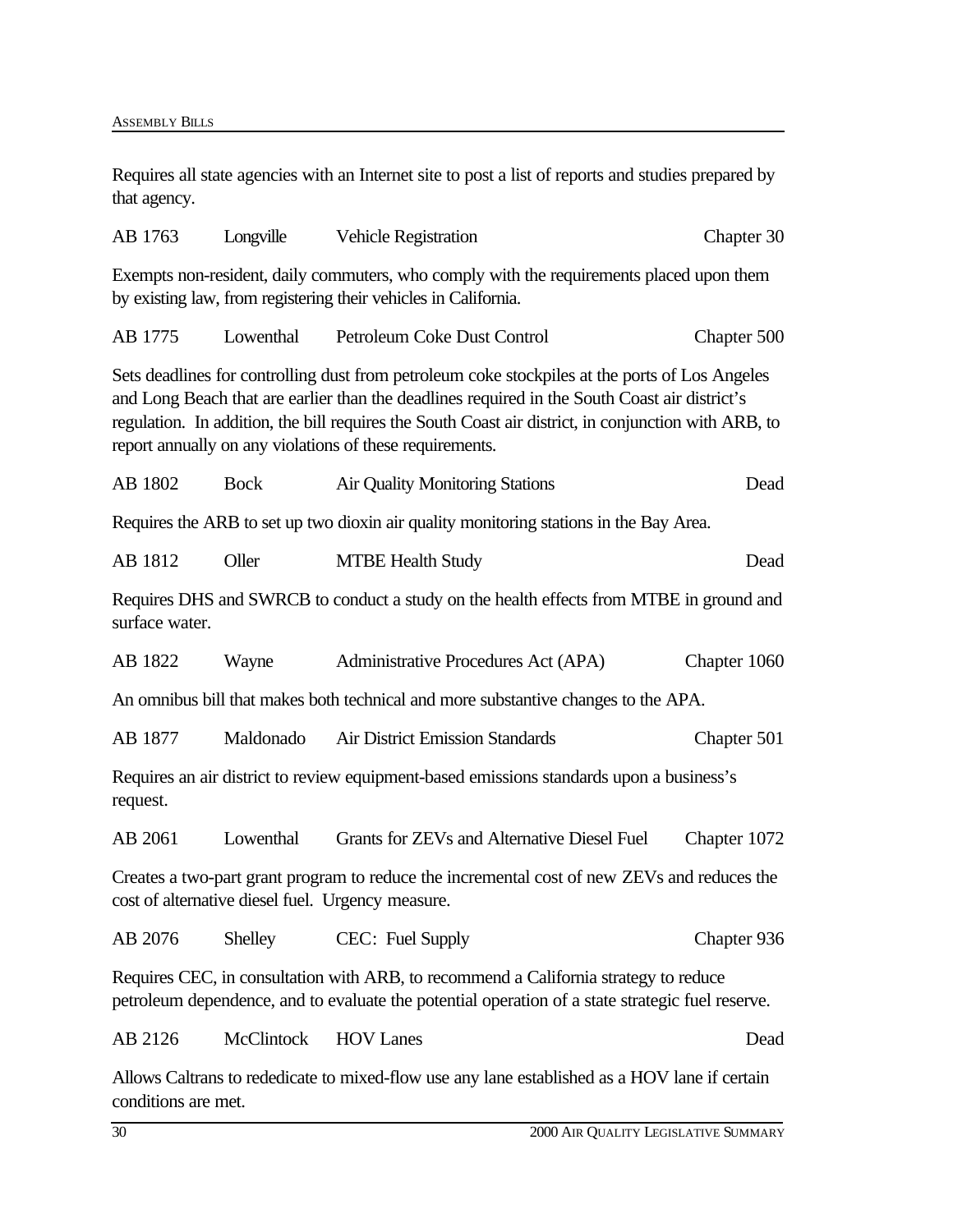| AB 2129                                                                                                                                                                                                                                                                                                                                                              | <b>McClintock</b>                                                                                                                                                                                                                                                                  | <b>HOV Lanes</b>                                                                                                                                    | Dead        |  |  |
|----------------------------------------------------------------------------------------------------------------------------------------------------------------------------------------------------------------------------------------------------------------------------------------------------------------------------------------------------------------------|------------------------------------------------------------------------------------------------------------------------------------------------------------------------------------------------------------------------------------------------------------------------------------|-----------------------------------------------------------------------------------------------------------------------------------------------------|-------------|--|--|
| Requires Caltrans to study and establish standards for HOV lanes.                                                                                                                                                                                                                                                                                                    |                                                                                                                                                                                                                                                                                    |                                                                                                                                                     |             |  |  |
| AB 2135                                                                                                                                                                                                                                                                                                                                                              | Aroner                                                                                                                                                                                                                                                                             | <b>Fuel Specifications for Ferries</b>                                                                                                              | Chapter 502 |  |  |
|                                                                                                                                                                                                                                                                                                                                                                      |                                                                                                                                                                                                                                                                                    | Requires California passenger ferries to use California diesel fuel effective<br>2003. The bill creates a maximum fine of \$500 for each violation. | January 1,  |  |  |
| AB 2237                                                                                                                                                                                                                                                                                                                                                              | Maldonado                                                                                                                                                                                                                                                                          | <b>Environmental Building Tax Credit</b>                                                                                                            | Dead        |  |  |
|                                                                                                                                                                                                                                                                                                                                                                      |                                                                                                                                                                                                                                                                                    | Authorizes a five percent tax credit for environmental building expenses.                                                                           |             |  |  |
| AB 2260                                                                                                                                                                                                                                                                                                                                                              | Shelley                                                                                                                                                                                                                                                                            | Healthy Schools Act of 2000                                                                                                                         | Chapter 718 |  |  |
|                                                                                                                                                                                                                                                                                                                                                                      | Establishes the Healthy Schools Act of 2000, declaring that the preferred method of pest<br>management at school sites be "least toxic" pest management practices. Requires maintenance<br>of school site pesticide use records and a number of information and access provisions. |                                                                                                                                                     |             |  |  |
| AB 2282                                                                                                                                                                                                                                                                                                                                                              | Davis                                                                                                                                                                                                                                                                              | Internet Listing of Enforcement Actions                                                                                                             | Chapter 783 |  |  |
| documents on their websites.                                                                                                                                                                                                                                                                                                                                         |                                                                                                                                                                                                                                                                                    | Requires Cal/EPA and its boards and departments to post all final enforcement order                                                                 |             |  |  |
| AB 2283                                                                                                                                                                                                                                                                                                                                                              | Florez                                                                                                                                                                                                                                                                             | <b>Emission Controls for Seasonal Sources</b>                                                                                                       | Chapter 397 |  |  |
| Requires ARB to report to the Legislature by 2002 on emission controls for seasonal pollution<br>sources in the San Joaquin Valley and to appoint an advisory committee to assist in preparing<br>the report. Requires an air district, when adopting control measures, to make available to the<br>public the basis for finding that the measure is cost-effective. |                                                                                                                                                                                                                                                                                    |                                                                                                                                                     |             |  |  |
| AB 2289                                                                                                                                                                                                                                                                                                                                                              | Florez                                                                                                                                                                                                                                                                             | <b>Petroleum Violation Escrow Account Funds</b>                                                                                                     | Dead        |  |  |
|                                                                                                                                                                                                                                                                                                                                                                      | Appropriates PVEA funds to CEC for providing a grant to partially support the Petroleum<br><b>Technology Transfer Council.</b>                                                                                                                                                     |                                                                                                                                                     |             |  |  |
| AB 2317                                                                                                                                                                                                                                                                                                                                                              | Ducheny                                                                                                                                                                                                                                                                            | Border Environmental Health Protection                                                                                                              | Chapter 742 |  |  |
|                                                                                                                                                                                                                                                                                                                                                                      | Creates the California Border Environmental and Public Health Protection Fund that would be<br>administered by the Secretary for Environmental Protection.                                                                                                                         |                                                                                                                                                     |             |  |  |
| AB 2439                                                                                                                                                                                                                                                                                                                                                              | Wright                                                                                                                                                                                                                                                                             | <b>Administrative Procedures Act</b>                                                                                                                | Dead        |  |  |
| Makes various revisions to the Administrative Procedures Act as it relates to small businesses.                                                                                                                                                                                                                                                                      |                                                                                                                                                                                                                                                                                    |                                                                                                                                                     |             |  |  |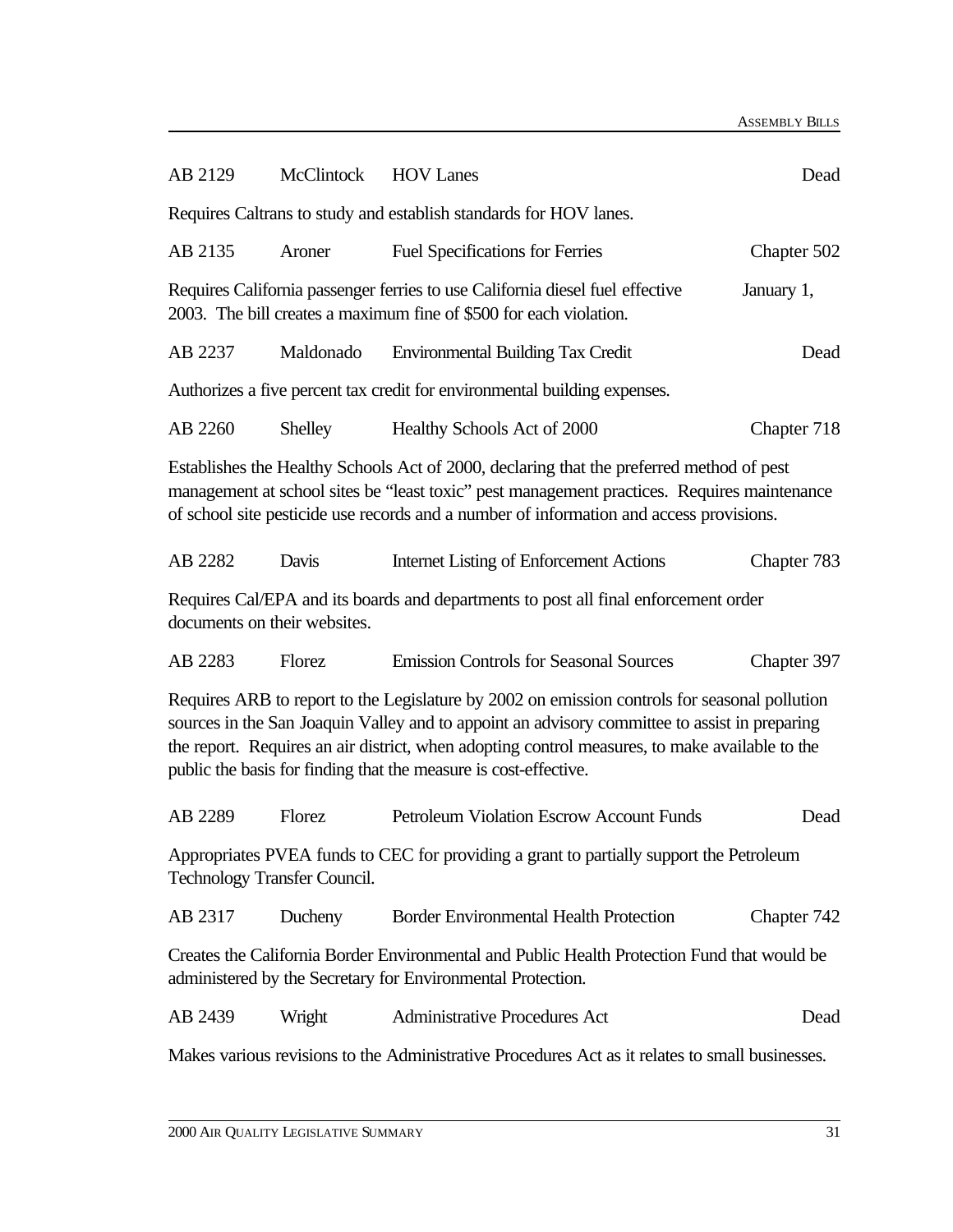| AB 2454                  | <b>Bates</b>                         | Motor Vehicle Information                                                                                                                                                                 | Dead         |
|--------------------------|--------------------------------------|-------------------------------------------------------------------------------------------------------------------------------------------------------------------------------------------|--------------|
| shops.                   |                                      | Requires ARB to adopt regulations that would require a motor vehicle manufacturer to make<br>specified emissions-related motor vehicle repair information available to independent repair |              |
| AB 2471                  | Wayne                                | <b>State Environmental Goals and Policy Report</b>                                                                                                                                        | Vetoed       |
|                          | environmental data on a local level. | Requires expansion of the State Environmental Goals and Policy Report to include                                                                                                          |              |
| AB 2480                  | Baldwin                              | Fine and Penalty Revenues                                                                                                                                                                 | Dead         |
|                          |                                      | Requires revenues from some fines and penalties to be deposited into the General Fund.                                                                                                    |              |
| AB 2483                  | Kuehl                                | MTBE: Liability and Clean-Up Costs                                                                                                                                                        | Dead         |
| used for drinking water. |                                      | Imposes liability and clean-up costs for release of MTBE into groundwater or surface water                                                                                                |              |
| AB 2511                  | <b>Steinberg</b>                     | <b>Mobile Sources Emission Reductions</b>                                                                                                                                                 | Chapter 532  |
|                          |                                      | Establishes criteria for expending \$75 million appropriated in the Governor's Transportation<br>Plan to Sacramento and San Joaquin Valley for emission reductions.                       |              |
| AB 2514                  | Thomson                              | <b>Biomass/Rice Straw Account</b>                                                                                                                                                         | Chapter 1017 |
|                          |                                      | Sets up a \$2 million account administered by the CDFA to fund grants for rice straw usage that<br>avoids open-field burning and provides an environmental benefit.                       |              |
| AB 2550                  | House                                | <b>Smog Check Exemption</b>                                                                                                                                                               | Dead         |
| ownership.               |                                      | Exempts vehicles four model-years and newer from Smog Check upon the transfer of                                                                                                          |              |
| AB 2564                  | Strickland                           | Smog Abatement Fee                                                                                                                                                                        | Dead         |
|                          |                                      | Reduces the smog abatement fee from \$6 to \$4.                                                                                                                                           |              |
| AB 2576                  | <b>Briggs</b>                        | <b>Gasoline Vapor Control Systems</b>                                                                                                                                                     | Dead         |
|                          |                                      | Limits the circumstances under which an air district may fine gasoline station operators whose                                                                                            |              |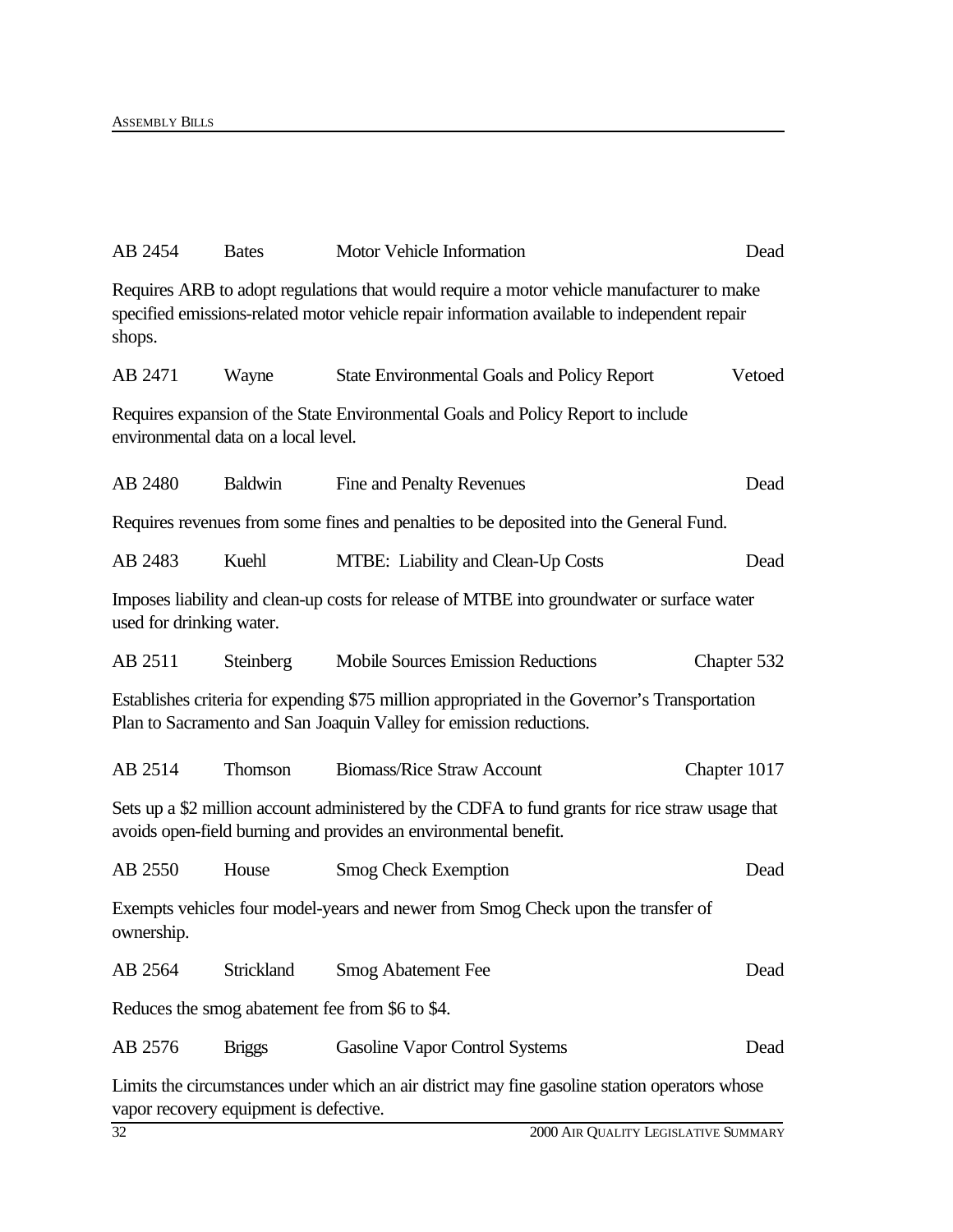| AB 2666                                                                                                                                                                                       | <b>Battin</b>                                                                                                                                                                                                                                                                                                                                                                               | Sale of Non-Reformulated Gasoline                                                                                                                                                          | Dead        |  |  |
|-----------------------------------------------------------------------------------------------------------------------------------------------------------------------------------------------|---------------------------------------------------------------------------------------------------------------------------------------------------------------------------------------------------------------------------------------------------------------------------------------------------------------------------------------------------------------------------------------------|--------------------------------------------------------------------------------------------------------------------------------------------------------------------------------------------|-------------|--|--|
| Allows the sale of non-reformulated gasoline in California, provided an 8 cents per gallon fee is<br>deposited into a newly created Clean Gasoline Account in the Air Pollution Control Fund. |                                                                                                                                                                                                                                                                                                                                                                                             |                                                                                                                                                                                            |             |  |  |
| AB 2667                                                                                                                                                                                       | <b>Bock</b>                                                                                                                                                                                                                                                                                                                                                                                 | <b>Medical Waste Management</b>                                                                                                                                                            | Dead        |  |  |
|                                                                                                                                                                                               |                                                                                                                                                                                                                                                                                                                                                                                             | Appropriates an unspecified amount from the General Fund to the DHS to produce materials to<br>educate and inform hospitals and large facilities regarding the reduction of medical waste. |             |  |  |
| AB 2746                                                                                                                                                                                       | Nakano                                                                                                                                                                                                                                                                                                                                                                                      | Cruise Ship Environmental Task Force                                                                                                                                                       | Chapter 504 |  |  |
| 2003.                                                                                                                                                                                         | Creates the Cruise Ship Environmental Task Force to evaluate environmental practices and<br>waste streams of large passenger vessels. Requires a report to the Legislature by June 1, 2003.<br>Requires ARB to measure and record the opacity of visible emissions of a representative<br>sample of cruise ships while at berth or at anchor in a California port. The bill sunsets July 1, |                                                                                                                                                                                            |             |  |  |
| AB 2752                                                                                                                                                                                       | Cardoza                                                                                                                                                                                                                                                                                                                                                                                     | <b>Peer Review Revisions</b>                                                                                                                                                               | Vetoed      |  |  |
|                                                                                                                                                                                               | In its earlier form, this bill permitted the public, upon petition to Cal/EPA, to submit written<br>scientific comments for consideration in the scientific peer review process for the Agency or any<br>of its boards, departments and offices. As approved by the Legislature, it provides certain<br>protections for Indian tribes when issuing solid waste permits.                     |                                                                                                                                                                                            |             |  |  |
| AB 2784                                                                                                                                                                                       | Margett                                                                                                                                                                                                                                                                                                                                                                                     | <b>Motor Vehicle Emissions</b>                                                                                                                                                             | Dead        |  |  |
| Establishes new procedures that the ARB and air districts must follow when regulating motor<br>fuel specifications or changes in the fuels or engines used in public or private fleets.       |                                                                                                                                                                                                                                                                                                                                                                                             |                                                                                                                                                                                            |             |  |  |
| AB 2799                                                                                                                                                                                       | Shelley                                                                                                                                                                                                                                                                                                                                                                                     | <b>Public Records Act</b>                                                                                                                                                                  | Chapter 982 |  |  |
| Requires agencies to release public records in the electronic format that the agency holds the<br>information, and makes other changes to the Public Records Act.                             |                                                                                                                                                                                                                                                                                                                                                                                             |                                                                                                                                                                                            |             |  |  |
| AB 2817                                                                                                                                                                                       | Honda                                                                                                                                                                                                                                                                                                                                                                                       | <b>Information Technology Grants</b>                                                                                                                                                       | Chapter 608 |  |  |
| Allows state agencies to apply for one-time grants of up to three years to fund "information"<br>technology innovation projects."                                                             |                                                                                                                                                                                                                                                                                                                                                                                             |                                                                                                                                                                                            |             |  |  |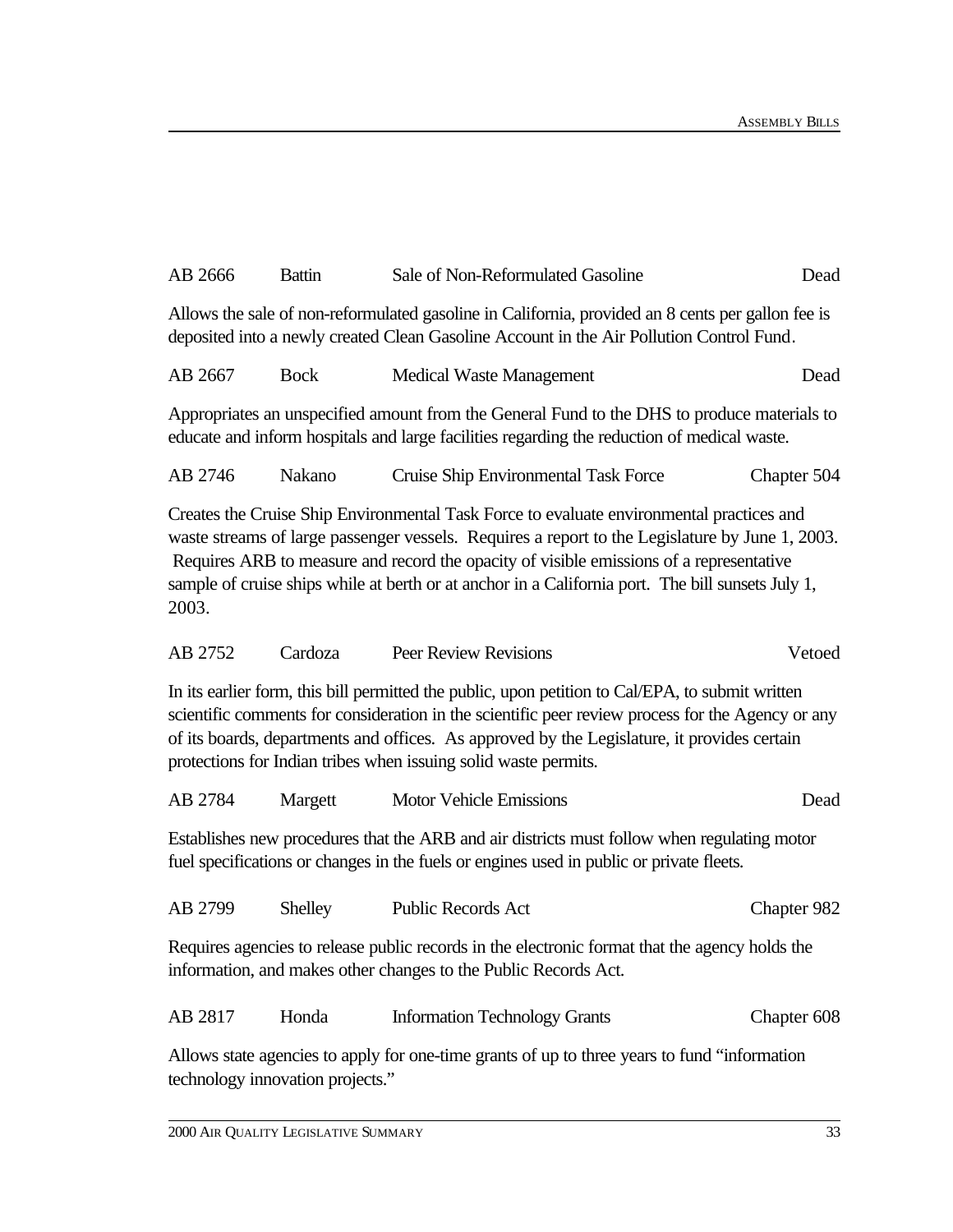| AB 2825                       | <b>Battin</b>                             | Biomass-to-Energy Incentives                                                                                                                                                                                                                                                                  | Chapter 739 |
|-------------------------------|-------------------------------------------|-----------------------------------------------------------------------------------------------------------------------------------------------------------------------------------------------------------------------------------------------------------------------------------------------|-------------|
|                               |                                           | Expands TCA's recently enacted "Central Valley Agricultural Biomass-to-Energy Incentive<br>Grant Program" to include projects from other parts of the state. Urgency measure.                                                                                                                 |             |
| AB 2872                       | Shelley                                   | <b>Environmental Protection Budget Trailer</b>                                                                                                                                                                                                                                                | Chapter 144 |
|                               |                                           | Contains more than a dozen provisions dealing with various environmental programs. Requires<br>ARB to coordinate and conduct a study of environmental conditions in portable classrooms and<br>provides a grant program through the TCA for converting biomass to fuel.                       |             |
| AB 2873                       | Aroner                                    | <b>Environmental Protection Budget Trailer</b>                                                                                                                                                                                                                                                | Dead        |
|                               | bill deals with in-home support services. | In its earlier form, this bill was an environmental protection Budget trailer bill. As amended, the                                                                                                                                                                                           |             |
| AB 2939                       | Nat. Res.*                                | Air Resources Code Maintenance                                                                                                                                                                                                                                                                | Chapter 890 |
| various air quality statutes. |                                           | Deletes obsolete provisions, corrects erroneous references, and changes technical errors in                                                                                                                                                                                                   |             |
| <b>ACR 48</b>                 | <b>Battin</b>                             | Reports on Reformulated Gasoline                                                                                                                                                                                                                                                              | Dead        |
| other types of gasoline.      |                                           | Requests ARB and CEC to report to the Legislature by January 1, 2000, on the costs, benefits,<br>and air quality impacts of long- and short-term use of California's reformulated gasoline versus                                                                                             |             |
| <b>ACR 132</b>                | Firebaugh                                 | Public Hearings on Cleaner-Burning Gasoline                                                                                                                                                                                                                                                   | Chapter 119 |
|                               | input from ethnic communities.            | Requests ARB and Cal/EPA's Environmental Policy Council to conduct public hearings in the<br>Los Angeles and San Francisco Bay areas to discuss the impacts of cleaner-burning gasoline<br>regulations, including issues of air quality, public health, fuel price and supply, and to receive |             |
| <b>AJR 34</b>                 | Wesson                                    | <b>Federal Diesel Fuel Standards</b>                                                                                                                                                                                                                                                          | Dead        |
|                               |                                           | $D$ concerted that the LLC EDA. Administration of out the present states and fixed field on the standards.                                                                                                                                                                                    |             |

Requests that the U.S. EPA Administrator adopt the most stringent diesel fuel sulfur standards that are technologically and economically feasible.

### **\* Denotes a committee of the Legislature**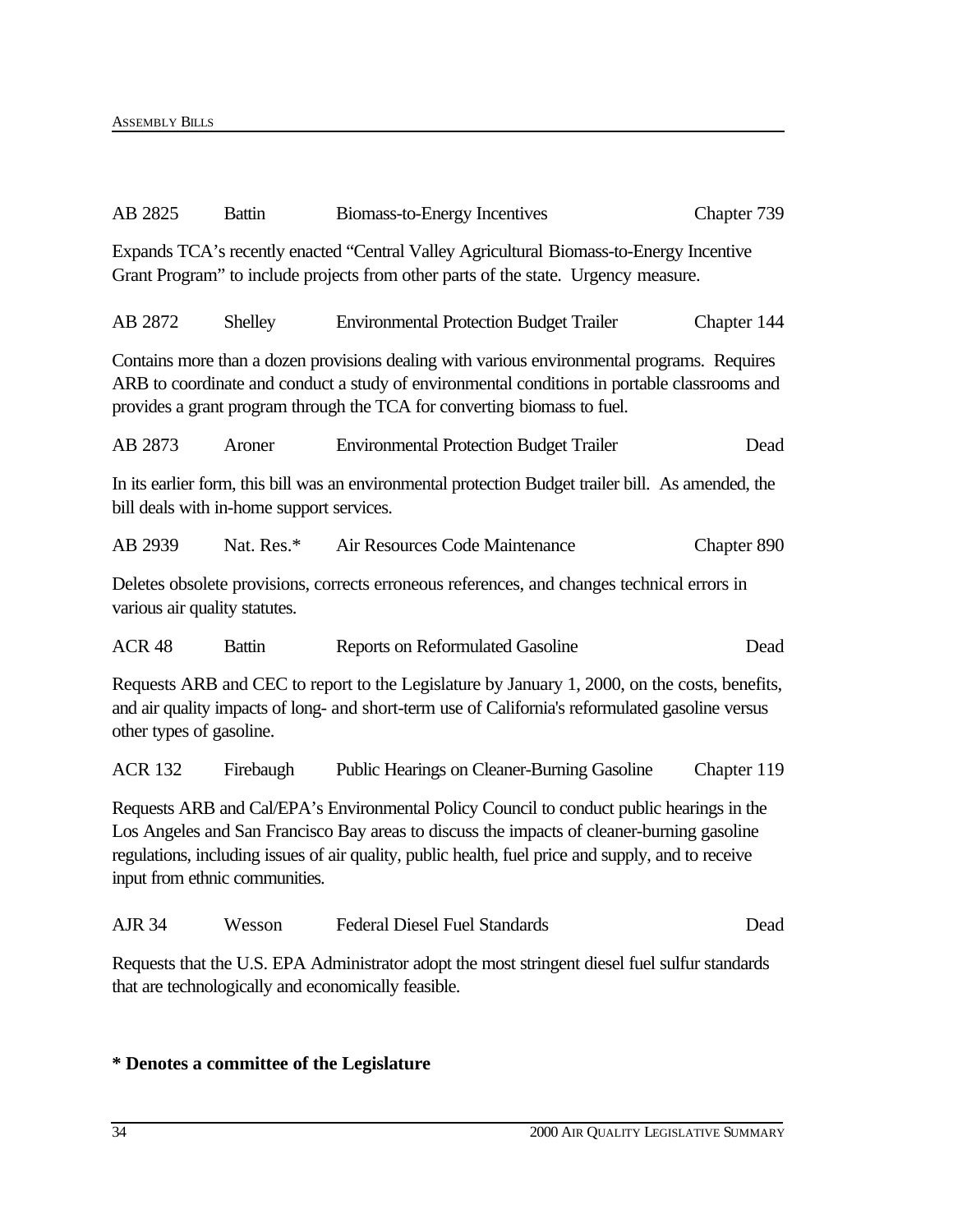# **SENATE BILLS**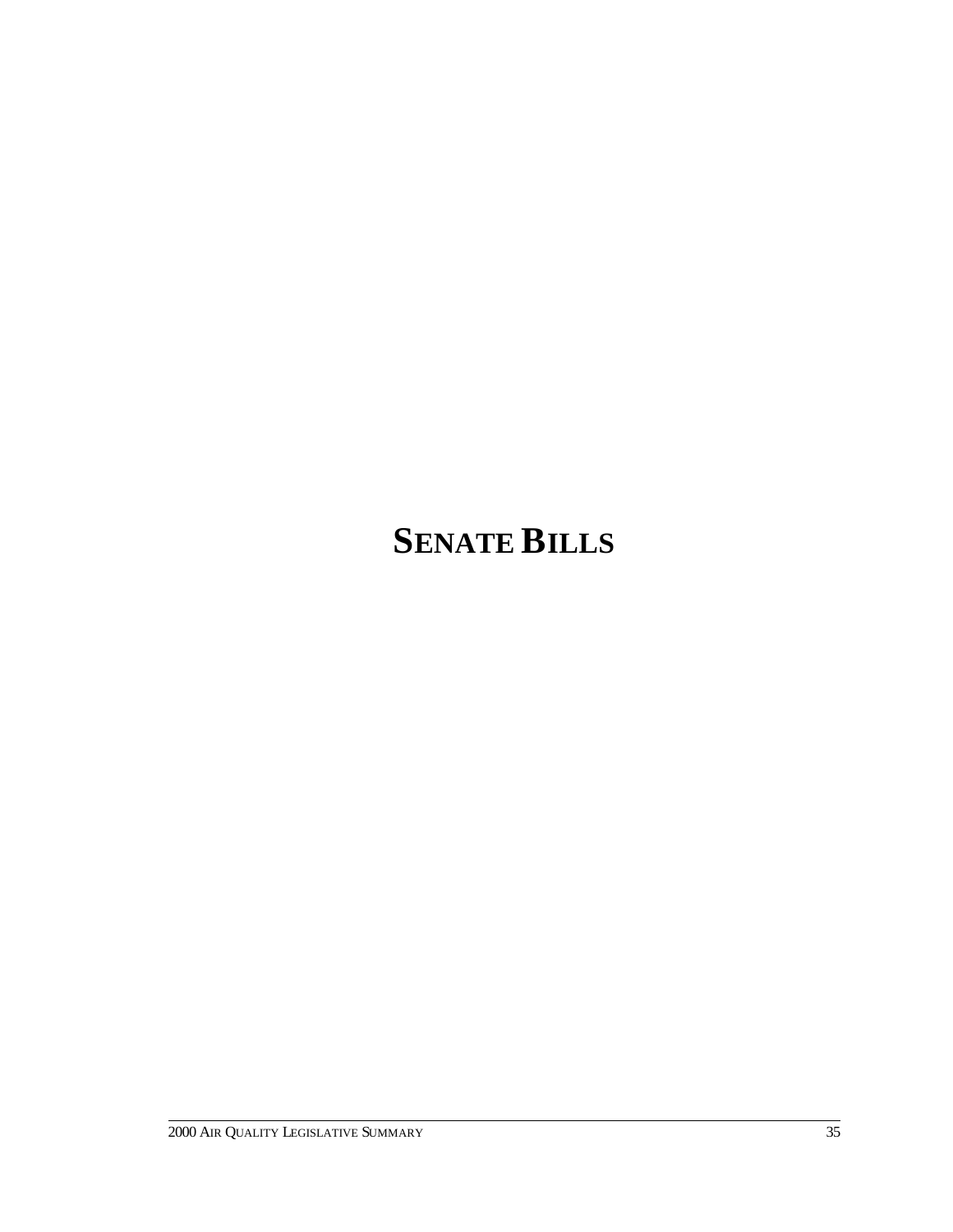SENATE BILLS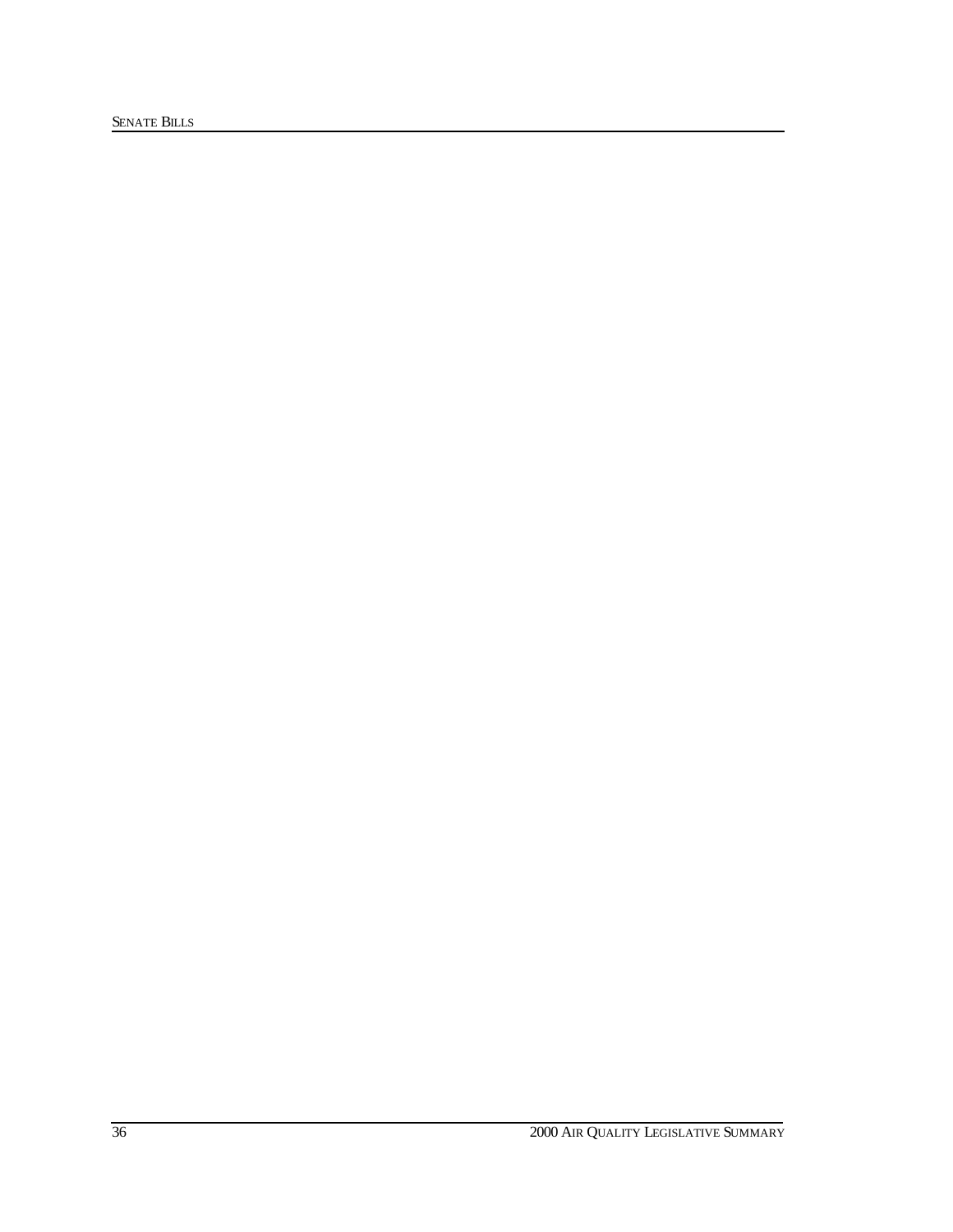| SB 14                      | Rainey                                    | <b>Study of HOV Lanes</b>                                                                                                                                                                                                                                                                                                                                                           | Dead        |
|----------------------------|-------------------------------------------|-------------------------------------------------------------------------------------------------------------------------------------------------------------------------------------------------------------------------------------------------------------------------------------------------------------------------------------------------------------------------------------|-------------|
|                            | various, unrelated budget appropriations. | In its earlier form, required local transportation planning agencies to prepare a HOV master plan<br>and annual reports that outline the usage rates of each lane. As amended, the bill contains                                                                                                                                                                                    |             |
| SB 89                      | Escutia                                   | <b>Environmental Justice</b>                                                                                                                                                                                                                                                                                                                                                        | Chapter 728 |
|                            |                                           | Requires Cal/EPA to convene a working group and technical advisory group to help identify<br>and address any elements of existing Agency programs that may impede the achievement of<br>environmental justice (already defined in statute as the fair treatment of people of all races,<br>cultures, and income levels, including minority populations and low-income populations). |             |
| SB 136                     | Knight                                    | <b>Owens Lake Dust Mitigation</b>                                                                                                                                                                                                                                                                                                                                                   | Dead        |
|                            | produce, divert, store, or convey water.  | Places in statute the negotiated agreement between the Great Basin air district and the City of<br>Los Angeles for controlling dust on the dry Owens Lake bed. Removes the restriction on the<br>air district that it may not impose control measures on the city that affect the city=s right to                                                                                   |             |
| SB 192                     | Perata                                    | <b>MTBE Ban and Tracking</b>                                                                                                                                                                                                                                                                                                                                                        | Dead        |
|                            |                                           | In its earlier form, this bill banned the sale of gasoline containing MTBE after<br>2003 and required CEC to submit quarterly reports, beginning April 2000, summarizing MTBE<br>use by refiners. As amended, the bill relates to development on the Sacramento River.                                                                                                              | January 1,  |
| SB 201                     | Mountjoy                                  | <b>MTBE Ban</b>                                                                                                                                                                                                                                                                                                                                                                     | Dead        |
| gasoline. Urgency measure. |                                           | Bans the sale of gasoline containing MTBE after October 31, 2002. Expresses legislative intent<br>to encourage production of MTBE-free gasoline by October 31, 2000. Appropriates an<br>unspecified sum to DHS for public service announcements regarding availability of MTBE-free                                                                                                 |             |
| SB 212                     | Costa                                     | San Francisco Bay Area Enhanced Smog Check                                                                                                                                                                                                                                                                                                                                          | Dead        |
| into downwind districts.   |                                           | Imposes enhanced Smog Check in upwind air districts that are the source of air pollution blown                                                                                                                                                                                                                                                                                      |             |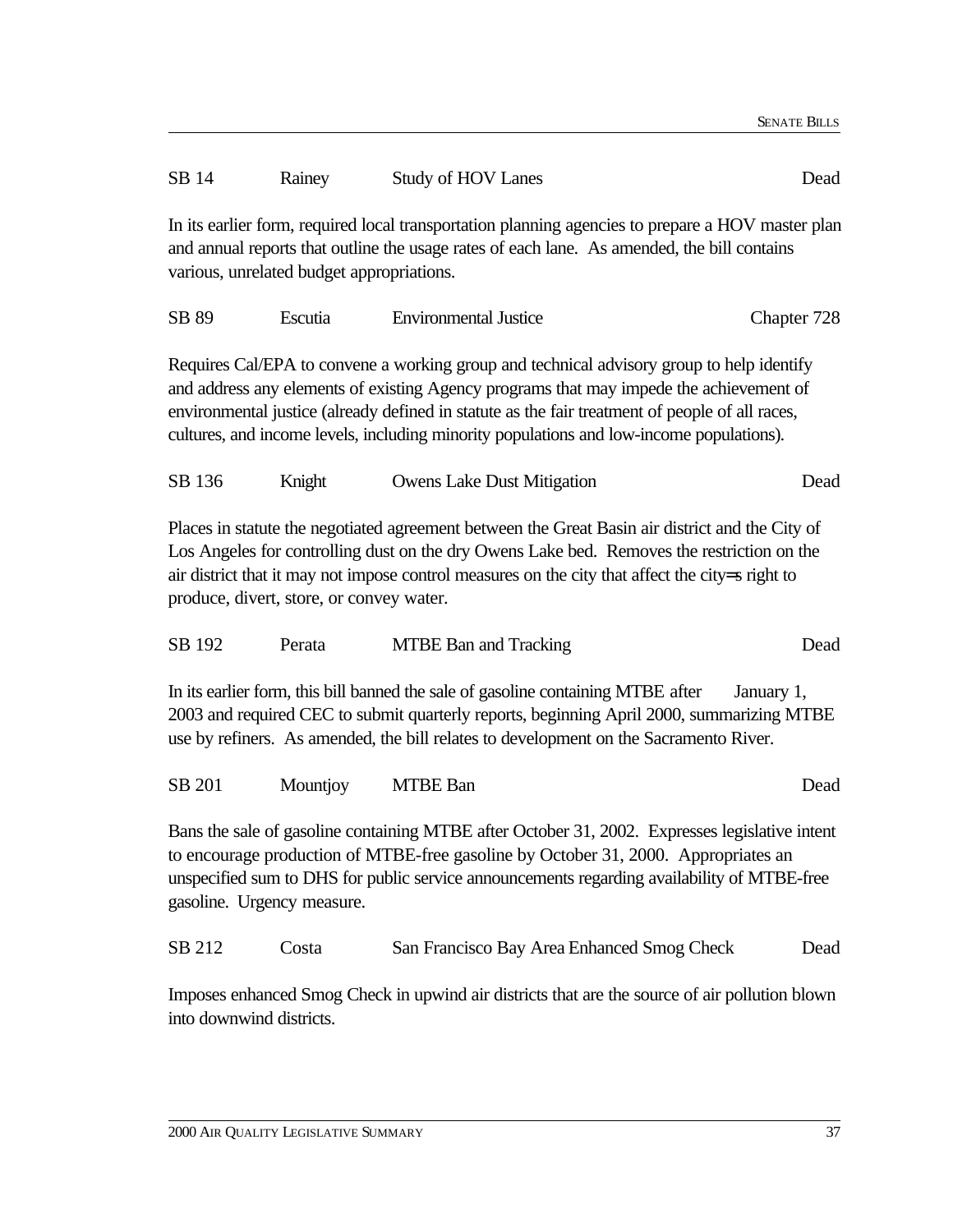| SB 215                                                                                                                      | Karnette                                                                                                                                                                                                                                                                                 | Smog Impact Fee                                                                                                                                                                      | Chapter 32  |  |  |
|-----------------------------------------------------------------------------------------------------------------------------|------------------------------------------------------------------------------------------------------------------------------------------------------------------------------------------------------------------------------------------------------------------------------------------|--------------------------------------------------------------------------------------------------------------------------------------------------------------------------------------|-------------|--|--|
| Repeals the Smog Impact Fee and appropriates \$665,261,000 for refunds to individuals who<br>paid the fee. Urgency measure. |                                                                                                                                                                                                                                                                                          |                                                                                                                                                                                      |             |  |  |
| SB 230                                                                                                                      | Johannessen                                                                                                                                                                                                                                                                              | Smog Impact Fee                                                                                                                                                                      | Dead        |  |  |
| registered in California.                                                                                                   |                                                                                                                                                                                                                                                                                          | Repeals the \$300 smog impact fee charged when certain out-of-state motor vehicles are initially                                                                                     |             |  |  |
| SB 272                                                                                                                      | Leslie                                                                                                                                                                                                                                                                                   | <b>MTBE Ban</b>                                                                                                                                                                      | Dead        |  |  |
|                                                                                                                             |                                                                                                                                                                                                                                                                                          | Immediately prohibits the sale of gasoline containing MTBE. Urgency measure.                                                                                                         |             |  |  |
| SB 280                                                                                                                      | Bowen                                                                                                                                                                                                                                                                                    | <b>Green Public Buildings</b>                                                                                                                                                        | Vetoed      |  |  |
|                                                                                                                             | In addition to requirements for more stringent energy-efficiency standards in new state and<br>public office buildings and schools, requires the IWMB, in consultation with ARB and others, to<br>promulgate green building measures X including measures to improve indoor air quality. |                                                                                                                                                                                      |             |  |  |
| SB 285                                                                                                                      | Mountjoy                                                                                                                                                                                                                                                                                 | <b>Smog Check Exemption</b>                                                                                                                                                          | Dead        |  |  |
|                                                                                                                             | exempt from the gross polluter requirements.                                                                                                                                                                                                                                             | Exempts pre-1974 model vehicles from the Smog Check gross polluter requirements. This<br>exemption would apply until 2003, after which time all vehicles 30 years and older would be |             |  |  |
| SB 296                                                                                                                      | Mountjoy                                                                                                                                                                                                                                                                                 | <b>Smog Check Exemption</b>                                                                                                                                                          | Dead        |  |  |
|                                                                                                                             |                                                                                                                                                                                                                                                                                          | Creates a Smog Check exemption for vehicles that travel less than 5,000 miles annually.                                                                                              |             |  |  |
| SB 329                                                                                                                      | Peace                                                                                                                                                                                                                                                                                    | San Diego Government Consolidation                                                                                                                                                   | Chapter 764 |  |  |
| region.                                                                                                                     |                                                                                                                                                                                                                                                                                          | Creates a commission to draft a proposal for consolidating local agencies in the San Diego                                                                                           |             |  |  |
| SB 448                                                                                                                      | Ortiz                                                                                                                                                                                                                                                                                    | Tax Exemption for Experimental Fuels                                                                                                                                                 | Dead        |  |  |
|                                                                                                                             | Exempts "experimental fuels" from the diesel fuel tax for two years. Experimental fuels would<br>be taxed at a reduced rate of 6 cents per gallon after the zero-rate period. Tax levy.                                                                                                  |                                                                                                                                                                                      |             |  |  |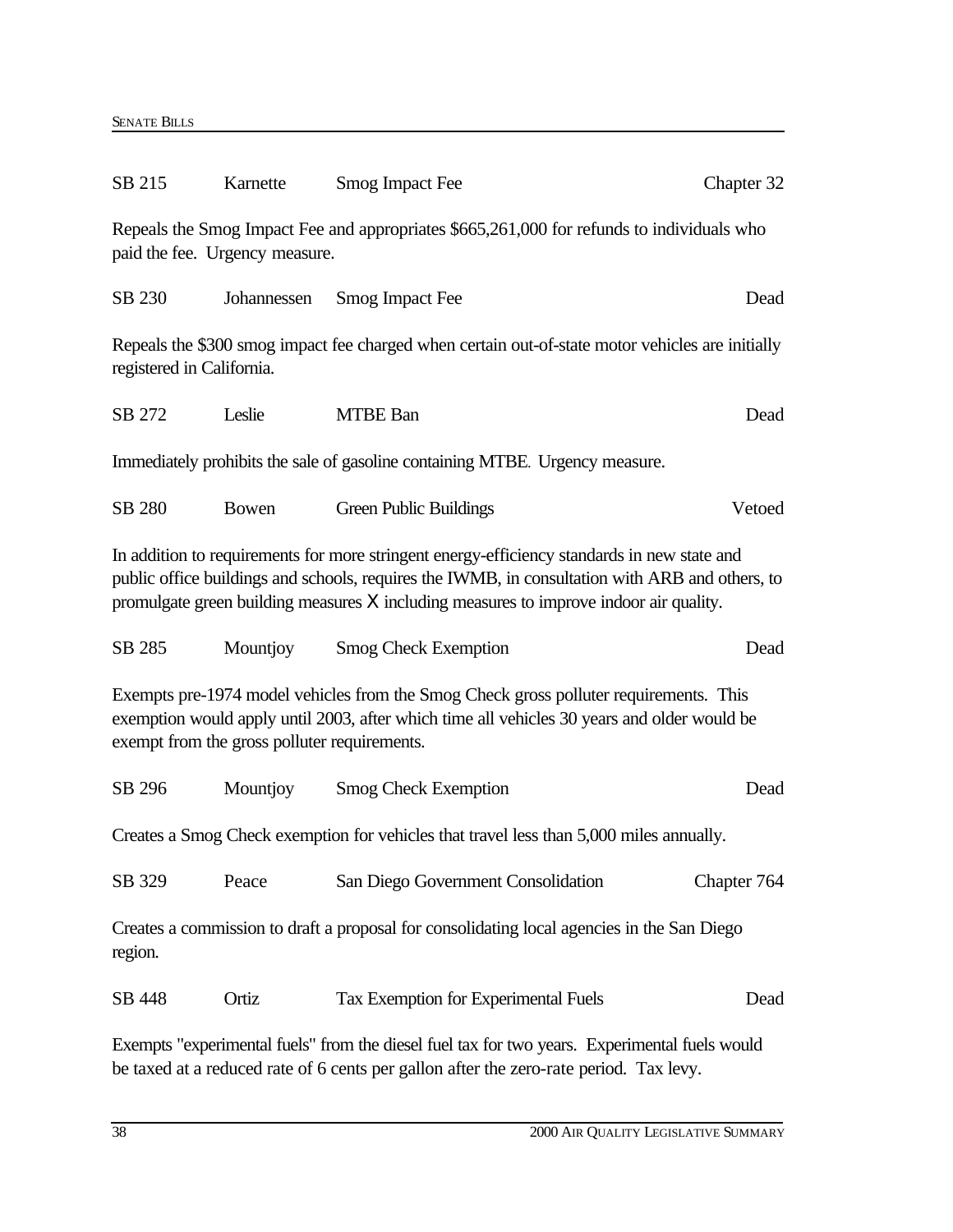| SB 676                                                                                                                                                                         | Sher                               | Cal/EPA Authority                                                                                                                                                                                 | Dead        |  |
|--------------------------------------------------------------------------------------------------------------------------------------------------------------------------------|------------------------------------|---------------------------------------------------------------------------------------------------------------------------------------------------------------------------------------------------|-------------|--|
| Makes several changes to the authority and responsibilities of the Secretary of Environmental<br>Protection and Cal/EPA boards and departments.                                |                                    |                                                                                                                                                                                                   |             |  |
| SB 736                                                                                                                                                                         | <b>Sher</b>                        | <b>ARB Budget Trailer Bill</b>                                                                                                                                                                    | Dead        |  |
| Budget.                                                                                                                                                                        |                                    | Expresses legislative intent as a vehicle for statutory changes necessary to implement the 1999                                                                                                   |             |  |
| SB 823                                                                                                                                                                         | <b>Sher</b>                        | Particulate Matter Research Program                                                                                                                                                               | Dead        |  |
|                                                                                                                                                                                |                                    | Enacts a five-year research program to assess the sources of California's particulate air pollution<br>problem. Repeals obsolete provisions of the atmospheric acidity research program.          |             |  |
| SB 876                                                                                                                                                                         | Escutia                            | Waste Tire Burn Report                                                                                                                                                                            | Chapter 838 |  |
|                                                                                                                                                                                | permitted tire-burning facilities. | Establishes a \$1/tire consumer fee to fund IWMB efforts to eliminate waste tire stockpiles. As<br>part of its provisions, the bill requires ARB to submit an annual report on air emissions from |             |  |
| SB 906                                                                                                                                                                         | Murray                             | Heavy-Duty Diesel Inspection Program                                                                                                                                                              | Dead        |  |
|                                                                                                                                                                                |                                    | Exempts 1992 and newer trucks and buses from ARB=s fleet self-inspection requirement. Also<br>increases ARB=s roadside heavy-duty vehicle inspection program.                                     |             |  |
| SB 1020                                                                                                                                                                        | Figueroa                           | <b>Toxic Exposure Regulations</b>                                                                                                                                                                 | Dead        |  |
| Revises priorities for toxic air contaminant regulations by including exposure threats at schools,<br>day care facilities, and residential housing facilities.                 |                                    |                                                                                                                                                                                                   |             |  |
| SB 1058                                                                                                                                                                        | Johannessen                        | Sale of Parts From Retired Vehicles                                                                                                                                                               | Dead        |  |
| Requires ARB to amend the current Voluntary Accelerated Vehicle Regulations to allow for the<br>sale of non-emission-related parts from vehicles participating in the program. |                                    |                                                                                                                                                                                                   |             |  |
| SB 1083                                                                                                                                                                        | Knight                             | <b>Commercial Space Programs</b>                                                                                                                                                                  | Dead        |  |
| Expands the use of commercial space launch air quality permits to reusable launch vehicles in<br>Los Angeles, San Bernardino, and Merced counties.                             |                                    |                                                                                                                                                                                                   |             |  |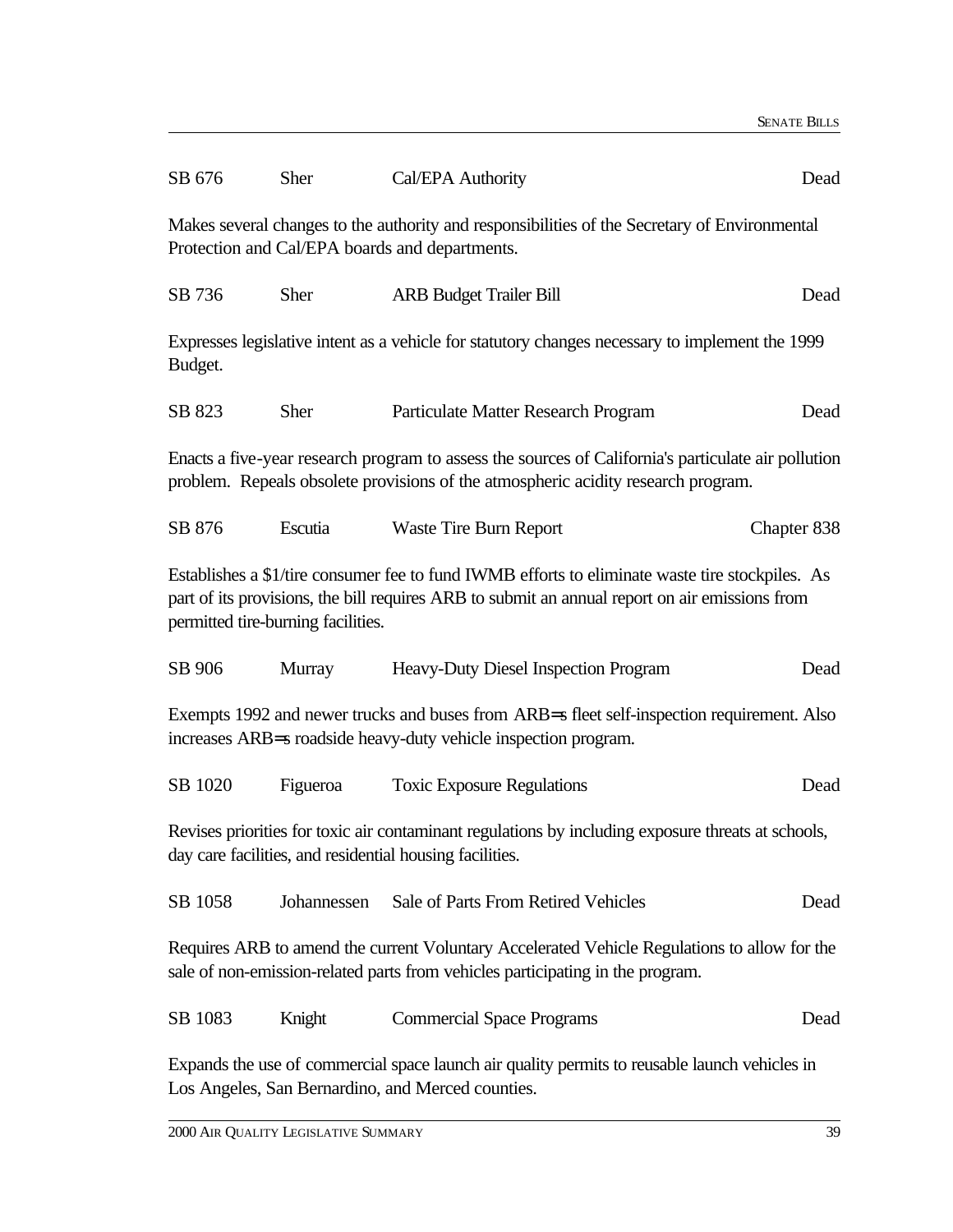| SB 1102                                                                                                                                                                                                                                                                  | Murray        | Motor Vehicle Exhaust Regulation                                                                                                                                                                                                                                                                       | Chapter 684  |  |
|--------------------------------------------------------------------------------------------------------------------------------------------------------------------------------------------------------------------------------------------------------------------------|---------------|--------------------------------------------------------------------------------------------------------------------------------------------------------------------------------------------------------------------------------------------------------------------------------------------------------|--------------|--|
| profiling.                                                                                                                                                                                                                                                               |               | In its earlier form, this bill required ARB, when evaluating controls for particulate matter from<br>motor vehicles, to consider advanced technologies and fuel properties equally provided neither<br>option increases nitrogen oxide emissions. As amended, the bill prohibits police officer racial |              |  |
| SB 1111                                                                                                                                                                                                                                                                  | Sher          | Asthma                                                                                                                                                                                                                                                                                                 | Dead         |  |
|                                                                                                                                                                                                                                                                          |               | Requires DHS to fund organizations that propose promising, innovative asthma intervention<br>projects, including control of environmental factors that cause asthma.                                                                                                                                   |              |  |
| SB 1136                                                                                                                                                                                                                                                                  |               | Vasconcellos Emerging Technology Focus                                                                                                                                                                                                                                                                 | Chapter 1056 |  |
| technology research.                                                                                                                                                                                                                                                     |               | Renames TCA the "Technology, Trade and Commerce Agency." Requires the agency to<br>develop a strategy to address significant science and technology trends including transportation                                                                                                                    |              |  |
| SB 1146                                                                                                                                                                                                                                                                  | <b>Burton</b> | Vehicle OBD Systems                                                                                                                                                                                                                                                                                    | Chapter 1077 |  |
| to independent repair shops.                                                                                                                                                                                                                                             |               | Requires vehicle manufacturers to provide detailed automotive part operating parameters that<br>would make it easier for aftermarket parts manufacturers to copy original equipment parts.<br>Requires vehicle manufacturers to provide additional vehicle emission system repair information          |              |  |
| SB 1150                                                                                                                                                                                                                                                                  | Perata        | Penalties for Stationary Source Violations                                                                                                                                                                                                                                                             | Dead         |  |
| Recasts much of the stationary source civil and criminal penalty provisions to align with similar<br>penalties of water law. Increases penalties, combines civil and criminal penalties for many<br>violations, and creates two new felony crimes for repeat violations. |               |                                                                                                                                                                                                                                                                                                        |              |  |
| SB 1167                                                                                                                                                                                                                                                                  | Knight        | <b>ARB</b> Membership                                                                                                                                                                                                                                                                                  | Dead         |  |
| district.                                                                                                                                                                                                                                                                |               | Increases the total number of ARB members from 11 to 12. The additional member would be<br>an ex-officio member from the Mojave Desert, the Antelope Valley, or the Kern County air                                                                                                                    |              |  |
| SB 1175                                                                                                                                                                                                                                                                  | Polanco       | <b>Smog Check Gold Shield Stations</b>                                                                                                                                                                                                                                                                 | Dead         |  |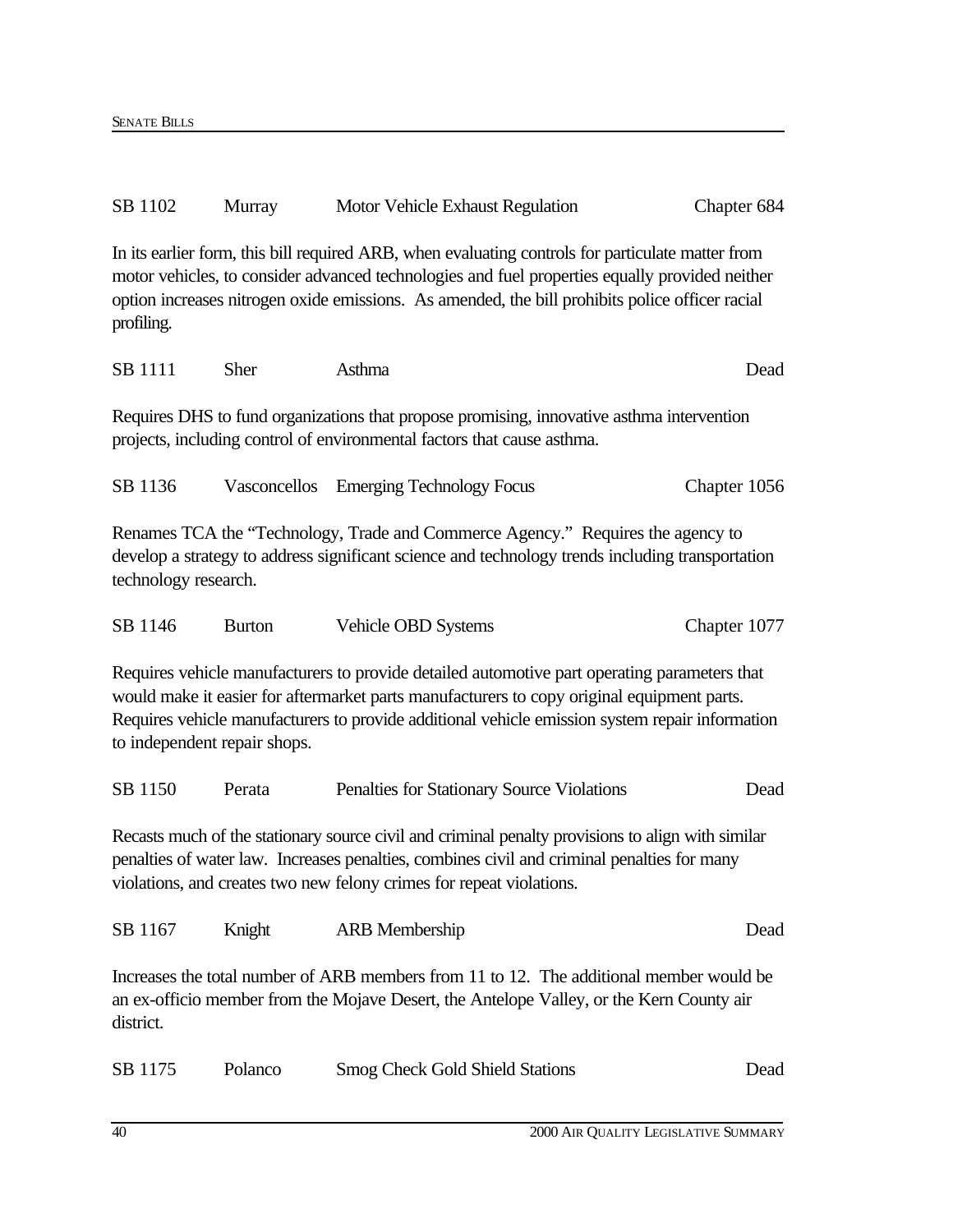In its earlier form, this bill enabled Gold Shield "test and repair" Smog Check stations to retest the vehicles that are required to be tested at Αtest-only facilities≅ after repair. As amended, this bill relates to high-speed rail service.

| SB 1214                         | <b>Brulte</b> | <b>Gasoline Cargo Tank Truck Violations</b>                                                                                                                                                                                                                                                                                                                                       | Dead         |
|---------------------------------|---------------|-----------------------------------------------------------------------------------------------------------------------------------------------------------------------------------------------------------------------------------------------------------------------------------------------------------------------------------------------------------------------------------|--------------|
|                                 |               | Classifies certain cargo tank truck vapor recovery system violations as minor violations.                                                                                                                                                                                                                                                                                         |              |
| SB 1267                         | Polanco       | <b>Leaf Blower Noise and Emission Standards</b>                                                                                                                                                                                                                                                                                                                                   | Dead         |
|                                 |               | Prohibits the sale of leaf blowers after January 1, 2001, unless they comply with national noise<br>level specifications and meet the emissions standards adopted by ARB for gasoline-powered<br>leaf blowers. Also restricts communities' ability to adopt noise and pollution standards for leaf<br>blowers and only allows a local ban of leaf blowers by a voter initiative.  |              |
| SB 1298                         | Bowen         | <b>Distributed Generation Emission Standards</b>                                                                                                                                                                                                                                                                                                                                  | Chapter 741  |
| generation technology.          |               | Requires ARB to adopt clean emission standards and a certification program for distributed                                                                                                                                                                                                                                                                                        |              |
| SB 1300                         | <b>Sher</b>   | <b>Omnibus Local Air District Provisions</b>                                                                                                                                                                                                                                                                                                                                      | Chapter 729  |
| District as a special district. |               | Mandates an annual ARB report on district emission reduction and trading programs, tightens<br>ARB procedures for certifying gasoline vapor recovery equipment used at service stations,<br>revises Carl Moyer Program local matching fund requirements, and makes technical changes to<br>recognize the independent status of the Sacramento Metropolitan Air Quality Management |              |
| SB 1325                         | Karnette      | Smog Impact Fee                                                                                                                                                                                                                                                                                                                                                                   | Dead         |
|                                 |               | Repeals the Smog Impact Fee and requires DMV to issue refunds.                                                                                                                                                                                                                                                                                                                    |              |
| SB 1345                         | Peace         | <b>Alternative Energy System Grants</b>                                                                                                                                                                                                                                                                                                                                           | Chapter 537  |
|                                 |               | Directs the CEC to develop a grant program to offset the costs of certain solar and distributed<br>generation energy systems that operate parallel to the electric grid.                                                                                                                                                                                                          |              |
| SB 1388                         | Peace         | <b>Electrical Restructuring</b>                                                                                                                                                                                                                                                                                                                                                   | Chapter 1040 |
|                                 |               | Makes several changes to the electrical restructuring law and makes changes to the power plant                                                                                                                                                                                                                                                                                    |              |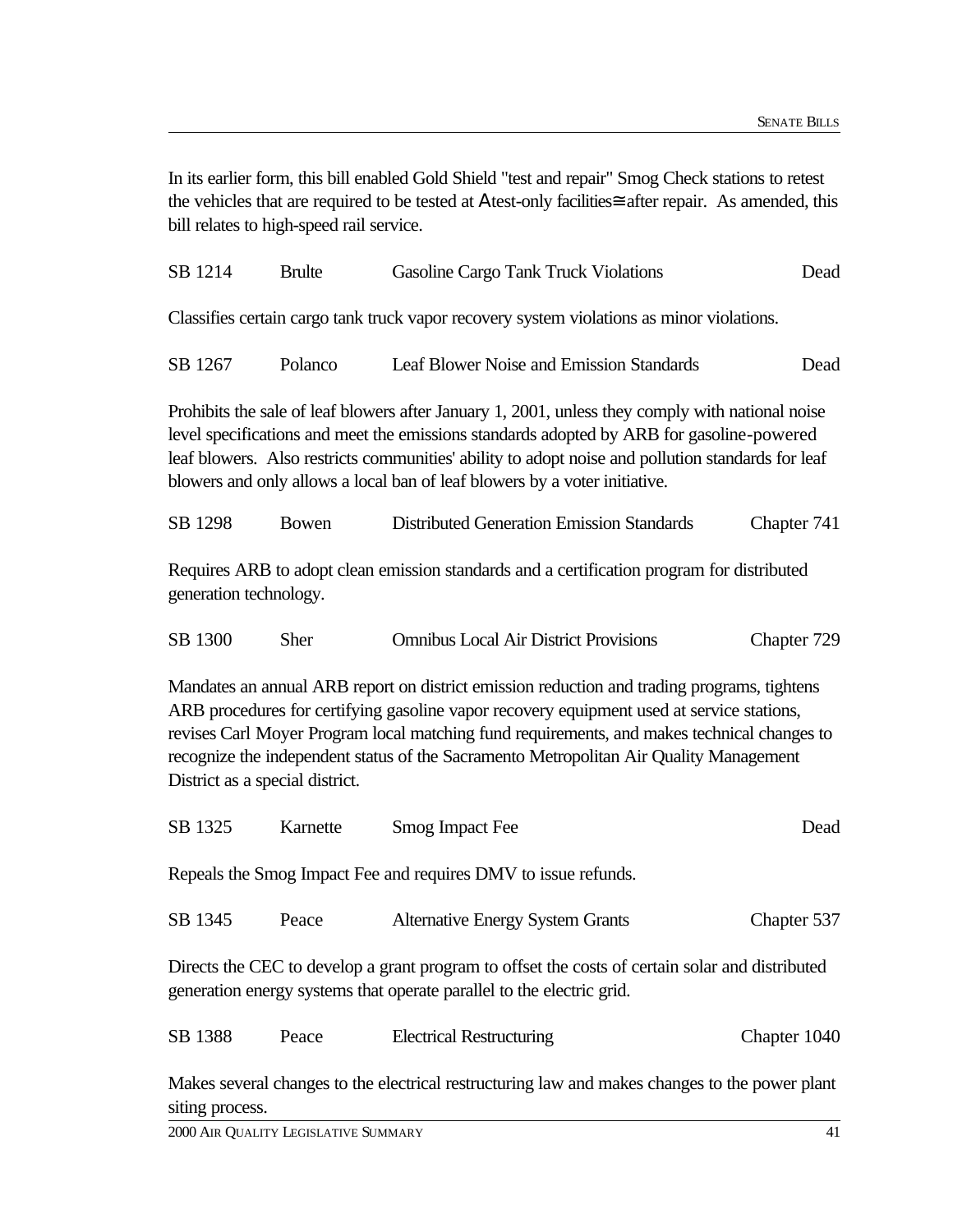| SB 1408               | Alarcon     | <b>Environmental Justice Grant Project</b>                                                                                                                                                                                                                                      | Dead   |
|-----------------------|-------------|---------------------------------------------------------------------------------------------------------------------------------------------------------------------------------------------------------------------------------------------------------------------------------|--------|
|                       |             | Requires OPR to allocate grants of up to \$25,000 per project to community-based nonprofit<br>organizations who assist low-income and minority populations in their involvement with permit<br>decisions of the Cal/EPA family of boards/departments/offices, Caltrans and CEC. |        |
| SB 1459               | Knight      | Antelope Valley Air Quality Management District                                                                                                                                                                                                                                 | Dead   |
| Management District.  |             | Converts the Antelope Valley Air Pollution Control District into the Antelope Valley Air Quality                                                                                                                                                                                |        |
| SB 1516               | Hayden      | <b>International Trade Agreements</b>                                                                                                                                                                                                                                           | Vetoed |
| environmental policy. |             | Requires Cal/EPA and Resources Agency to evaluate international agreements affecting                                                                                                                                                                                            |        |
| SB 1622               | Alarcon     | <b>Environmental Justice: Power Plant Siting</b>                                                                                                                                                                                                                                | Dead   |
|                       |             | In addition to regulatory mandates, requires CEC to consult with Cal/EPA and the OPR in<br>creating an environmental justice mission statement for the commission.                                                                                                              |        |
| SB 1631               | Hayden      | Cal/EPA School Site Standards                                                                                                                                                                                                                                                   | Dead   |
|                       |             | Similar to SB 993 (Hayden) which was vetoed in 1999, requires Cal/EPA to develop standards<br>and protocols for protecting children's health at school sites.                                                                                                                   |        |
| SB 1651               | Budget*     | <b>Implementation of ARB Budget</b>                                                                                                                                                                                                                                             | Dead   |
|                       |             | Makes the necessary statutory changes to implement the Budget Act of 2000 relative to ARB.                                                                                                                                                                                      |        |
| SB 1719               | Johannessen | <b>Smog Check: Test Only Stations</b>                                                                                                                                                                                                                                           | Dead   |
|                       |             | Allows individuals who are required to obtain a Smoo Cheek extitients from a "toot only"                                                                                                                                                                                        |        |

Allows individuals who are required to obtain a Smog Check certificate from a "test only" facility to do so from a "gold shield station" if the nearest test-only facility is 15 or more miles from the residence or if two or less test-only facilities operate in that county.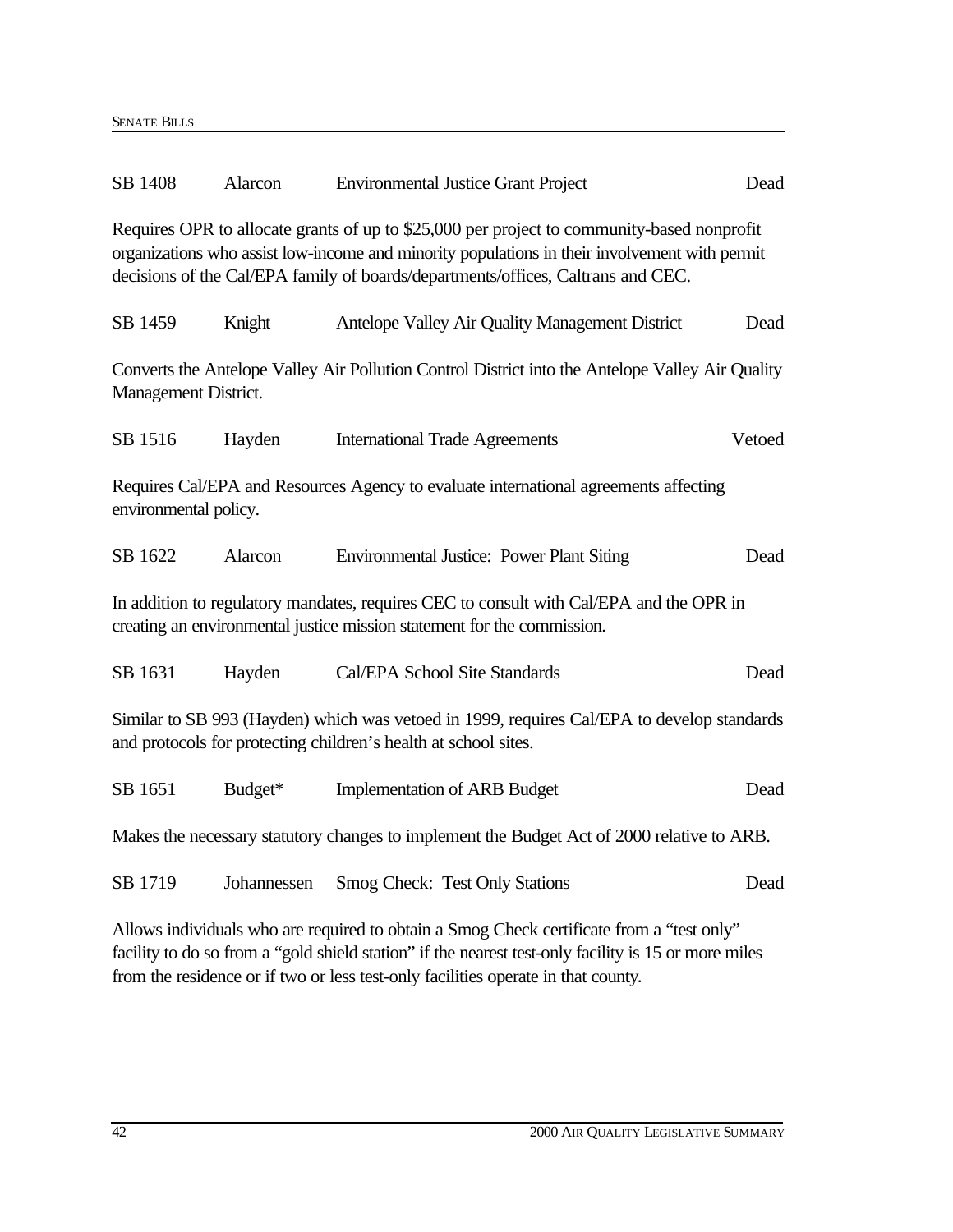| SB 1726                                                                                                                                                                                                                                                                                                                                                                                                                        | <b>Burton</b> | <b>ZEV Tax Credit</b>                      | Dead         |
|--------------------------------------------------------------------------------------------------------------------------------------------------------------------------------------------------------------------------------------------------------------------------------------------------------------------------------------------------------------------------------------------------------------------------------|---------------|--------------------------------------------|--------------|
| Creates a tax credit for up to \$3,000 per vehicle, per year for the purchase or lease of a new<br>ZEV in 2001-2002. The credit can be applied for up to three years between January 1, 2001,<br>and December 31, 2005. The ZEV must be certified by the ARB, meet all federal and state<br>safety requirements, and be freeway capable.                                                                                       |               |                                            |              |
| SB 1771                                                                                                                                                                                                                                                                                                                                                                                                                        | <b>Sher</b>   | <b>Greenhouse Gas Emission Reductions</b>  | Chapter 1018 |
| Requires the Resources Agency to establish the California Climate Action Registry as a non-<br>profit corporation that records the voluntary emission reduction efforts made by industry since<br>1990 and updates the greenhouse gas emissions inventory.                                                                                                                                                                     |               |                                            |              |
| SB 1794                                                                                                                                                                                                                                                                                                                                                                                                                        | Ortiz         | Rice Straw Demonstration Project Fund      | Chapter 1019 |
| Extends through FY 2002-03, the state's Rice Straw Demonstration Project which provides<br>cost-shared grants to projects seeking new uses for waste rice straw. Also adds three<br>additional criteria to be considered during project selection: a) capability of the project to<br>become profitable within five years, b) cost-effectiveness and c) capability of mitigating or<br>avoiding adverse environmental impacts. |               |                                            |              |
| SB 1811                                                                                                                                                                                                                                                                                                                                                                                                                        | Johannessen   | Specially Constructed Vehicles (Kit Cars)  | Vetoed       |
| Creates a Smog Check and emission control equipment exemption for specially constructed<br>vehicles (kit cars).                                                                                                                                                                                                                                                                                                                |               |                                            |              |
| SB 1846                                                                                                                                                                                                                                                                                                                                                                                                                        | Speier        | <b>State Procurement: Gasoline</b>         | Dead         |
| Requires DGS, in consultation with the ARB, DOJ, and CEC, to examine the feasibility and<br>cost of purchasing out-of-state gasoline for state agency use.                                                                                                                                                                                                                                                                     |               |                                            |              |
| SB 1865                                                                                                                                                                                                                                                                                                                                                                                                                        | Perata        | Penalties for Stationary Source Violations | Chapter 805  |
| Increases the maximum local air district penalties for stationary source air pollution violations.<br>The bill also extends the sunset date for the requirement that ARB and the air districts recognize<br>certain violations as "minor violations" from January 1, 2001, to January 1, 2006.                                                                                                                                 |               |                                            |              |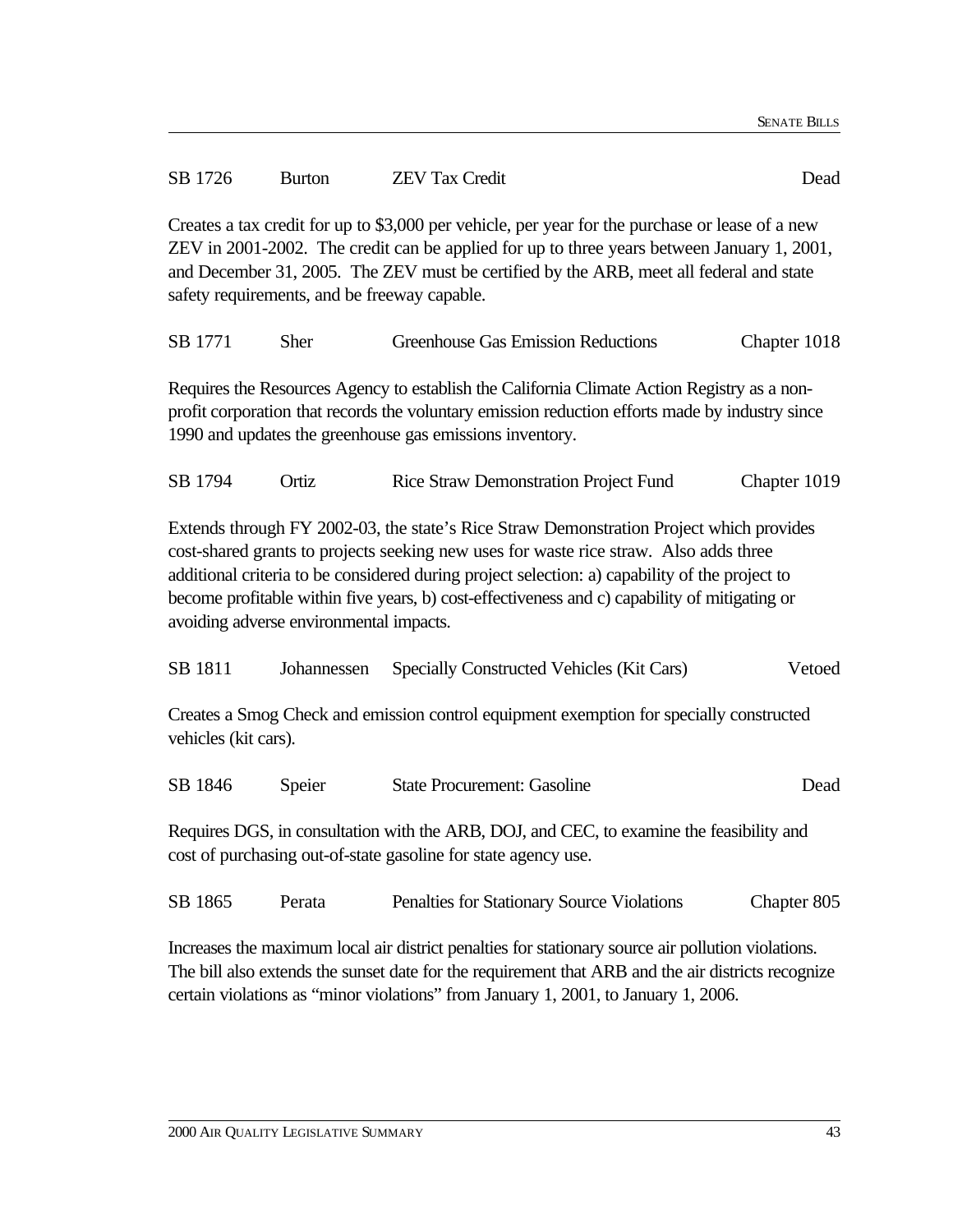| SB 1956                                                                                                                                                                                                                                                                                                                                                                                   | Polanco       | <b>Biosolid Land Application Limits</b>                                                                                                                               | Dead   |
|-------------------------------------------------------------------------------------------------------------------------------------------------------------------------------------------------------------------------------------------------------------------------------------------------------------------------------------------------------------------------------------------|---------------|-----------------------------------------------------------------------------------------------------------------------------------------------------------------------|--------|
|                                                                                                                                                                                                                                                                                                                                                                                           |               | Prohibits a local government from enacting any regulation regarding the application of biosolids<br>to land that is more restrictive than state or federal water law. |        |
| SB 1971                                                                                                                                                                                                                                                                                                                                                                                   | Mountjoy      | <b>Reformulated Gasoline</b>                                                                                                                                          | Dead   |
|                                                                                                                                                                                                                                                                                                                                                                                           |               | Requires the elimination of MTBE in motor vehicle fuel by December 31, 2000.                                                                                          |        |
| SB 1972                                                                                                                                                                                                                                                                                                                                                                                   | Mountjoy      | Oxygenates and Alkylates: Health Effects Study                                                                                                                        | Dead   |
| Directs the University of California to conduct an environmental and human health effects study<br>and assessment by January 1, 2002 of oxygenates and alkylates that may be used as an<br>alternative to MTBE in motor vehicle fuel.                                                                                                                                                     |               |                                                                                                                                                                       |        |
| SB 1985                                                                                                                                                                                                                                                                                                                                                                                   | <b>Murray</b> | Carl Moyer Program                                                                                                                                                    | Dead   |
| Requires ARB to adopt revised guidelines and criteria to improve the ability of the program to<br>achieve its goals. Directs ARB to consider adjusting the district matching fund requirements,<br>and including in-kind and operating cost contributions by project participants in determining the<br>appropriate level of matching contribution.                                       |               |                                                                                                                                                                       |        |
| SB 1991                                                                                                                                                                                                                                                                                                                                                                                   | Solis         | Clean, Safe School Bus Program                                                                                                                                        | Dead   |
| Creates the Clean, Safe School Bus Program to be administered by ARB in coordination with<br>CEC, air pollution control districts, and air quality management districts. The program provides<br>grants to school districts to purchase new, clean-fueled school buses and for the purpose of<br>retrofitting existing school buses. The bill appropriates \$50 million for this purpose. |               |                                                                                                                                                                       |        |
| SB 1994                                                                                                                                                                                                                                                                                                                                                                                   | Costa         | <b>Smog Check</b>                                                                                                                                                     | Dead   |
| Spot bill for BAR enabling potential changes to the program.                                                                                                                                                                                                                                                                                                                              |               |                                                                                                                                                                       |        |
| SB 2027                                                                                                                                                                                                                                                                                                                                                                                   | <b>Sher</b>   | <b>Public Records Act</b>                                                                                                                                             | Vetoed |
| Authorizes the Attorney General to overrule state or local agencies that deny a written request<br>for access to public records.                                                                                                                                                                                                                                                          |               |                                                                                                                                                                       |        |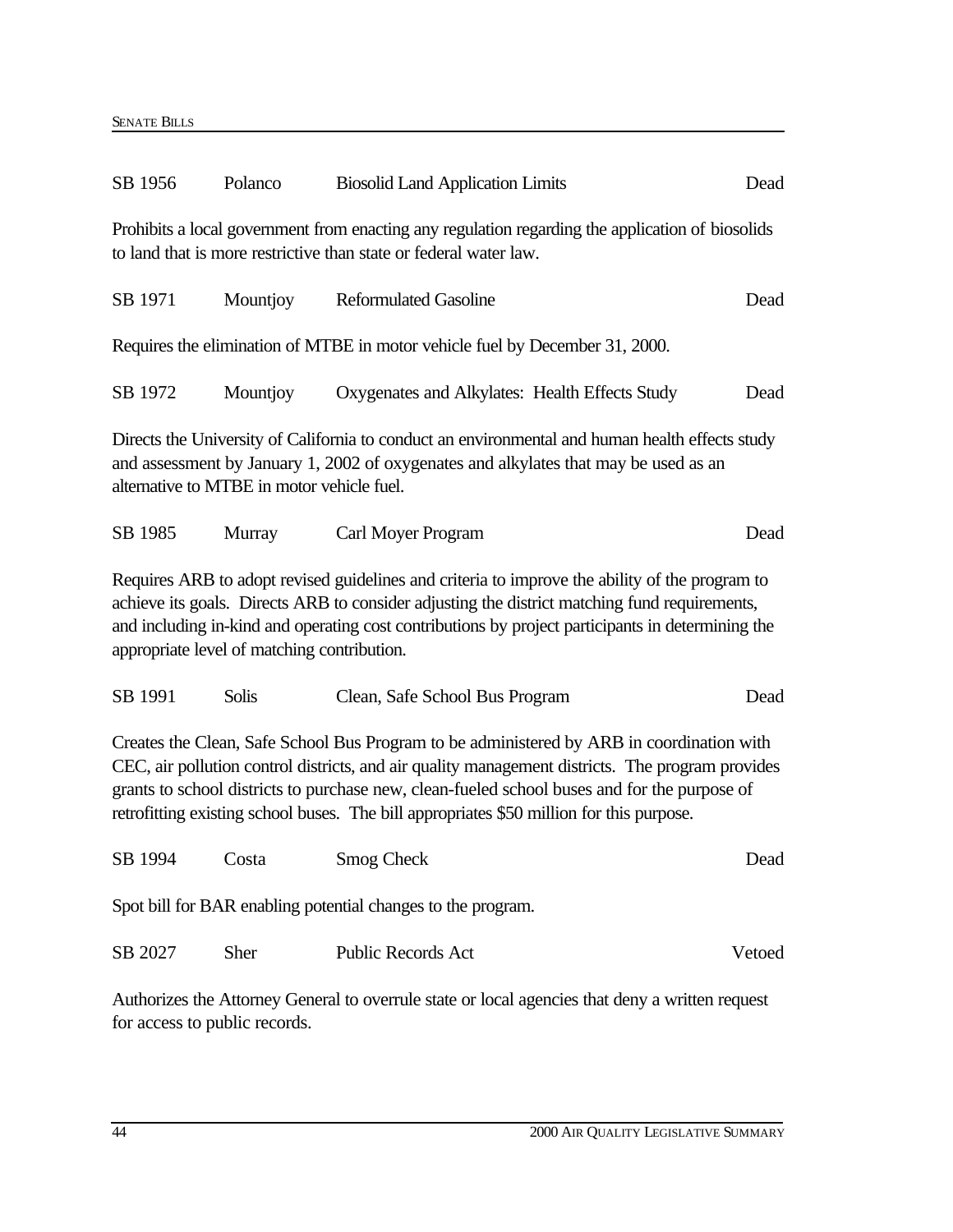|                                                                                                                                                                                                                                                                 | Alarcon  | <b>Environmental Building Cost Tax Credit</b>                                                                                           | Dead        |
|-----------------------------------------------------------------------------------------------------------------------------------------------------------------------------------------------------------------------------------------------------------------|----------|-----------------------------------------------------------------------------------------------------------------------------------------|-------------|
| Allows a five-year tax credit for five percent of costs of commercial or multifamily residential<br>construction employing fuel cells, non-ozone depleting refrigerants, or any device certified by<br>Cal/EPA as environmentally sound or energy efficient.    |          |                                                                                                                                         |             |
| SB 2042                                                                                                                                                                                                                                                         | Johnston | Cal/EPA Emergency Response Program                                                                                                      | Dead        |
| In its earlier form, this bill required Cal/EPA to develop an emergency response preparedness<br>plan and conduct an evaluation of the preparedness capability of each board, department, and<br>office. As amended, the bill creates the CALFED Bay-Delta Act. |          |                                                                                                                                         |             |
| SB 2068                                                                                                                                                                                                                                                         | Solis    | Tax Exemption for Alternative Fuel Buses                                                                                                | Dead        |
| Provides a sales and use tax exemption for the sale or lease of any natural gas, electric, or fuel<br>cell powered bus or truck for use in public transit, school bus service, or public works service.                                                         |          |                                                                                                                                         |             |
| SB 2130                                                                                                                                                                                                                                                         | Sher     | <b>Air Pollution Administrative Penalties</b>                                                                                           | Dead        |
| Gives ARB the authority to assess penalties for smaller violations of certain air pollution laws<br>through an administrative hearing process.                                                                                                                  |          |                                                                                                                                         |             |
|                                                                                                                                                                                                                                                                 |          |                                                                                                                                         |             |
| SB 2203                                                                                                                                                                                                                                                         | EQ*      | Laboratory Accreditation Program                                                                                                        | Chapter 733 |
|                                                                                                                                                                                                                                                                 |          | Aligns California's Environmental Laboratory Accreditation Program with the National<br>Environmental Laboratory Accreditation Program. |             |
| <b>SJR 39</b>                                                                                                                                                                                                                                                   | Knight   | <b>East Kern County Planning</b>                                                                                                        | Chapter 166 |

### **\* Denotes a committee of the Legislature**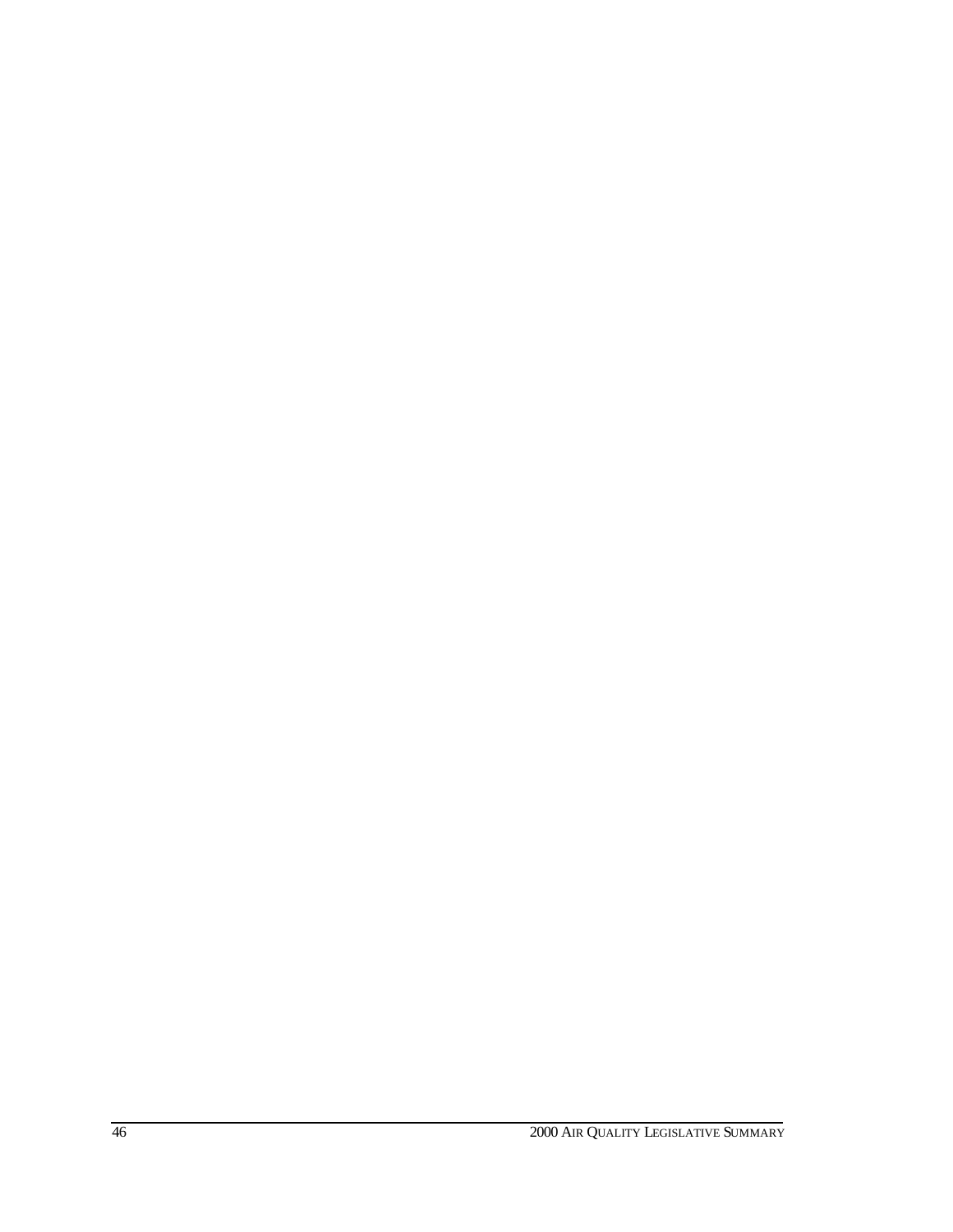# **CHAPTERED BILLS**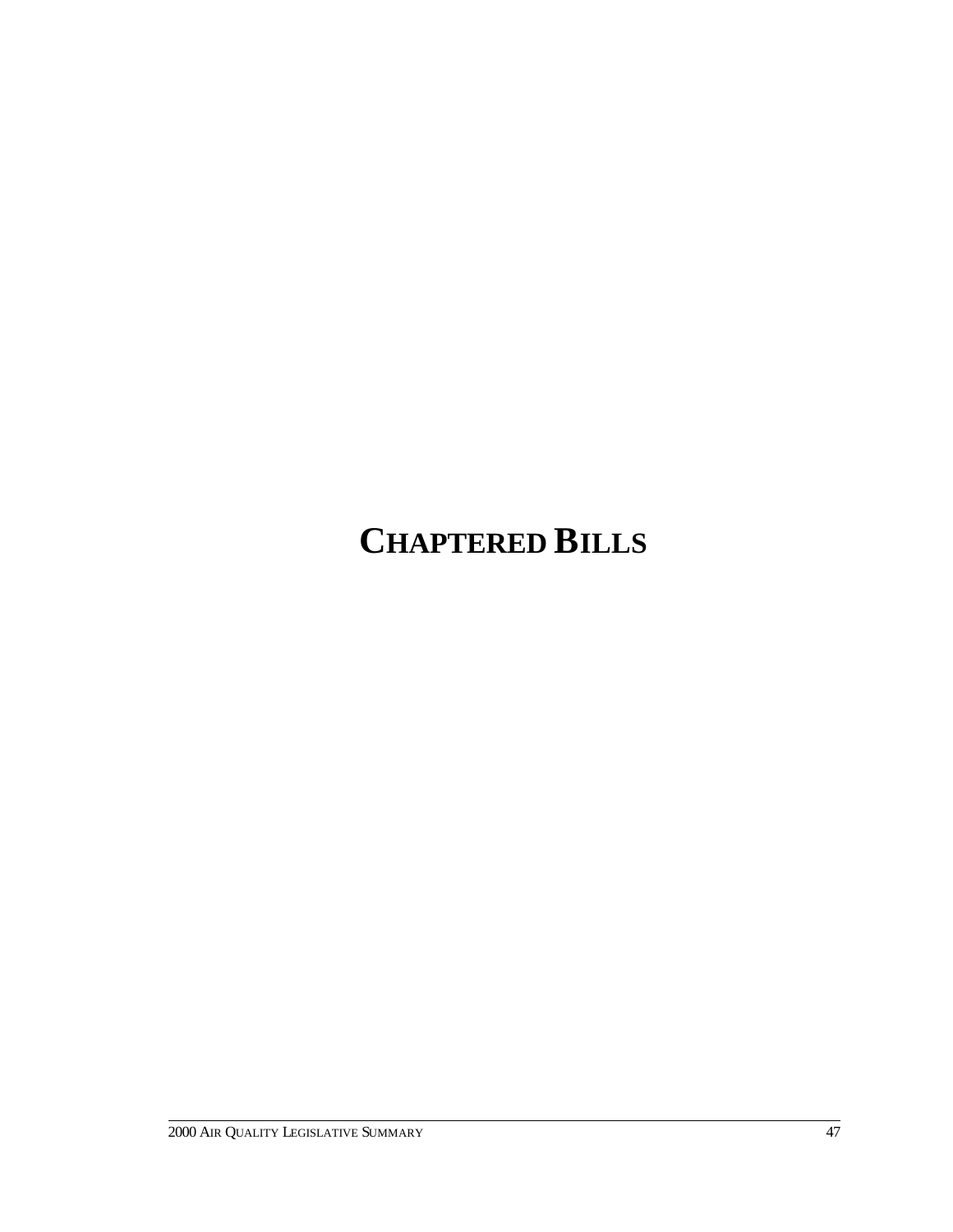CHAPTERED BILLS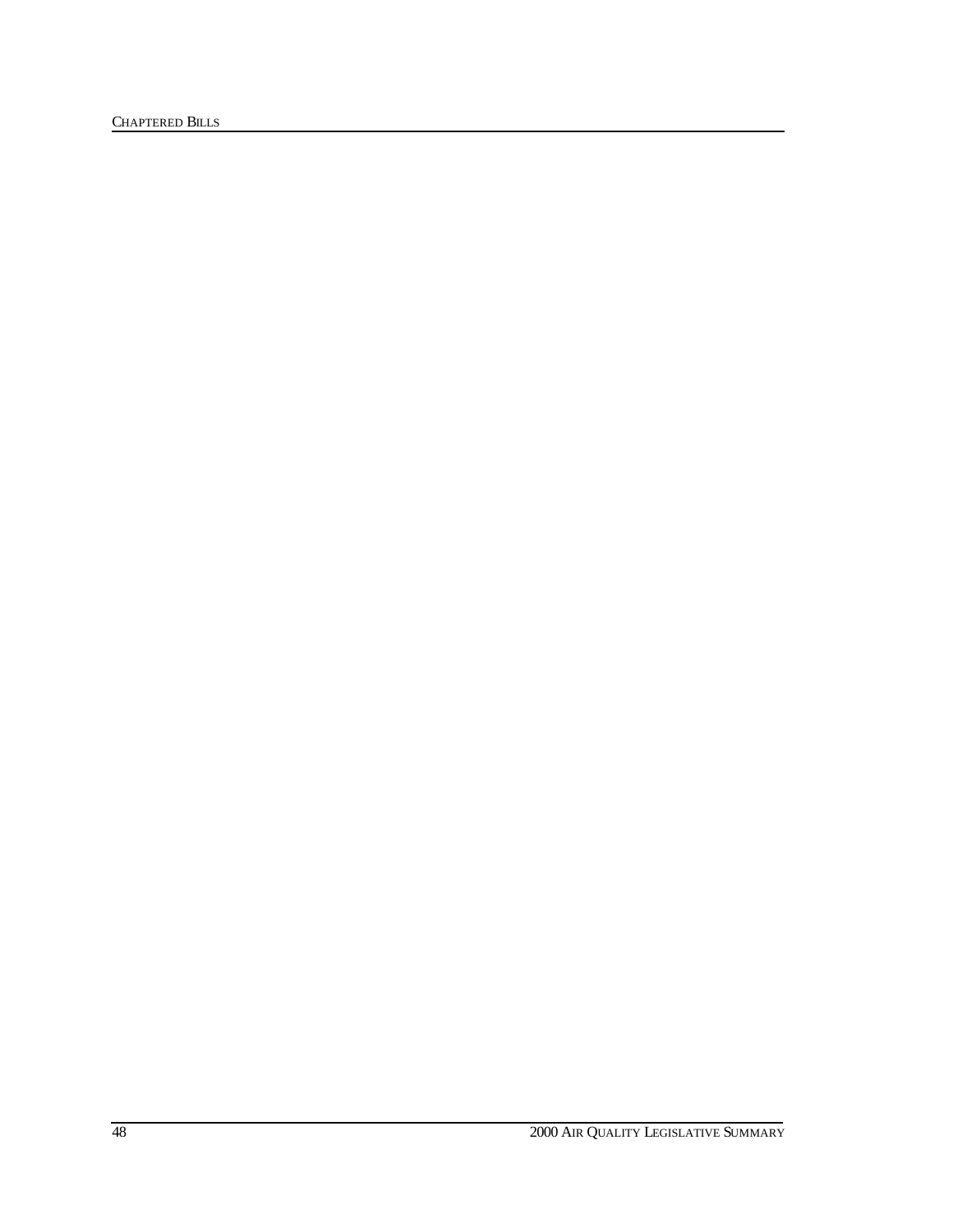## **Bills Chaptered in 2000**

| AB 505         | Wright         | <b>Administrative Procedures Act</b>             | Chapter 1059 |
|----------------|----------------|--------------------------------------------------|--------------|
| AB 809         | Lowenthal      | Smog Impact Fee                                  | Chapter 31   |
| AB 970         | Ducheny        | <b>Expedited Power Plant Siting</b>              | Chapter 329  |
| AB 1496        | Granlund       | <b>CEC MTBE Reports</b>                          | Chapter 837  |
| AB 1544        | Granlund       | <b>Oversight of Leaf Blower Regulations</b>      | Chapter 129  |
| AB 1763        | Longville      | Vehicle Registration                             | Chapter 30   |
| AB 1775        | Lowenthal      | Petroleum Coke Dust Control                      | Chapter 500  |
| AB 1822        | Wayne          | <b>Administrative Procedures Act</b>             | Chapter 1060 |
| AB 1877        | Maldonado      | <b>Air District Emission Standards</b>           | Chapter 501  |
| AB 2061        | Lowenthal      | Grants for ZEVs and Alternative Diesel Fuel      | Chapter 1072 |
| AB 2076        | Shelley        | CEC: Fuel Supply                                 | Chapter 936  |
| AB 2135        | Aroner         | <b>Fuel Specifications for Ferries</b>           | Chapter 502  |
| AB 2260        | Shelley        | Healthy Schools Act of 2000                      | Chapter 718  |
| AB 2282        | Davis          | <b>Internet Listing of Enforcement Actions</b>   | Chapter 783  |
| AB 2283        | Florez         | <b>Emission Controls for Seasonal Sources</b>    | Chapter 397  |
| AB 2317        | Ducheny        | <b>Border Environmental Health Protection</b>    | Chapter 742  |
| AB 2511        | Steinberg      | <b>Mobile Sources Emission Reductions</b>        | Chapter 532  |
| AB 2514        | <b>Thomson</b> | <b>Biomass/Rice Straw Account</b>                | Chapter 1017 |
| AB 2746        | <b>Nakano</b>  | Cruise Ship Environmental Task Force             | Chapter 504  |
| AB 2799        | Shelley        | <b>Public Records Act</b>                        | Chapter 982  |
| AB 2817        | Honda          | <b>Information Technology Grants</b>             | Chapter 608  |
| AB 2825        | <b>Battin</b>  | Biomass-to-Energy Incentives                     | Chapter 739  |
| AB 2872        | Shelley        | <b>Environmental Protection Budget Trailer</b>   | Chapter 144  |
| AB 2939        | Nat. Res.*     | Air Resources Code Maintenance                   | Chapter 890  |
| <b>ACR 132</b> | Firebaugh      | Public Hearings on Cleaner-Burning Gasoline      | Chapter 119  |
| SB 89          | Escutia        | <b>Environmental Justice</b>                     | Chapter 728  |
| SB 215         | Karnette       | Smog Impact Fee                                  | Chapter 32   |
| SB 329         | Peace          | San Diego Government Consolidation               | Chapter 764  |
| SB 876         | Escutia        | <b>Waste Tire Burn Report</b>                    | Chapter 838  |
| SB 1102        | Murray         | Motor Vehicle Exhaust Regulation                 | Chapter 684  |
| SB 1136        | Vasconcellos   | <b>Emerging Technology Focus</b>                 | Chapter 1056 |
| SB 1146        | <b>Burton</b>  | Vehicle OBD Systems                              | Chapter 1077 |
| SB 1298        | Bowen          | <b>Distributed Generation Emission Standards</b> | Chapter 741  |
| SB 1300        | Sher           | <b>Omnibus Local Air District Provisions</b>     | Chapter 729  |
| SB 1345        | Peace          | <b>Alternative Energy System Grants</b>          | Chapter 537  |
| SB 1388        | Peace          | <b>Electrical Restructuring</b>                  | Chapter 1040 |
| SB 1771        | Sher           | <b>Greenhouse Gas Emission Reductions</b>        | Chapter 1018 |
| SB 1794        | Ortiz          | Rice Straw Demonstration Project Fund            | Chapter 1019 |
| SB 1865        | Perata         | Penalties for Stationary Source Violations       | Chapter 805  |
| SB 2203        | EQ*            | <b>Laboratory Accreditation Program</b>          | Chapter 733  |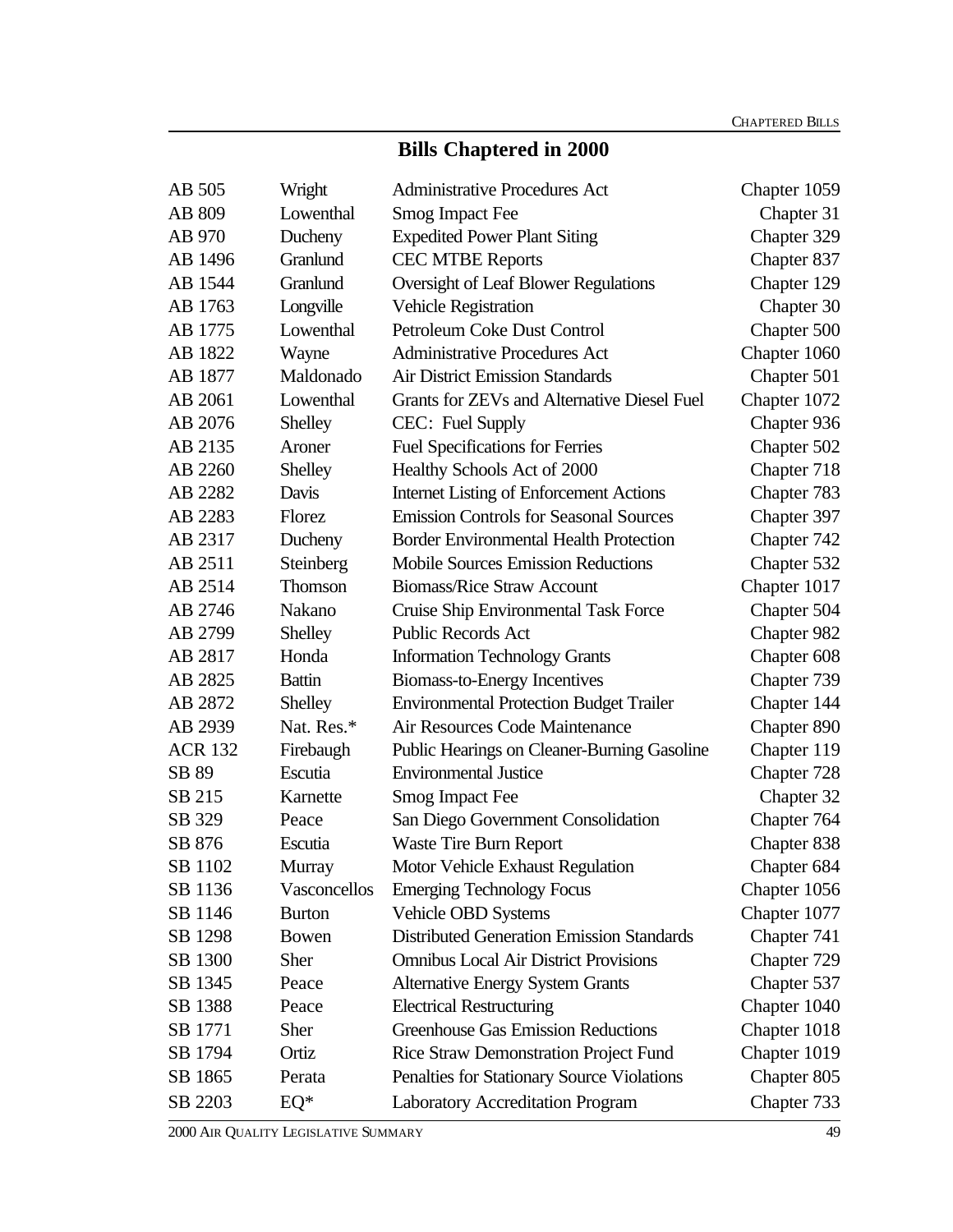CHAPTERED BILLS

SJR 39 Knight East Kern County Planning Chapter 166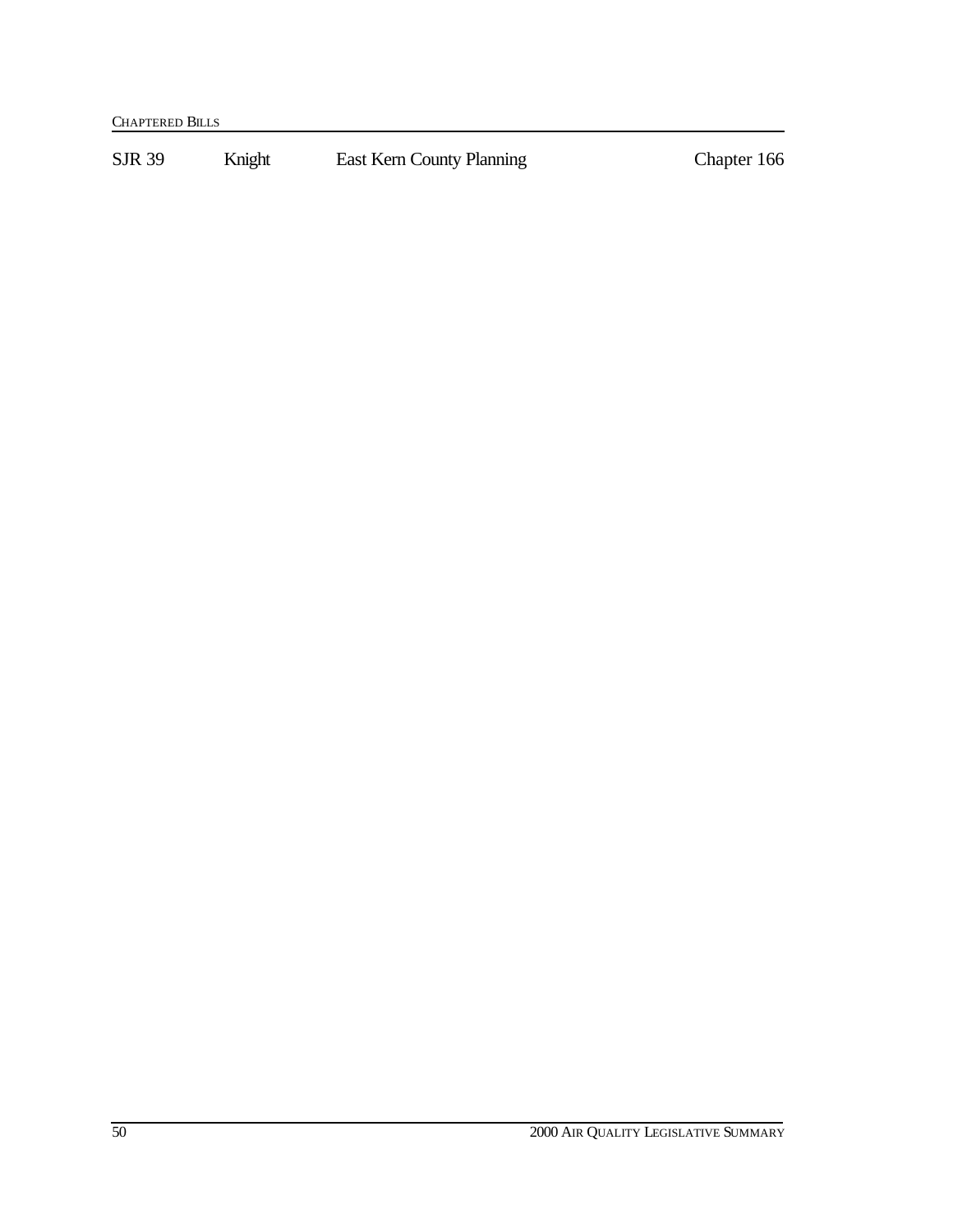September 30, 2000

To the Members of the California Legislature:

I am signing Assembly Bill 505, which enacts the Small Business Regulatory Reform Act of 2000.

The vast majority of businesses in California are small businesses that have been and will continue to be critical to the State's dynamic economy. This bill will help grow this vital part of California's economy by streamlining regulations that are unreasonably burdensome and by requiring state agencies, in concert with the Office of the Small Business Advocate, to be readily responsive to small business concerns.

Given that numerous state agencies exist in good part to help facilitate business in California, I am directing that the provisions in this bill be implemented by the affected state agencies and departments by redirecting existing resources.

Sincerely,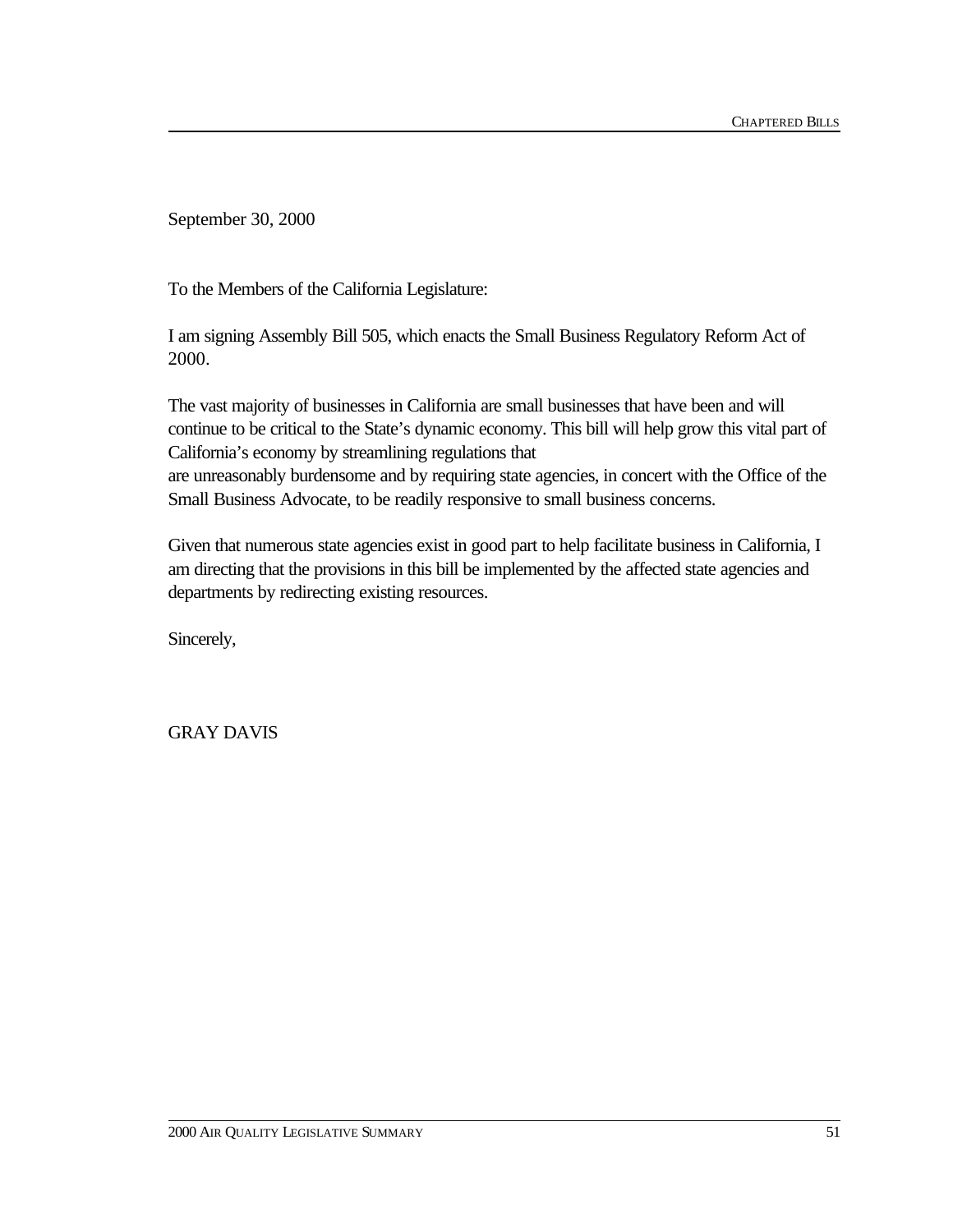September 6, 2000

To Members of the California State Assembly:

Today I have signed Assembly Bill 970, which will help expedite the approval of new powerplants, reduce demand for electricity, and improve the electrical transmission and distribution system.

This bill is an important step in developing the means to ensure adequate supplies of energy in the future for all Californians.

The bill also authorizes the Energy Resources Conservation and Development Commission to spend up to 3 percent of the funds for program administration. It is my intent that the Director of Finance approve a plan for the use of any of the

funds for administration prior to expenditure, and that the plan include only those expenditures absolutely essential to administer the grant funds.

Sincerely,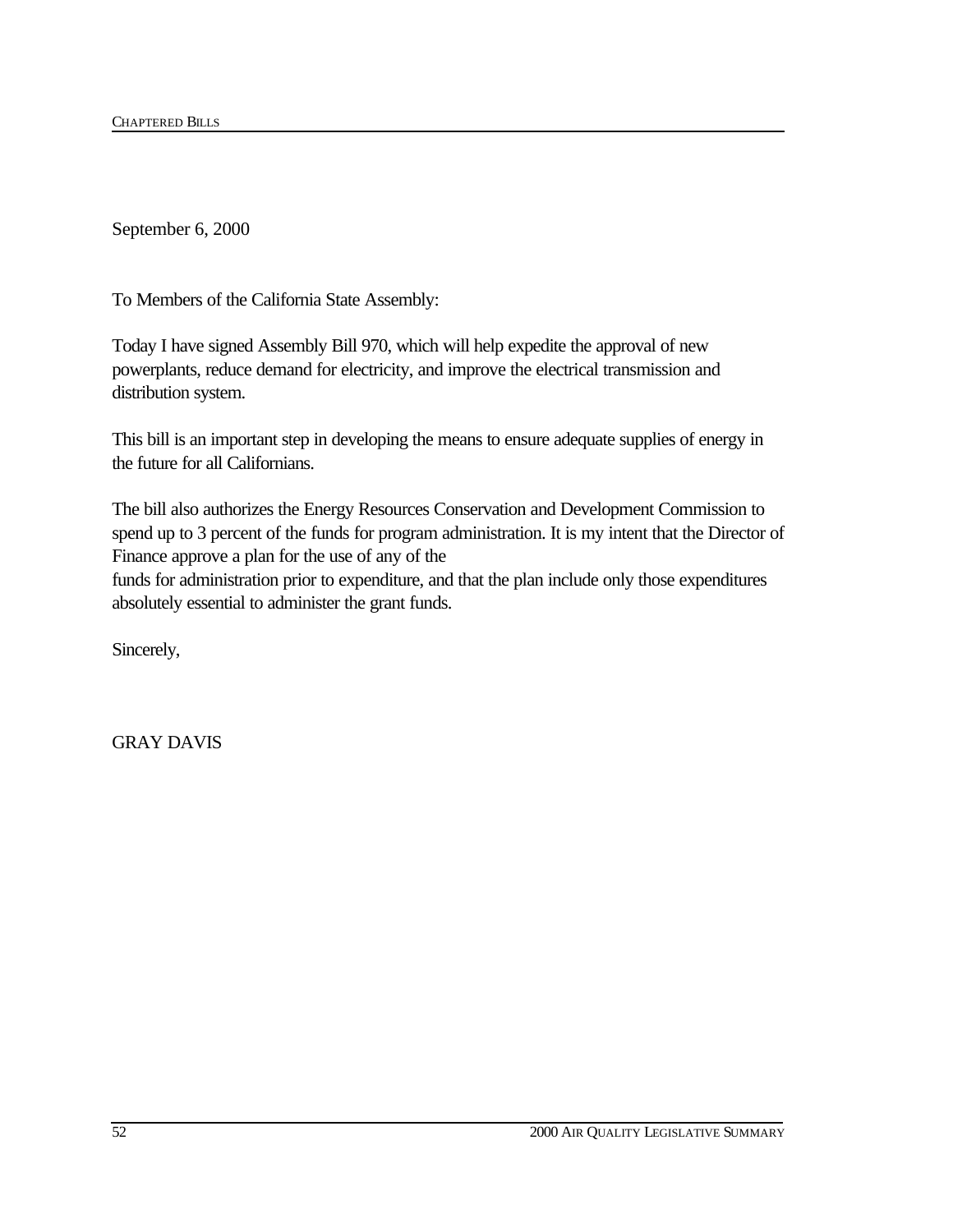July 14, 2000

To the Members of the Assembly:

I am signing AB 1544, which will resolve a 10-year-old dispute and facilitate the development of the unincorporated area surrounded by the City of Redlands known as the "doughnut hole".

Last year I vetoed a nearly identical measure, AB 1553, and encouraged local officials and affected property owners to resolve this issue quickly. Unfortunately, resolution has not been reached. While I generally do not favor state intervention into local land use decisions, this is a unique situation where state action is warranted. This measure is necessary to facilitate the transition of the former Norton Air Force Base from military to civilian use, as was envisioned with the creation of the Inland Valley Development Authority. Moving forward with the development of this property is critically important to job creation in the Inland Empire, particularly in light of the 10,000 jobs lost due to the base closure.

This bill passed with the overwhelming endorsement of the State Legislature, more than a 2/3 vote in each house, many of whom are former local elected officials and strong advocates of local control. By signing this bill, I am not in any way preventing local government from amicably and fairly resolving this longstanding controversy with the property owners. In fact, I strongly urge the parties to once again attempt in good faith to reach an accord.

Sincerely,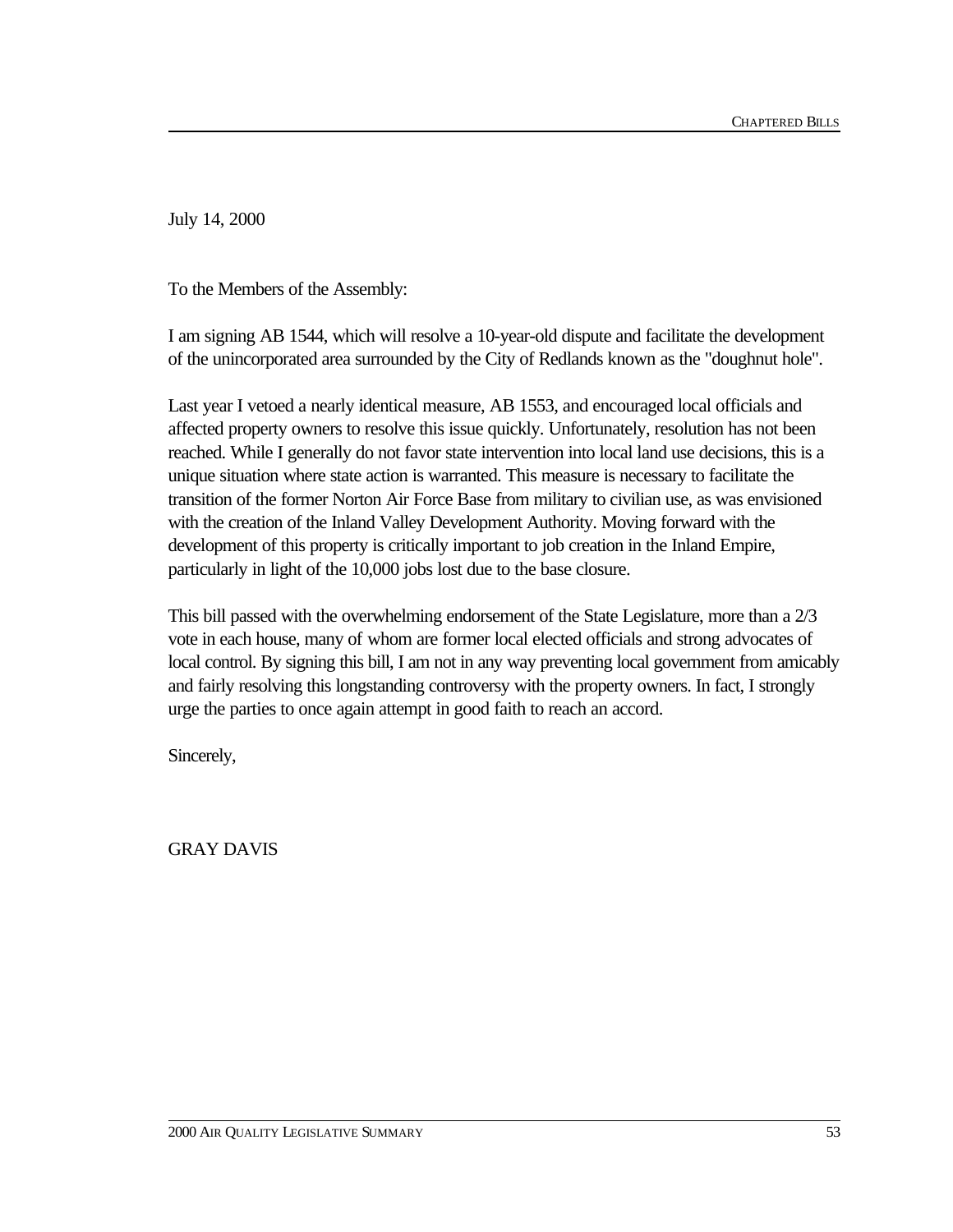September 29, 2000

To Members of the California Legislature:

I am signing Assembly Bill 2076. I am not convinced that California has the capability of creating its own strategic fuel reserve given our refinery capacity limitations. However, I do not want to preclude any creative suggestions that may come out of this study to enhance our current gas supply.

Sincerely,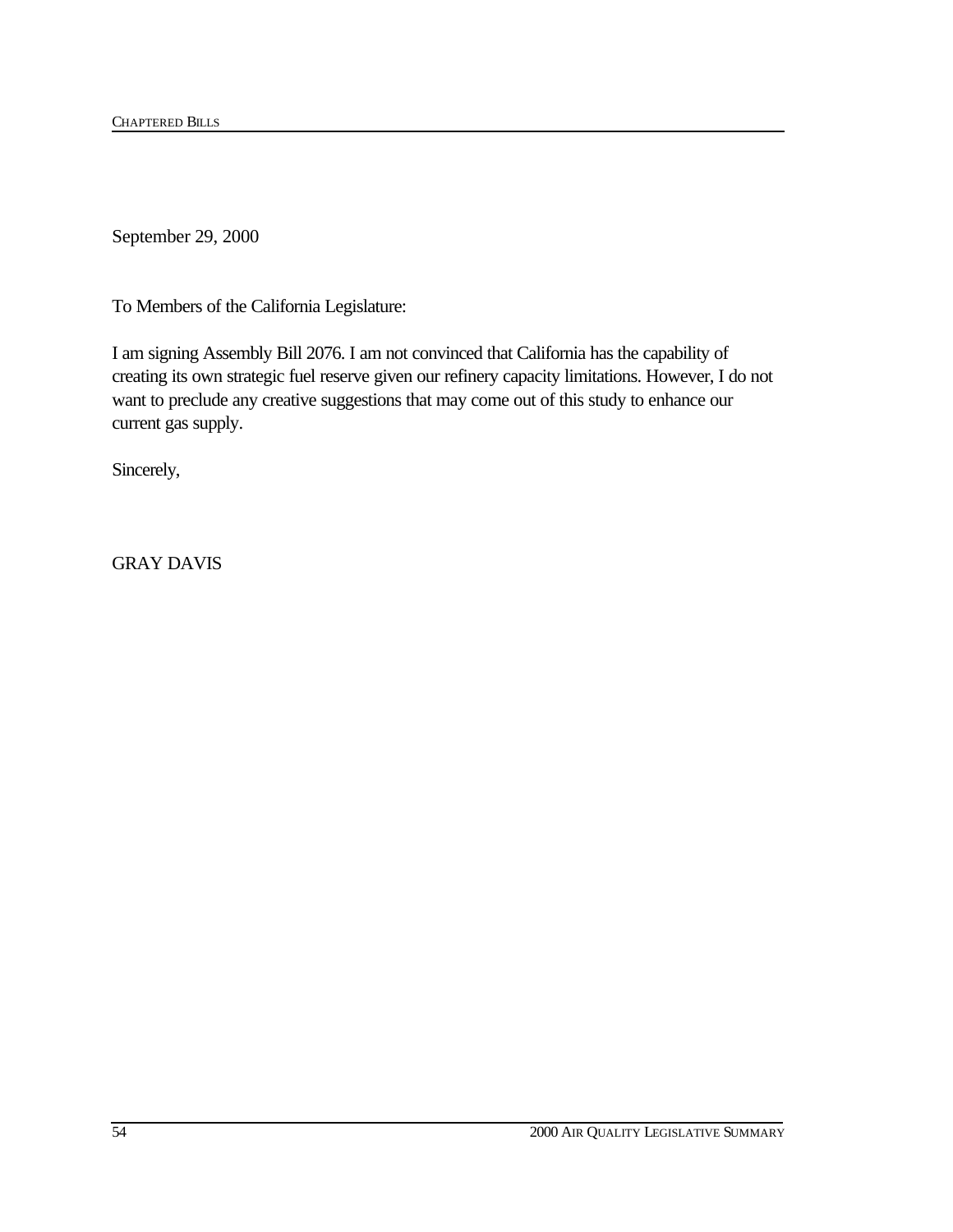September 8, 2000

To the Members of the Assembly:

I am signing Assembly Bill 2283, which requires the California Air Resources Board to appoint an advisory committee to assist in preparing a report to the Legislature by 2002 on emission controls for seasonal pollution sources in the San Joaquin Valley.

I am directing the Board to implement the provisions of the bill using existing staff resources.

Sincerely,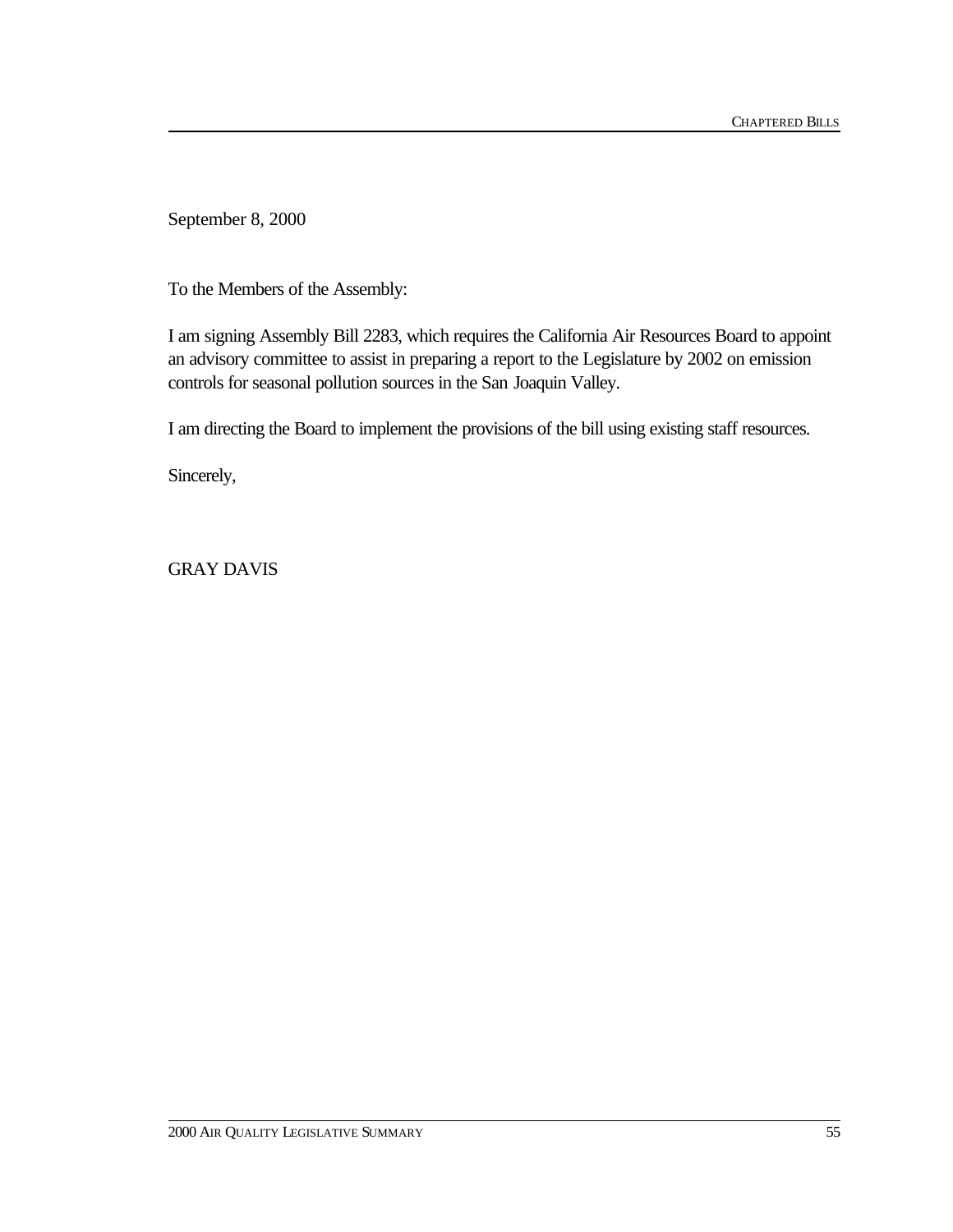September 25, 2000

To the Members of the Assembly:

I am signing Assembly Bill 2317, which creates the California Border Environmental and Public Health Protection Fund, administered by the Secretary of the California Environmental Protection Agency, to assist local governments in the implementation of projects to identify and address environmental and health threats due to the transmission of pollutants and toxins across the California-Mexico Border.

In the Budget Act of 2000, I approved \$2.7 million for efforts to assess and correct border pollution problems. I am not yet pursuaded that additional state funds are needed at this time. However, I would be open to redirecting existing monies to this new Fund, and would encourage securing federal, private and other funds for this program.

Sincerely,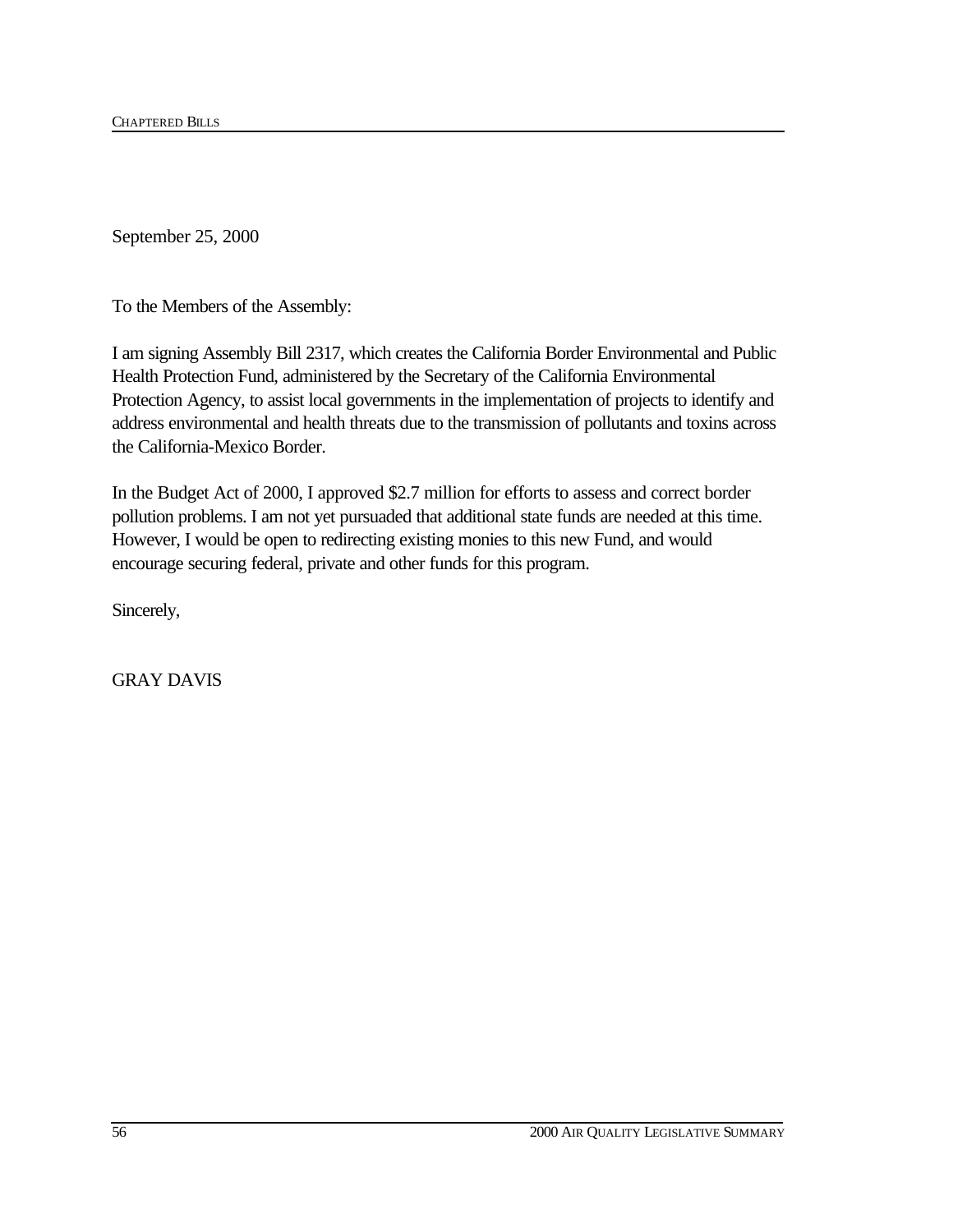September 30, 2000

To Members of the California State Assembly:

I have signed Assembly Bill 2514 with a reduction.

This bill would create a \$10 million account administered by the Department of Food and Agriculture to provide incentives for businesses that use rice straw for agricultural biomass projects. I have reduced the appropriation from \$10 million to \$2 million.

This measure will help California utilize agricultural biomass as a means of avoiding landfill use, preventing air pollution, and enhancing environmental quality. It will help to create hundreds of direct and indirect jobs in Northern California communities with historically high levels of unemployment. AB 2514 will foster alternative uses for rice straw and create new markets for recycled rice straw products.

Sincerely,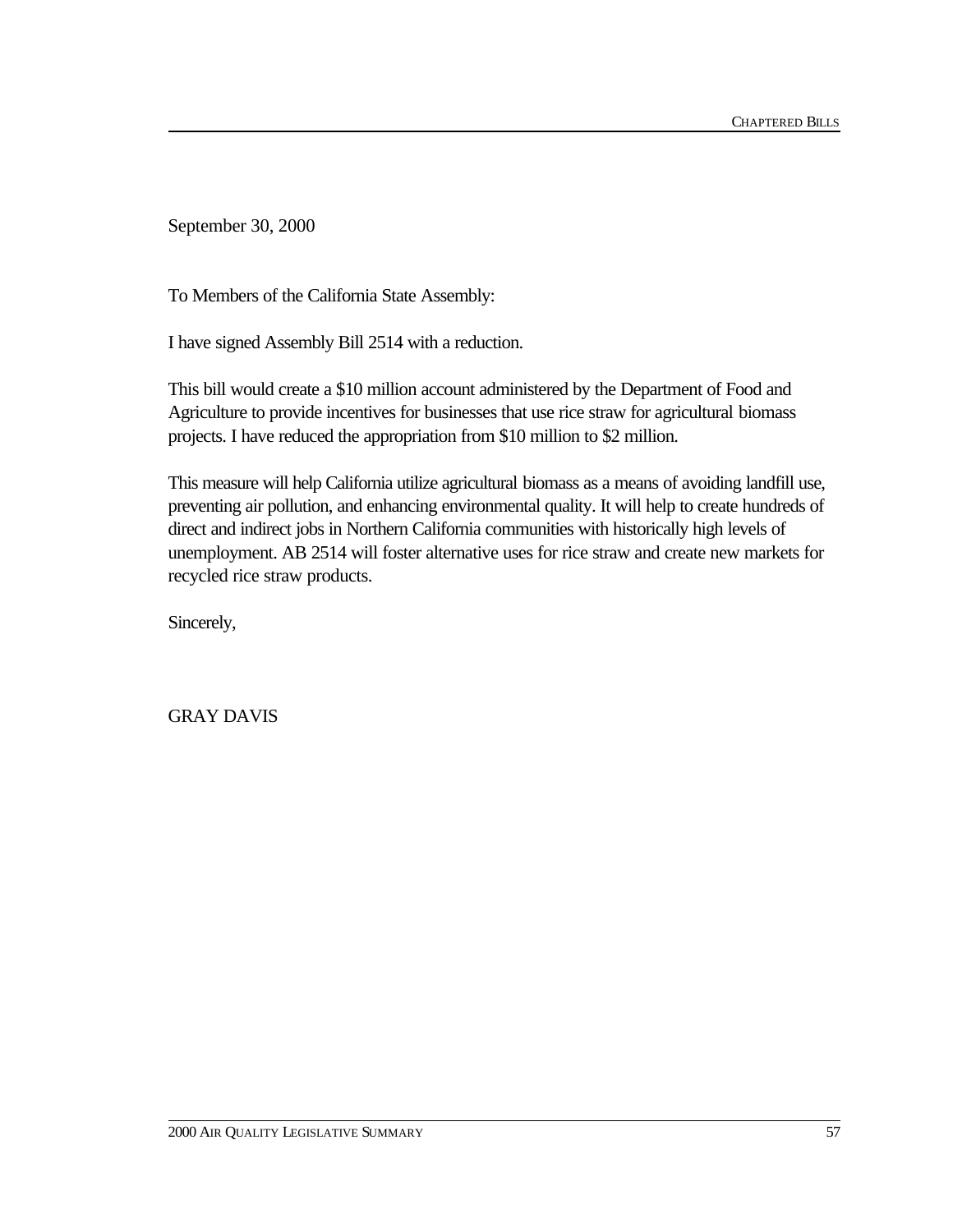September 25, 2000

To the Members of the Senate:

I am signing SB 1298, which would require the Air Resources Board to adopt clean emission standards for distributed generation technology.

This measure will help address the need for additional near-term electrical generation capacity without compromising air quality protections. Although a small number of distributed generation systems are now used, these facilities may play an important role in California's future electrical needs. The important standards set by this bill will ensure that the cleanest distributed generation systems reach the marketplace.

SB 1298 furthers my efforts to meet the state's electrical needs; therefore, I am directing the Air Resources Board to use resources appropriated by AB 970, Chapter 329, Statutes of 2000 to implement this bill.

Sincerely,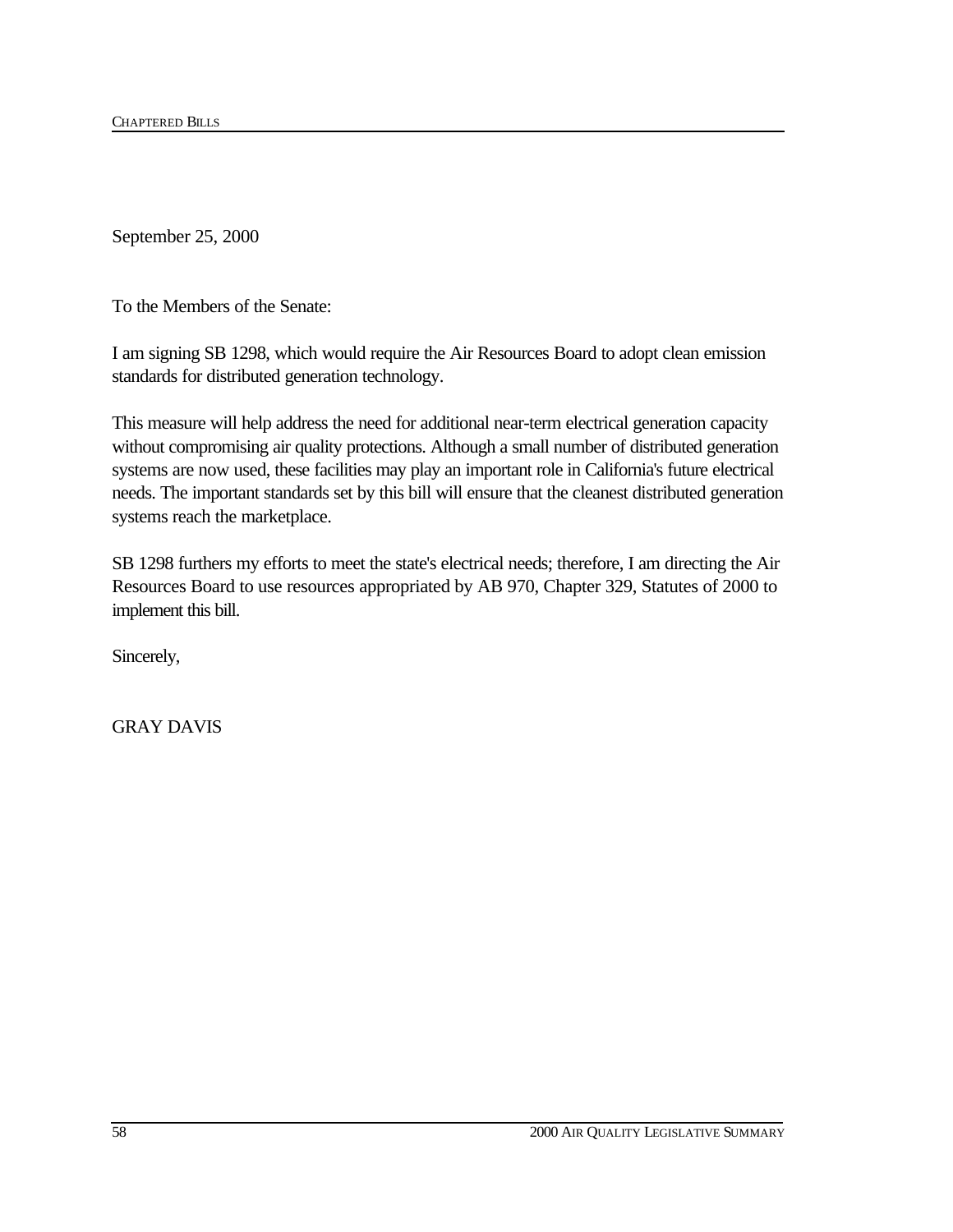September 30, 2000

To the Members of the Senate:

I am signing Senate Bill 1771, which establishes a voluntary, non-regulatory program under which businesses may register their reductions in greenhouse gas emissions and obtain emissions credits for those emissions reductions. This measure also requires the California Energy Commission to update its inventory of greenhouse gas emissions and to coordinate state activities on climate change.

A key component to the successful building of power plants in California lies in the ability to obtain sufficient emission credits that enable the plants to operate. This bill supports power plant construction by providing a broader pool of environmental offsets for use in these projects. This both protects our air quality while providing more electricity for California.

In signing this measure, I am concerned that the criteria for registering greenhouse gas emissions may be complicated and unworkable for some businesses wishing to register their emissions for credit. In addition, I am concerned that the state registry reporting procedures be coordinated with federal emissions crediting efforts to reduce paperwork for businesses.

Based upon the author's commitment to author cleanup legislation next year to address these issues, I am signing this measure into law.

Sincerely,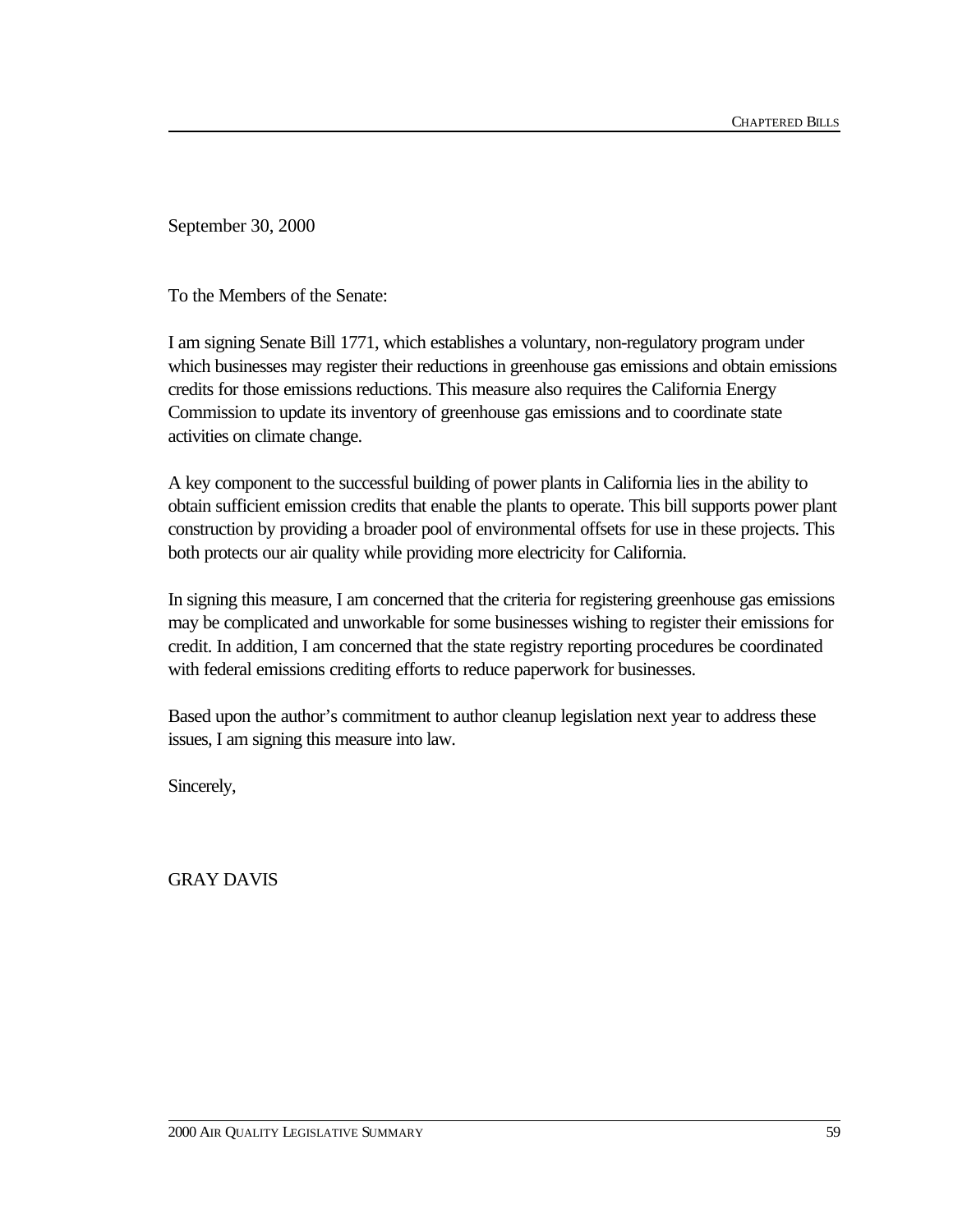# **VETOED BILLS**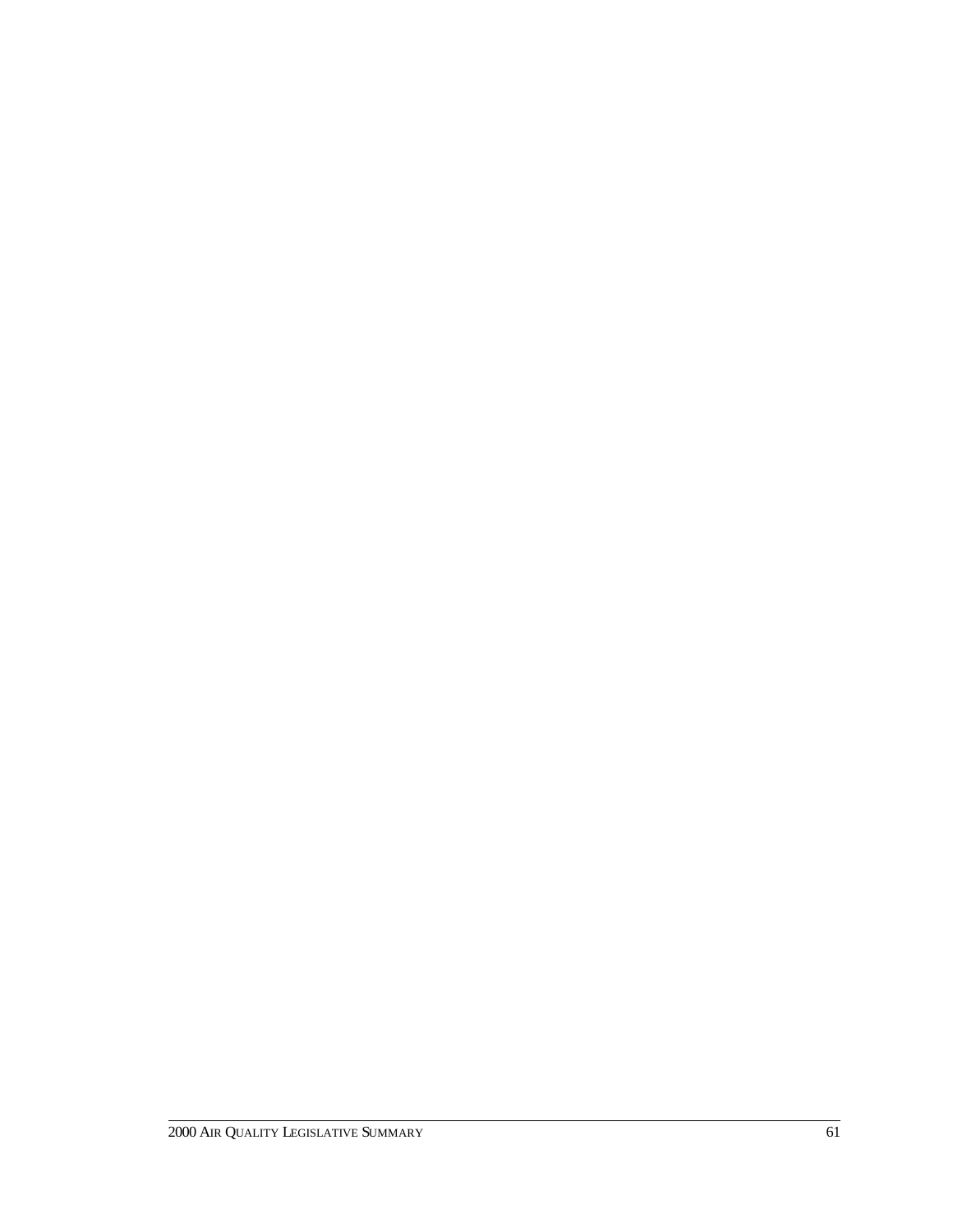### **Bills Vetoed in 2000**

| AB 1759 | Papan        | Internet Listing of Public Records                 | Vetoed                        |        |
|---------|--------------|----------------------------------------------------|-------------------------------|--------|
| AB 2471 | Wayne        | <b>State Environmental Goals and Policy Report</b> | Vetoed                        |        |
| AB 2752 | Cardoza      | <b>Peer Review Revisions</b>                       | Vetoed                        |        |
| SB 280  | <b>Bowen</b> |                                                    | <b>Green Public Buildings</b> | Vetoed |
| SB 1516 | Hayden       | <b>International Trade Agreements</b>              | Vetoed                        |        |
| SB 1811 | Johannessen  | Specially Constructed Vehicles (Kit Cars)          | Vetoed                        |        |
| SB 2027 | <b>Sher</b>  | <b>Public Records Act</b>                          | Vetoed                        |        |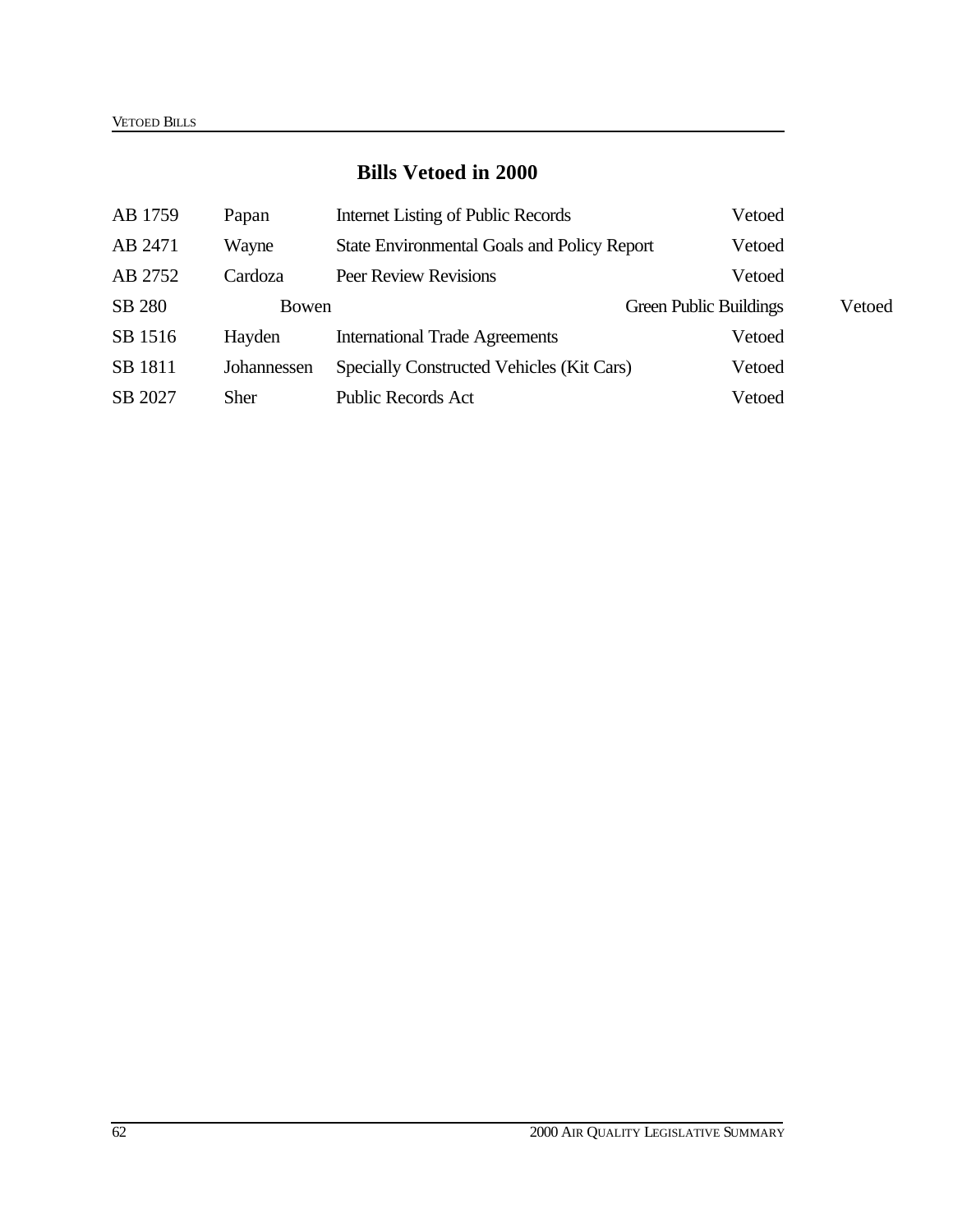September 10, 2000

To Members of the California Assembly:

I am returning Assembly Bill No. 1759 without my signature.

This bill would require all State agencies to post on their Internet sites a list of all of its reports and studies that are subject to disclosure under the Public Records Act (PRA). The bill would require that the list must be continuously updated to include every report within 10 days after its initiation or completion.

The legislation is not clear and fails to indicate if the reports and studies to be posted would be those completed on or after date of enactment, or how the public is to access the reports. Consumers would have great difficulty, even those with extensive knowledge of the Internet, finding a list without links or clear instructions to make this effort worthwhile. As written, the bill would only provide information in a highly inefficient and confusing form. A stand-alone list of reports and studies does not seem to meet the stated intent of the Public Record Act.

Sincerely,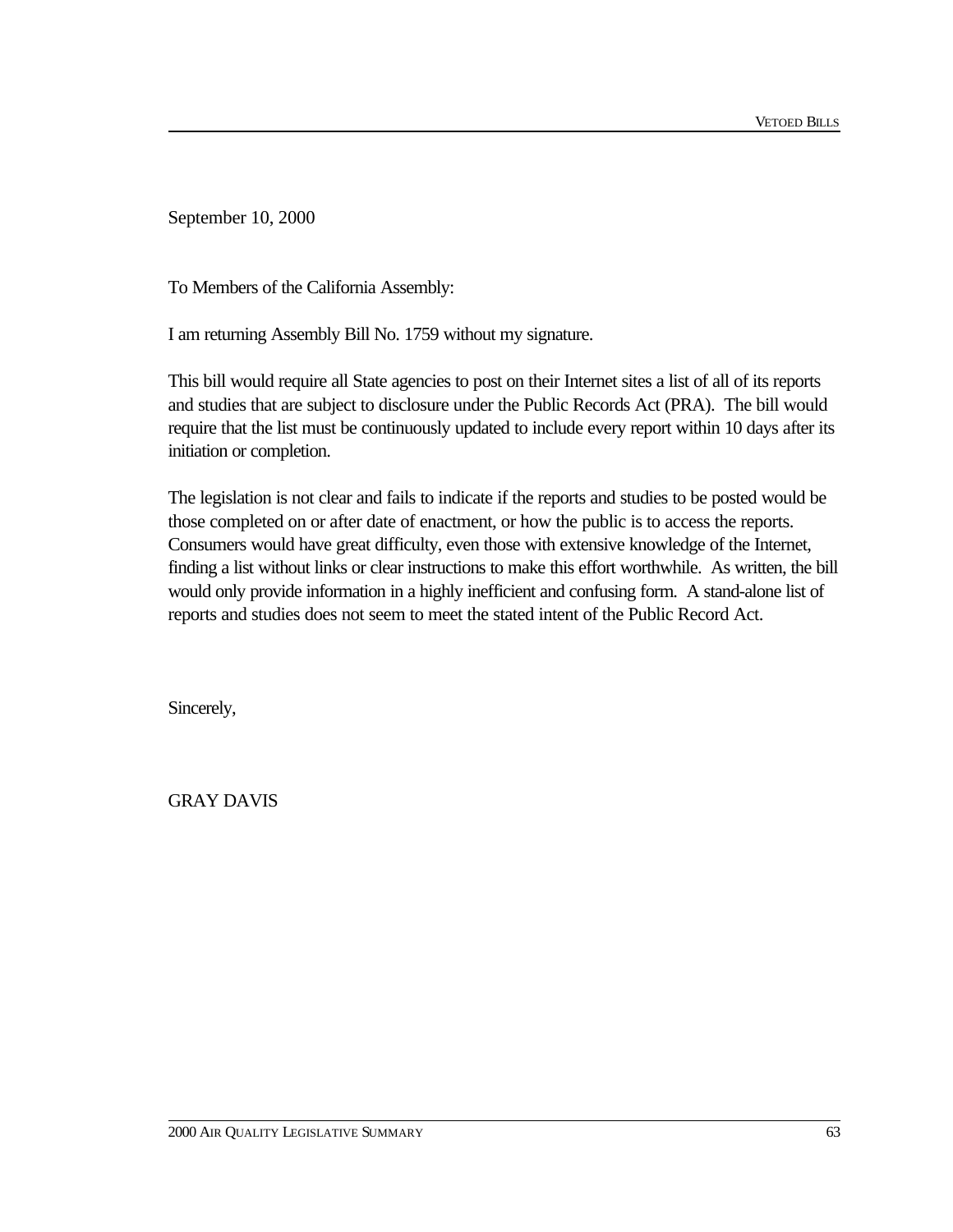September 22, 2000

To Members of the California Assembly:

I am returning Assembly Bill 2471 without my signature.

This bill would require the Office of Planning and Research to provide additional information in its State Environmental Goals and Policy Report. The Report would be required to present data, by state region, concerning specified topics such as total population, threatened and endangered species, emissions of air pollutants and particles, impaired water bodies, drinking water usage and testing, total per capita vehicle miles of travel, and toxic sites.

I am committed to improving environmental quality in California. However, I am vetoing this bill because it would involve significant costs not included in the Budget Act of 2000. This effort should be considered in the normal budget process.

Sincerely,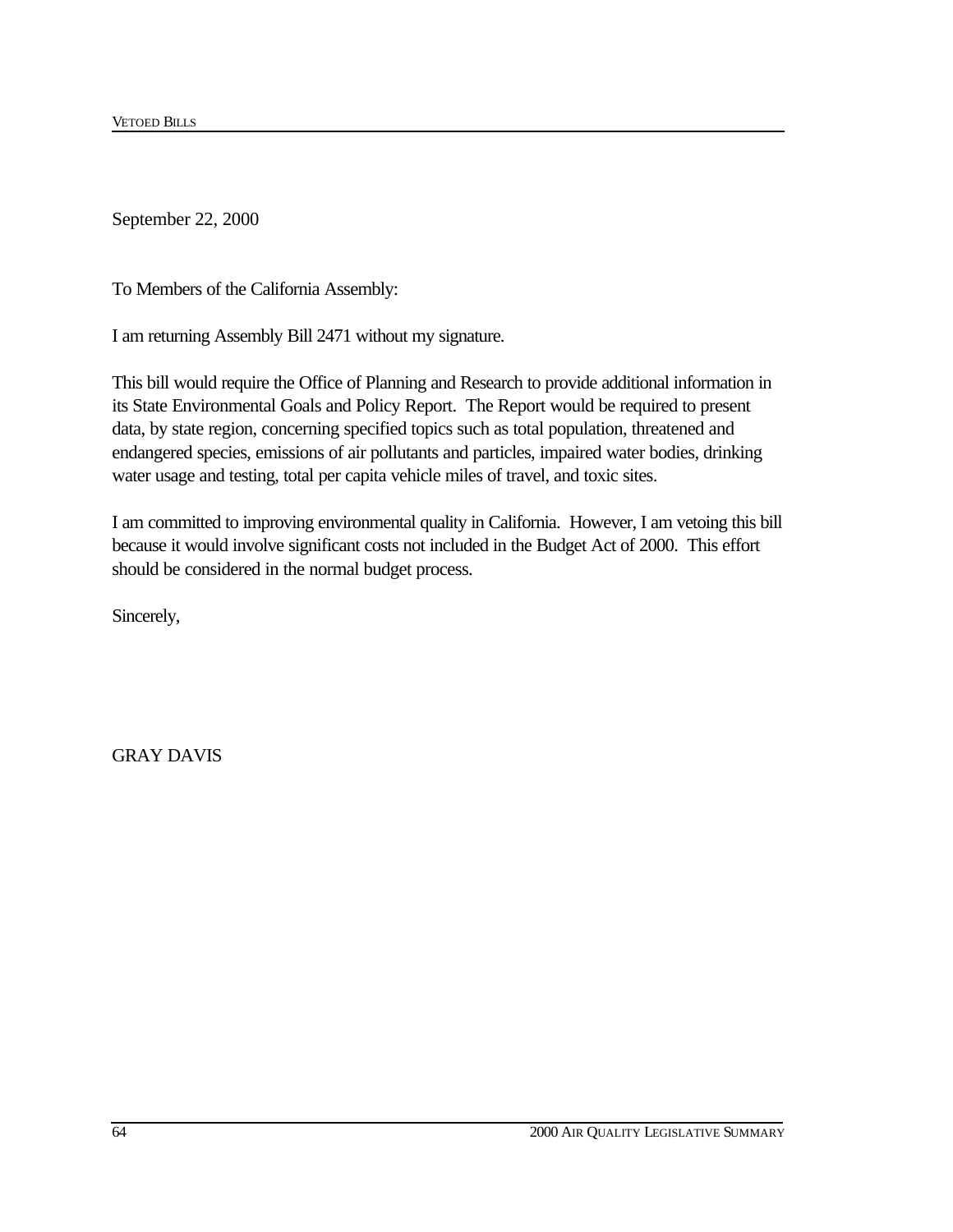September 25, 2000

To Members of the California Assembly:

I am returning Assembly Bill 2752 without my signature.

This bill would nullify a countywide vote which amended the San Diego County General Plan ad Zoning Ordinance and designated Gregory Canyon as a landfill, site. Specifically, this bill would grant jurisdiction to the Native American Heritage Commission over a proposed landfill within one mile of a sacred site of importance to a tribe. The legislation presently affects on site, Gregory Canyon, which is in private ownership.

While I am sensitive to the concerns raised by the tribe in this case, I am also sensitive to the fact that San Diego County voters approved the siting of this landfill, as Proposition C, by a 68% county-wide vote in 1994. In no Senate or Assembly district did the measure receive less than 60% support from voters. The Trial Court and 4th District Court of Appeals upheld Proposition C in 1997. In the same year the State Supreme Court denied a petition for review.

The proposed landfill will be subjected to an extensive EIR/EIS process which includes review by the State Water Quality Control Board, the San Diego Water Authority, and nine other Federal, State, and local agencies. Project opponents may have some valid concerns, but they will have ample opportunity to have their concerns addressed during the current Environmental Review process.

I am a firm believer in following an established process. Landfill proponents placed an initiative before the voters of San Diego County nearly 6 years ago. The voters responded with more than two thirds supporting the designation of Gregory Canyon as a landfill site. The courts have refused to nullify that decision. I am loath to overturn a vote of the electorate and the decision of two courts of law.

Sincerely,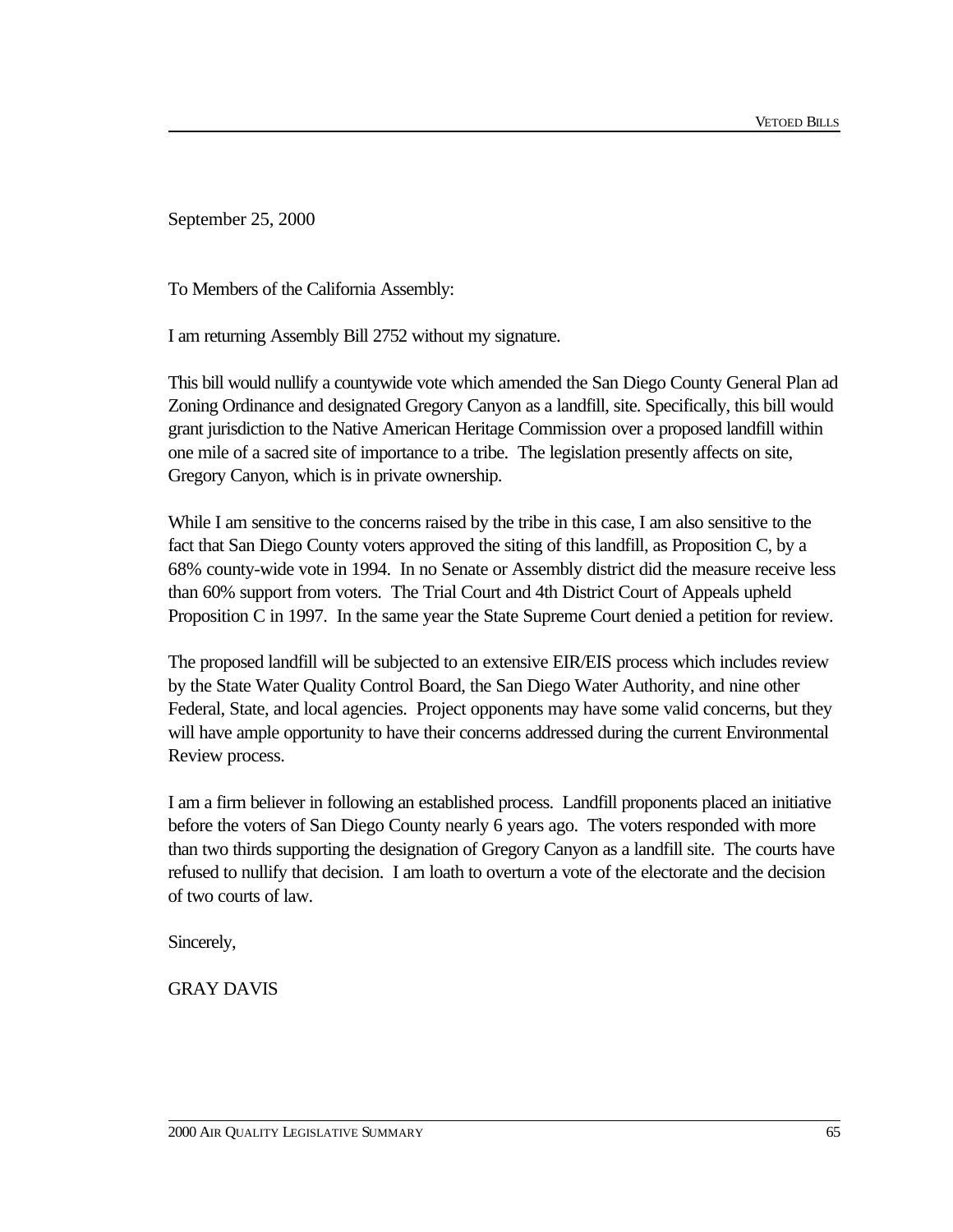September 22, 2000

To members of the Senate:

I am returning SB 280 without my signature.

This bill would require State buildings to exceed existing minimum energy efficiency standards, and direct the Integrated Waste Management Board to adopt more comprehensive "green" building standards that would apply to State buildings constructed after July 1, 2003.

This bill is unnecessary. In early August, I issued Executive Order D-16-00 that directs the Secretary of State and Consumer Services Agency to include sustainable building practices into the plans for all new State buildings. The order establishes the goal that State buildings become the model of energy, water, and materials efficiency while providing healthy, productive and comfortable indoor environments and long term benefits to Californians.

Sincerely,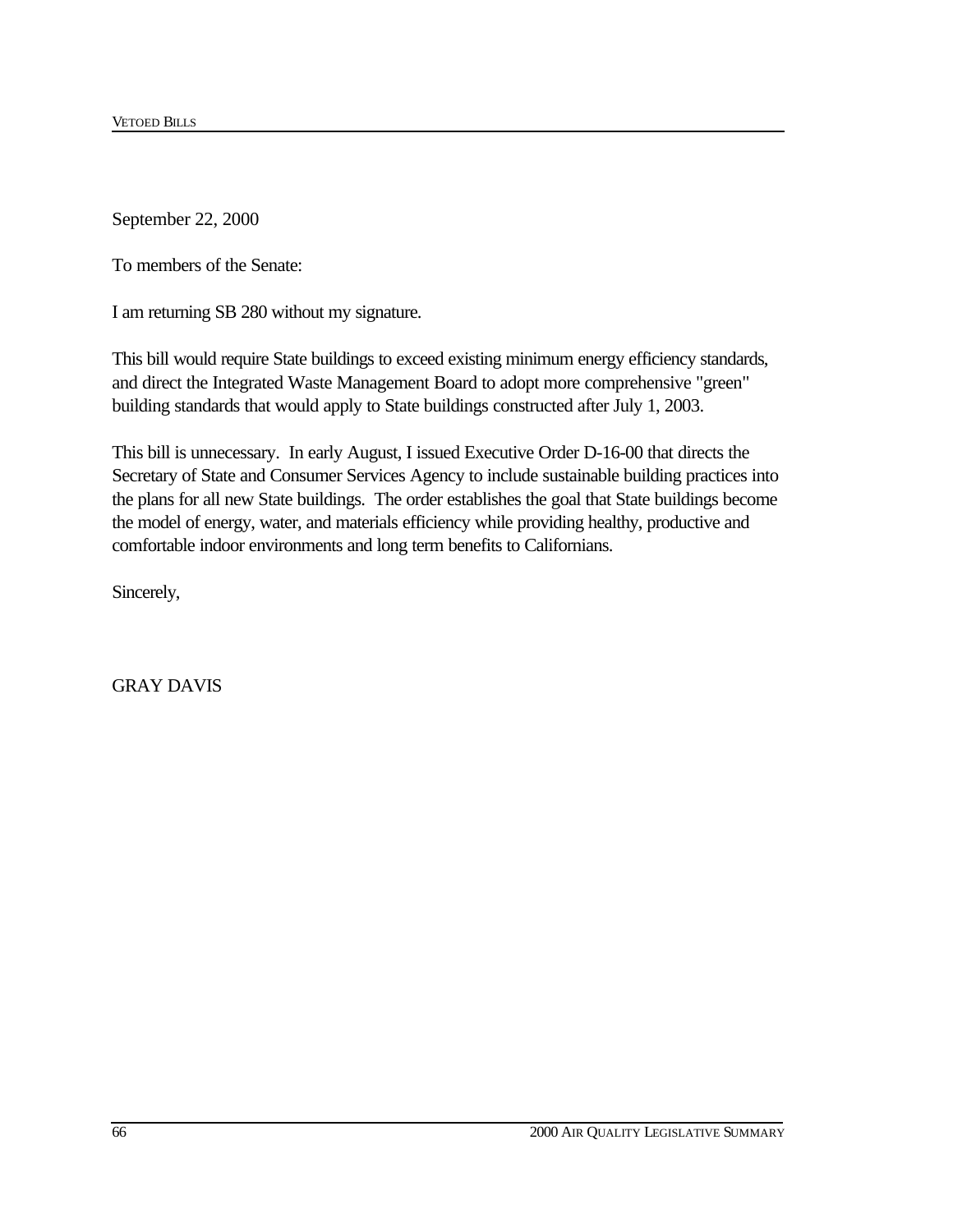September 28, 2000

To Members of the California State Senate:

I am returning Senate Bill 1378 without my signature.

This bill would require that all State supervisors and managers receive at least a salary that is 4% higher than their highest paid subordinate, effective July 1, 2001, for fiscal year 2001-02. For fiscal year 2002-03, the salary would increase by 7% higher than their highest subordinate and for fiscal year 2003-04 and each year thereafter, ten percent higher.

Effective January 1, 2000, the state implemented salary adjustments for approximately 130 excluded classification. These employees received a variety of increases ranging form 5% to 10% and in some cases where identified inequities existed, the increase was as much as 15% and another 4% general salary increase was effective August 31, 2000.

The Government Code provides a process for adjusting the salaries of excluded employees and gives the Department of Personnel Administration the authority to establish and adjust the pay and benefits of all state employees. This bill would circumvent that process, and could result in the expenditure of salary funds beyond that currently appropriated for state employee pay and benefit increases.

Sincerely,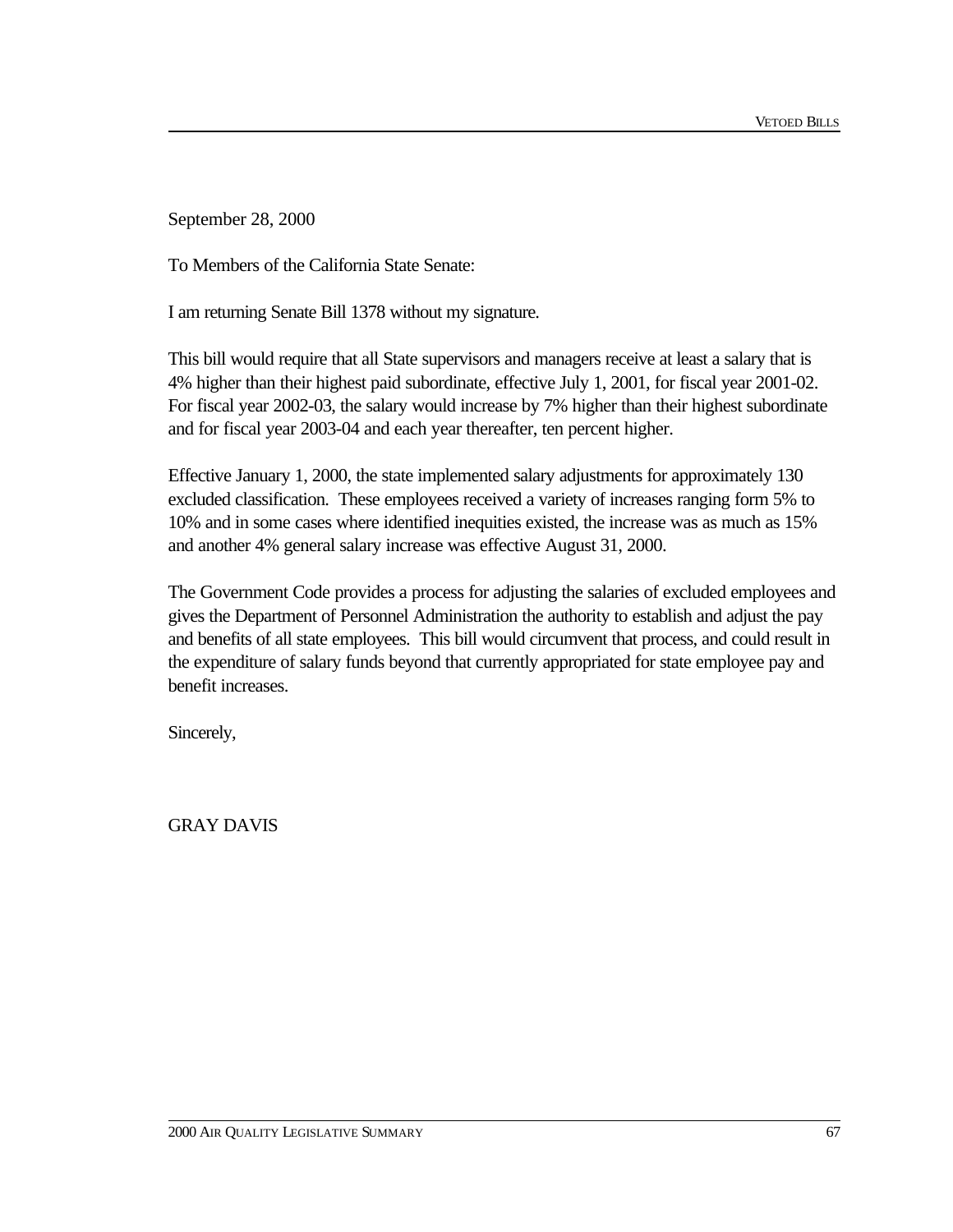September 23, 2000

To Members of the California State Senate:

I am returning Senate Bill SB 1516 without my signature.

This bill would require the Secretary of Resources and the Secretary of the California Environmental Protection Agency to report to the Legislature concerning the impact of existing and proposed international trade agreements on state environmental laws and regulations.

This bill does nothing to redress the problem it identifies. The legislative findings indicate that "California's role as a global leader in environmental protection policies, and the Legislature's role in enacting those policies, is subject to challenge by international trade agreements." Unfortunately this bill, and any assessment prepared pursuant to this bill, would not change the content of international treaties. Under World Trade Organization rules and North American Free Trade Agreem ent (NAFTA), California is not a party to the treaty and does not have a place at any forum reviewing actions under General Agreement on Tariffs and Trade (GATT) or NAFTA. Nor would the bill provide any mechanism for California to participate more effectively in consultations with the federal government over trade disputes involving environmental laws.

Existing provisions of the United States Constitution grant the United States Congress the sole power to regulate commerce with foreign nations. Therefore, the expenditure of the resources necessary to comply with this measure would be unproductive.

Sincerely,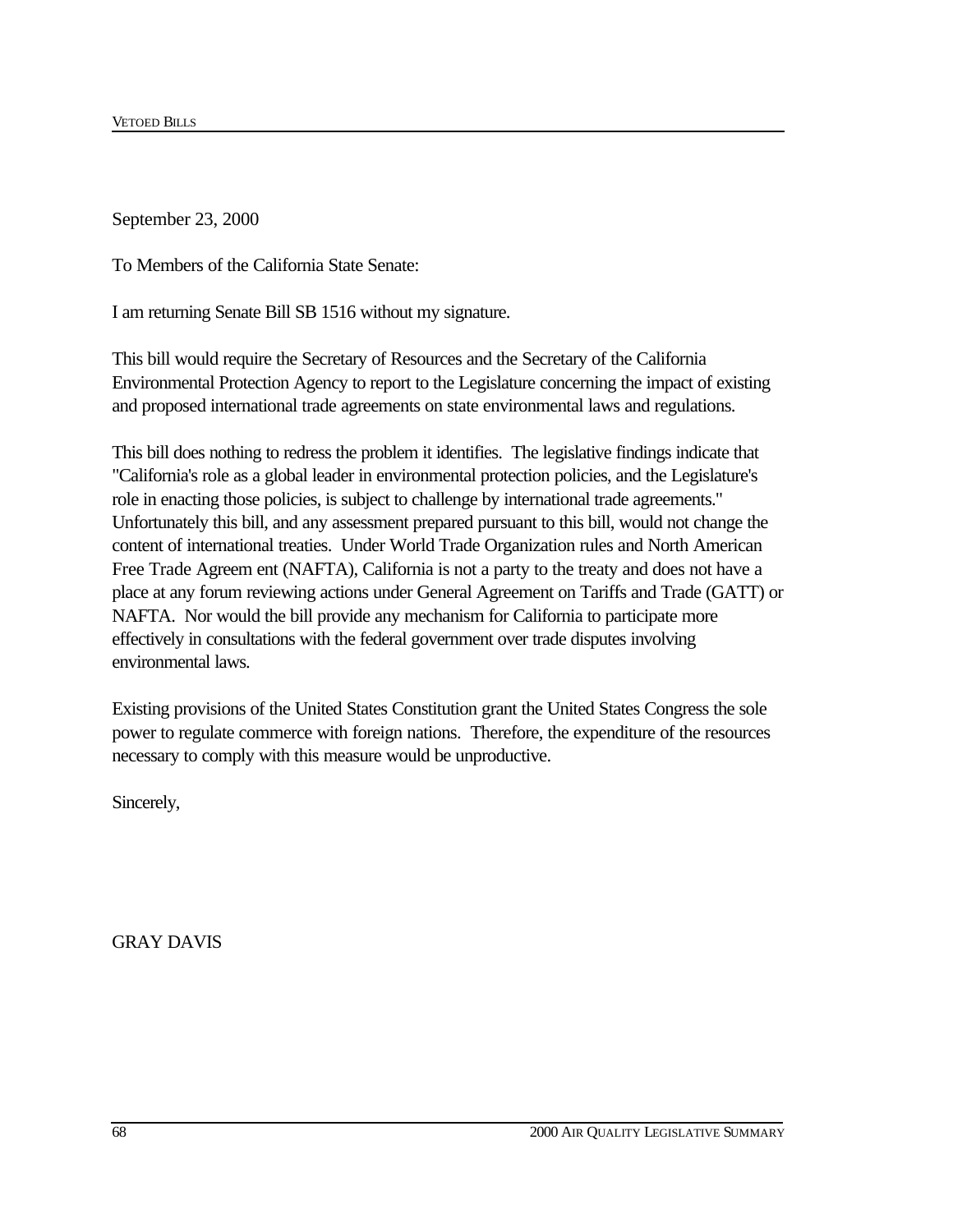September 25, 2000

To the Members of the Senate:

I am returning Senate Bill 1811 without my signature.

This bill would exempt most specially constructed vehicles (kit cars) from emission control equipment and Smog Check requirements.

SB 1811 would create a pollution control loophole for kit cars that would slow the state's progress toward clean air. California is falling short of meeting federal and state health-based clean air standards. Weakening the Smog Check and motor vehicle emission control programs by creating additional exemptions risks public health as well as the loss of federal transportation funds.

Sincerely,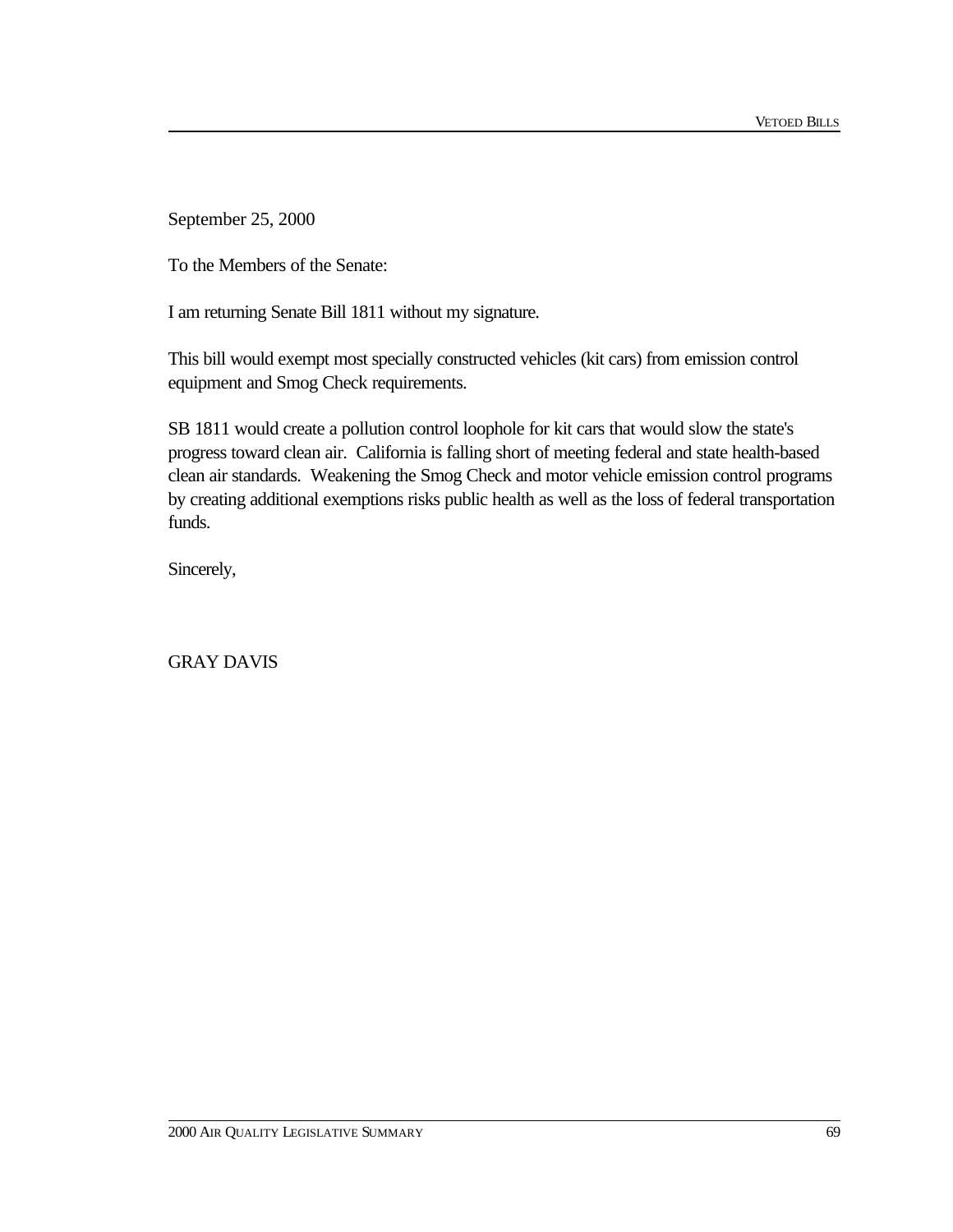September 30, 2000

To Members of the California State Senate:

I am returning Senate Bill No. 2027 without my signature.

The bill would create a procedure for a person to request the Attorney General (AG) to review a denial by a public agency of a written request for disclosure of information under the Public Records Act, and would set up the time limits for the AG to complete the review. The bill would establish penalties of up to \$100 per day if a public agency declines to comply with a request for disclosure of information and the court determines that the agency acted in bad faith. The AG would be required to mail a copy of the opinion to the requester and to the denying agency, maintain copies for public inspection, publish the opinions annually in a special volume of AG Opinions, and made the opinions available on the Internet.

While proponents of this bill contend that a weakness of the Public Records Act is the lack of recourse when state agencies refuse to comply, this bill does not address that issue. Instead the bill sets up a bureaucratic reporting mechanism, involving the preparation, posting and mailing of AG opinions on the merits of a state agency's decision to withhold requested information. The costs to comply with this bill would be borne by the General Fund and would likely be significant. Therefore, I am vetoing this bill.

I do, however, believe that state agencies should be fully responsive to legitimate public record requests. Accordingly, I am directing my Secretary of State and Consumer Affairs, Aileen Adams to conduct a review of all state agencies' performance in responding to PRA requests and to make recommendations on appropriate procedures to ensure a timely response.

Sincerely,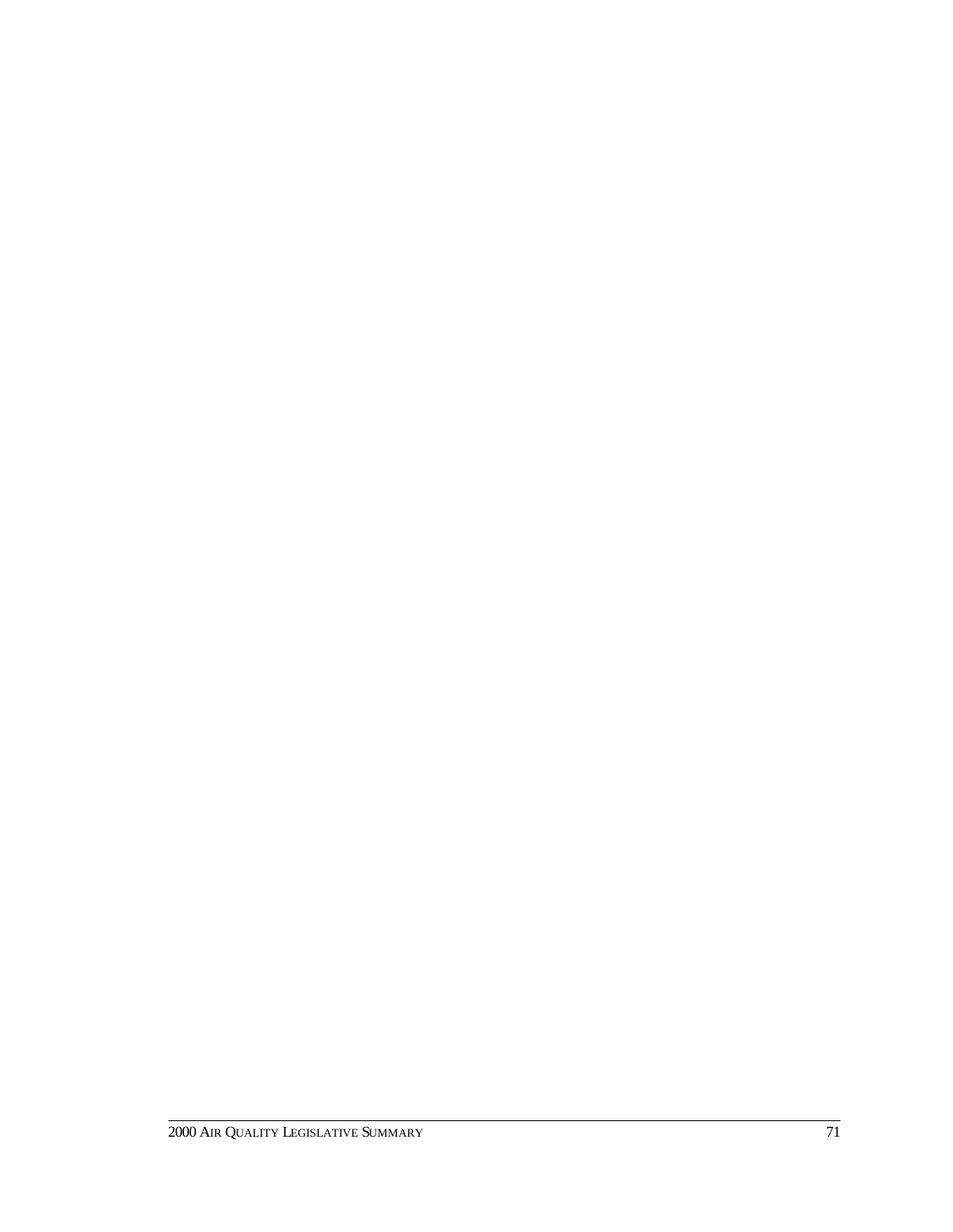# **ROSTER OF LEGISLATORS**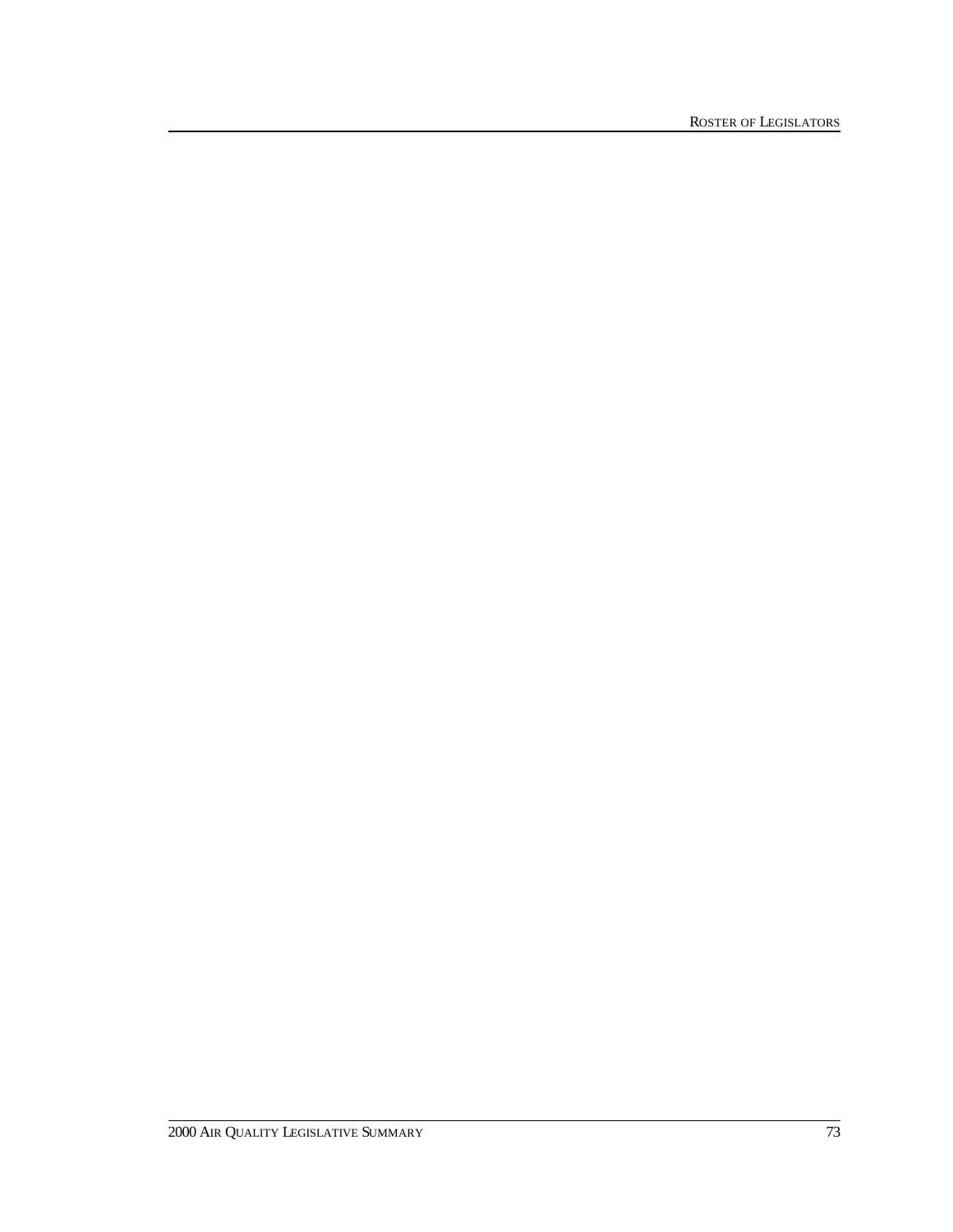## **2000 Assembly Members**

| Name                 | Party        | City                 | Name                  | Party                         | City                  |
|----------------------|--------------|----------------------|-----------------------|-------------------------------|-----------------------|
| Aanestad, Sam        | R            | <b>Grass Valley</b>  | Lempert, Ted          | D                             | San Carlos            |
| Ackerman, Dick       | $\mathbb{R}$ | Fullerton            | Leonard, Bill         | $\mathbf{R}$                  | San Bernardino        |
| Alquist, Elaine      | D            | Santa Clara          | Longville, John       | D                             | Rialto                |
| Aroner, Dion         | D            | Berkeley             | Lowenthal, Alan       | D                             | Long Beach            |
| Ashburn, Roy         | R            | <b>Bakersfield</b>   | Machado, Mike         | D                             | Linden                |
| Baldwin, Steve       | R            | El Cajon             | Maddox, Ken           | R                             | Garden Grove          |
| Bates, Patricia      | R            | Laguna Niguel        | Maldonado, Abel       | R                             | Santa Maria           |
| Battin, Jim          | R            | La Quinta            | Margett, Bob          | R                             | Arcadia               |
| Baugh, Scott         | R            | Hunt. Beach          | Mazzoni, Kerry        | D                             | <b>Novato</b>         |
| Bock, Audie E.       | I            | Piedmont             | McClintock, Tom       | Granada Hills<br>$\mathbb{R}$ |                       |
| Brewer, Marilyn C.   | R            | Newport Beach        | Migden, Carole        | D                             | San Francisco         |
| Briggs, Mike         | R            | Clovis               | Nakano, George        | D                             | Torrence              |
| Calderon, Thomas     | D            | Montebello           | Olberg, Keith         | R                             | Victorville           |
| Campbell, Bill       | R.           | Villa Park           | Oller, Rico           | $\mathbf{R}$                  | San Andreas           |
| Cardenas, Tony       | D            | Sylmar               | Pacheco, Robert       | R                             | Walnut                |
| Cardoza, Dennis      | D            | Merced               | Pacheco, Rod          | R.                            | Riverside             |
| Cedillo, Gill        | D            | Los Angeles          | Papan, Lou            | D                             | Millbrae              |
| Corbett, Ellen       | D            | San Leandro          | Pescetti, Anthony     | $\mathbb{R}$                  | Rancho Cordova        |
| Correa, Lou          | D            | Anaheim              | Reyes, Sarah          | D                             | Fresno                |
| Cox, Dave            | R            | Fair Oaks            | Romero, Gloria        | D                             | Los Angeles           |
| Cunneen, Jim         | $\mathbb{R}$ | Cupertino            | Runner, George        | R                             | Lancaster             |
| Davis, Susan         | D            | San Diego            | Scott, Jack           | D                             | Altadena              |
| Dickerson, Dick      | R            | Redding              | Shelley, Kevin        | D                             | San Francisco         |
| Ducheny, Denise M.   | D            | San Diego            | Steinberg, Darrell    | D                             | Sacramento            |
| Dutra, John          | D            | Fremont              | Strickland, Tony      | $\mathbb{R}$                  | <b>Thousand Oaks</b>  |
| Firebaugh, Marco     | D            | E. Los Angeles       | Strom-Martin, V.      | D                             | Duncans Mills         |
| Florez, Dean         | D            | Shafter              | Thompson, Bruce       | R                             | Fallbrook             |
| Floyd, Richard       | D            | Wilmington           | Thomson, Helen        | D                             | Davis                 |
| Frusetta, Peter      | R            | <b>Tres Pinos</b>    | Torlakson, Tom        | D                             | Antioch               |
| Gallegos, Martin     | D            | <b>Baldwin Park</b>  | Villaraigosa, Antonio | D                             | Los Angeles           |
| Granlund, Brett      | R            | Yucaipa              | Vincent, Edward       | D                             | Inglewood             |
| Havice, Sally        | D            | Cerritos             | Washington, Carl      | D                             | Paramount             |
| Hertzberg, Robert M. | D            | Van Nuys             | Wayne, Howard         | D                             | San Diego             |
| Honda, Mike          | D            | San Jose             | Wesson, Herb          | D                             | So. Ctrl. Los Angeles |
| House, George        | R            | Hughson              | Wiggins, Patricia     | D                             | Santa Rosa            |
| Jackson, Hannah-Beth | D            | Santa Barbara        | Wildman, Scott        | D                             | Los Angeles           |
| Kaloogian, Howard    | R            | Carlsbad             | Wright, Roderick      | D                             | Los Angeles           |
| Keeley, Fred         | D            | <b>Boulder Creek</b> | Zettel, Charlene      | $\mathbf R$                   | Poway                 |
| Knox, Wally          | D            | Los Angeles          | VACANT SEAT           |                               |                       |
| Kuehl, Sheila James  | D            | Santa Monica         |                       |                               |                       |

#### **D-Democrat I-Independent R-Republican**

Leach, Lynne C. <br>R Walnut Creek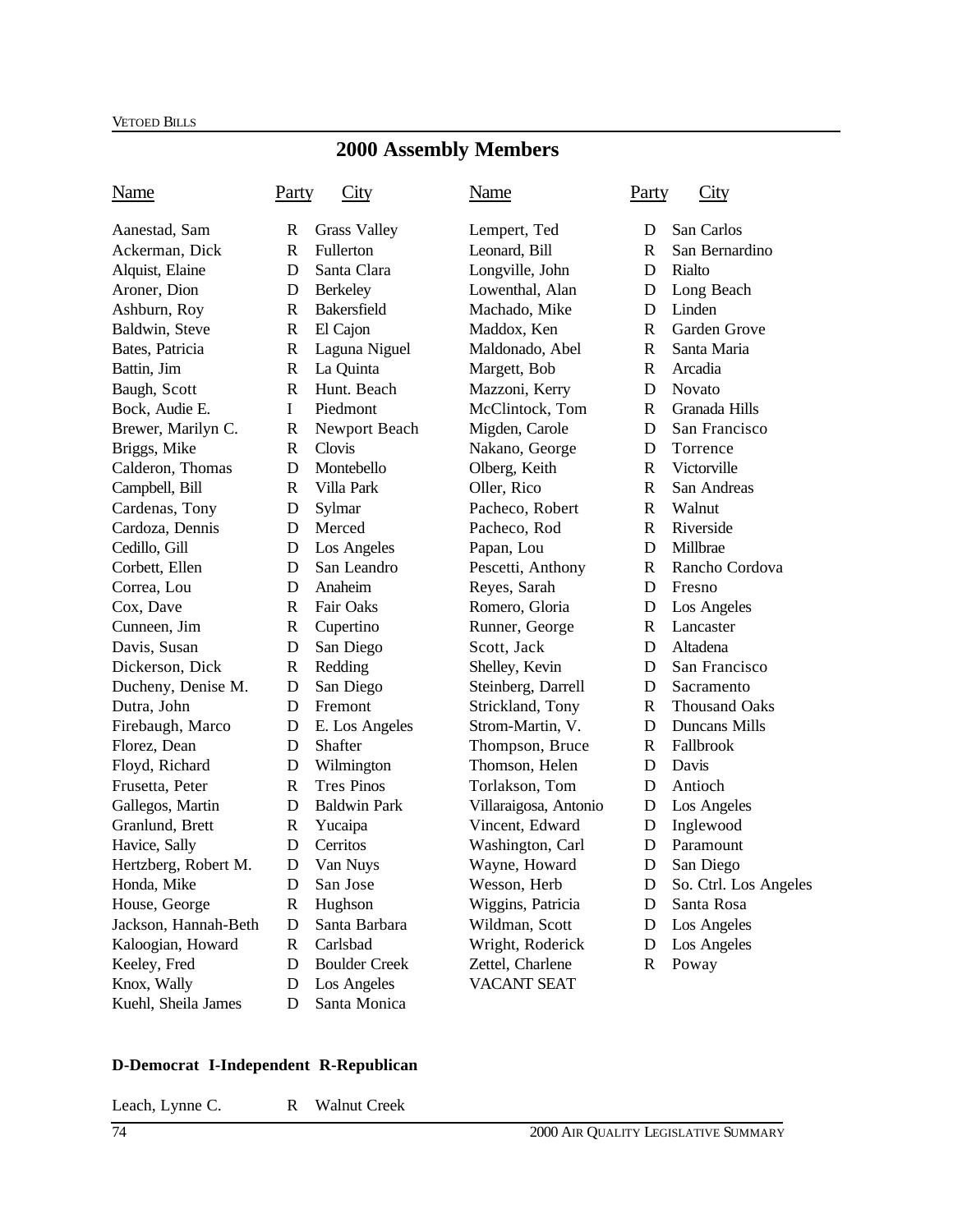### **2000 Senate Members**

| <b>Name</b>            | Party | City                |
|------------------------|-------|---------------------|
| Alarcon, Richard       | D     | Sylmar              |
| Alpert, Deirdre (Dede) | D     | Coronado            |
| Bowen, Debra           | D     | Marina Del Rey      |
| Brulte, James          | R     | Cucamonga           |
| Burton, John           | D     | San Francisco       |
| Chesbro, Wesley        | D     | Arcata              |
| Costa, Jim             | D     | Fresno              |
| Dunn, Joseph           | D     | Santa Ana           |
| Escutia, Martha M.     | D     | Montebello          |
| Figueroa, Liz          | D     | Fremont             |
| Hayden, Tom            | D     | Los Angeles         |
| Haynes, Raymond N.     | R     | Riverside           |
| Hughes, Teresa P.      | D     | Inglewood           |
| Johannessen, Maurice   | R     | Redding             |
| Johnson, Ross          | R     | Irvine              |
| Johnston, Patrick      | D     | Stockton            |
| Karnette, Betty        | D     | Long Beach          |
| Kelley, David G.       | R     | Idyllwild           |
| Knight, William J.     | R     | Palmdale            |
| Leslie, Tim            | R     | <b>Tahoe City</b>   |
| Lewis, John R.         | R     | Orange              |
| McPherson, Bruce       | R     | Santa Cruz          |
| Monteith, Dick         | R     | Modesto             |
| Morrow, Bill           | R     | Oceanside           |
| Mountjoy, Richard      | R     | Monrovia            |
| Murray, Kevin          | D     | Los Angeles         |
| O=Connell, Jack        | D     | San Luis Obispo     |
| Ortiz, Deborah         | D     | Sacramento          |
| Peace, Steve           | D     | El Cajon            |
| Perata, Don            | D     | Alameda             |
| Polanco, Richard       | D     | Los Angeles         |
| Poochigian, Charles    | R     | Fresno              |
| Rainey, Richard K.     | R     | <b>Walnut Creek</b> |
| Schiff, Adam           | D     | <b>Burbank</b>      |
| Sher, Byron            | D     | Palo Alto           |
| Solis, Hilda           | D     | El Monte            |
| Soto, Nell             | D     | Pomona              |
| Speier, Jackie         | D     | Hillsborough        |
| Vasconcellos, John     | D     | Santa Clara         |
| Wright, Cathie         | R     | Simi Valley         |

#### **D-Democrat R-Republican**